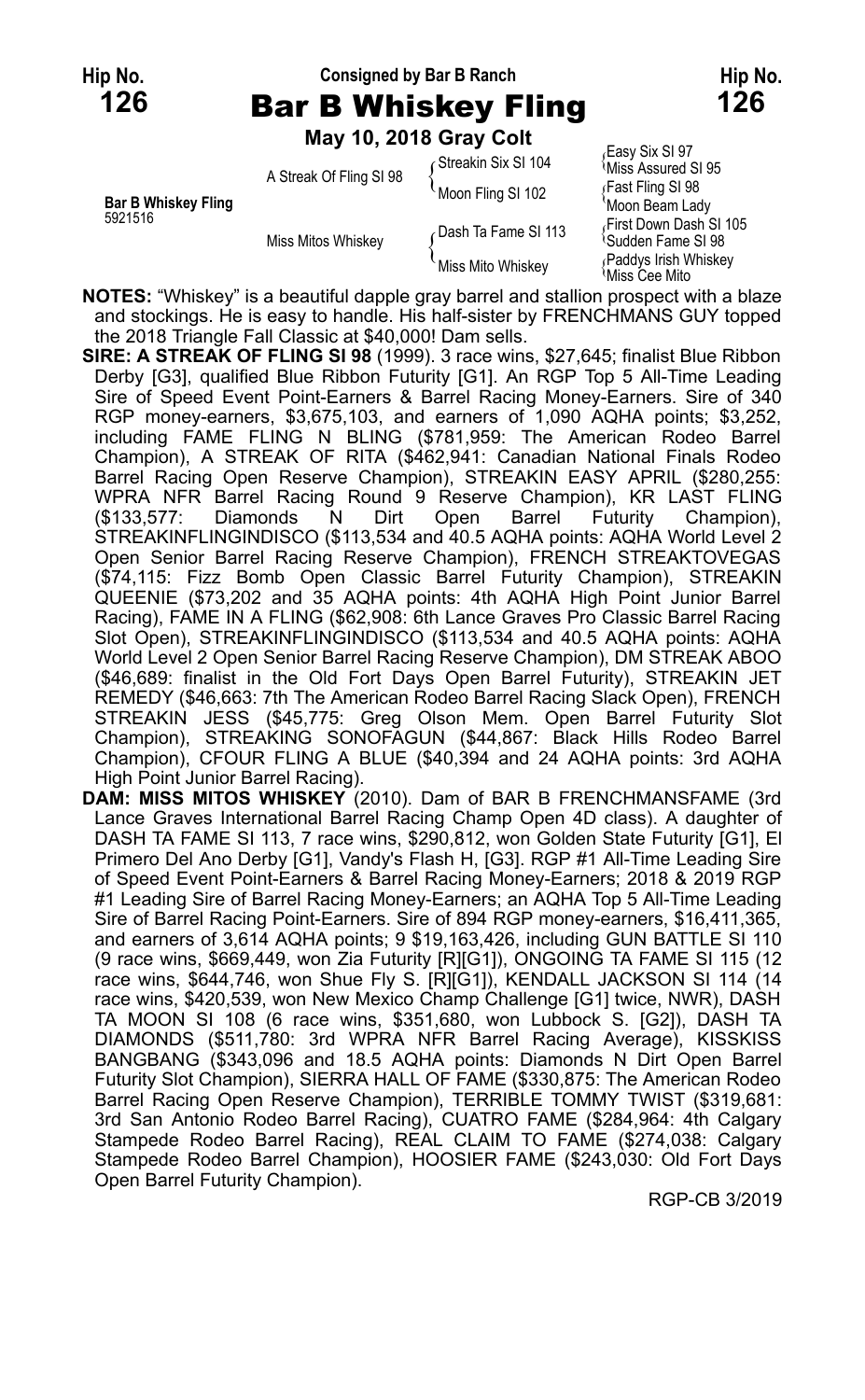## **Hip No. Consigned by Bar B Ranch Hip No. 127** Miss Mitos Whiskey **127**

**2010 Gray Mare**

|                           | <b>LUIU GIAY MAIG</b> |                         |                                                             |
|---------------------------|-----------------------|-------------------------|-------------------------------------------------------------|
|                           | Dash Ta Fame SI 113   | ⊊First Down Dash SI 105 | Dash For Cash SI 114<br><sup>1</sup> First Prize Rose SI 98 |
| <b>Miss Mitos Whiskev</b> |                       | Sudden Fame SI 98       | Tiny's Gay SI 106<br>'Bar Dearie SI 90                      |
| 5517439                   | Miss Mito Whiskev     | Paddys Irish Whiskey    | Peppy San Badger<br><b>Doc's Starlight</b>                  |
|                           |                       | Miss Cee Mito           | Mito Commander<br><sup>l</sup> Cee Miss Sally Ride          |

**PRODUCE RECORD:** Dam of BAR B FRENCHMANSFAME (3rd Lance Graves International Barrel Racing Champ Open 4D class).

**NOTES:** This is a gorgeous gray mare that has been an easy breeder and foals with no trouble. Her 2017 filly by FRENCHMANS GUY topped the 2018 Triangle Fall Classic at \$40,000! **Sells BRED June 6, 2018 to FRENCHMANS SIX DASH.**

- **SIRE: DASH TA FAME SI 113** (1989) 7 race wins, \$290,812, won Golden State Futurity [G1], El Primero Del Ano Derby [G1], Vandy's Flash H, [G3]. RGP #1 All-Time Leading Sire of Speed Event Point-Earners & Barrel Racing Money-Earners; 2018 & 2019 RGP #1 Leading Sire of Barrel Racing Money-Earners; an AQHA Top 5 All-Time Leading Sire of Barrel Racing Point-Earners. Sire of 894 RGP moneyearners, \$16,411,365, and earners of 3,614 AQHA points; 9 \$19,163,426, including GUN BATTLE SI 110 (9 race wins, \$669,449, won Zia Futurity [R][G1]), ONGOING TA FAME SI 115 (12 race wins, \$644,746, won Shue Fly S. [R][G1]), KENDALL JACKSON SI 114 (14 race wins, \$420,539, won New Mexico Champ Challenge [G1] twice, NWR), DASH TA MOON SI 108 (6 race wins, \$351,680, won Lubbock S. [G2]), IN FAMOUS CAPER SI 108 (10 race wins, \$327,416, won Mesilla Valley Speed Handicap [RG2], NWR), DASH TA DIAMONDS (\$511,780: 3rd WPRA NFR Barrel Racing Average), KISSKISS BANGBANG (\$343,096 and 18.5 AQHA points: Diamonds N Dirt Open Barrel Futurity Slot Champion), SIERRA HALL OF FAME (\$330,875: The American Rodeo Barrel Racing Open Reserve Champion), TERRIBLE TOMMY TWIST (\$319,681: 3rd San Antonio Rodeo Barrel Racing), CUATRO FAME (\$284,964: 4th Calgary Stampede Rodeo Barrel Racing), REAL CLAIM TO FAME (\$274,038: Calgary Stampede Rodeo Barrel Champion), HOOSIER FAME (\$243,030: Old Fort Days Open Barrel Futurity Champion), FAMOUS SILK PANTIES (\$242,584: Lance Graves Pro Open Classic Barrel Futurity Slot Champion).
- **DAM: MISS MITO WHISKEY** (2003). A daughter of PADDYS IRISH WHISKEY, \$12,149: 3rd NCHA Amateur Classic/Challenge: 7th Steamboat Springs Cutting 4- Year-Old Open; semi-finalist in the NCHA Open Derby; finalist in the Augusta Non-Pro Classic. AQHA #2 All-Time Leading Sire of Ranch Horse Point-Earners; an RGP Top 10 All-Time Sire of Ranch Horse Money-Earners; an RGP Top 25 All-Time Sire of Ranch Riding Money-Earners; an AQHA Top 25 All-Time Sire of RCH Point-Earners. Sire of 176 money-earners, \$1,552,188, and earners of 4,828 AQHA points, including SUM IRISH RUM (\$147,211 and 111.5 AQHA points: 3rd NRCHA Open Futurity), THORN DOC WHISKEY (\$125,307: split 6th NCHA Non-Pro Super Stakes), IRISH WHISKEY SUGAR (\$109,114: 3rd Canada Lammles Cutting Classic Non-Pro), IRISH WHISKEY MIX (\$104,092 and 1,667 AQHA points: AQHA World Champion Senior Tie-Down Roping Horse, AQHA Amateur Performance Champion), SHANACHIE (\$11,088 and 97.5 AQHA points: AQHA World Junior Ranch Riding Champion), KMZ IRISH COWBOY (\$29,210 and 239 AQHA points: AQHA World Versatility Ranch Horse Overall Youth Reserve Champion; Superior Amateur Heeling), DT WHISKEY SHINE (\$7,012 and 54 AQHA points: AQHYA World Working Cow Horse Level 3 Reserve Champion).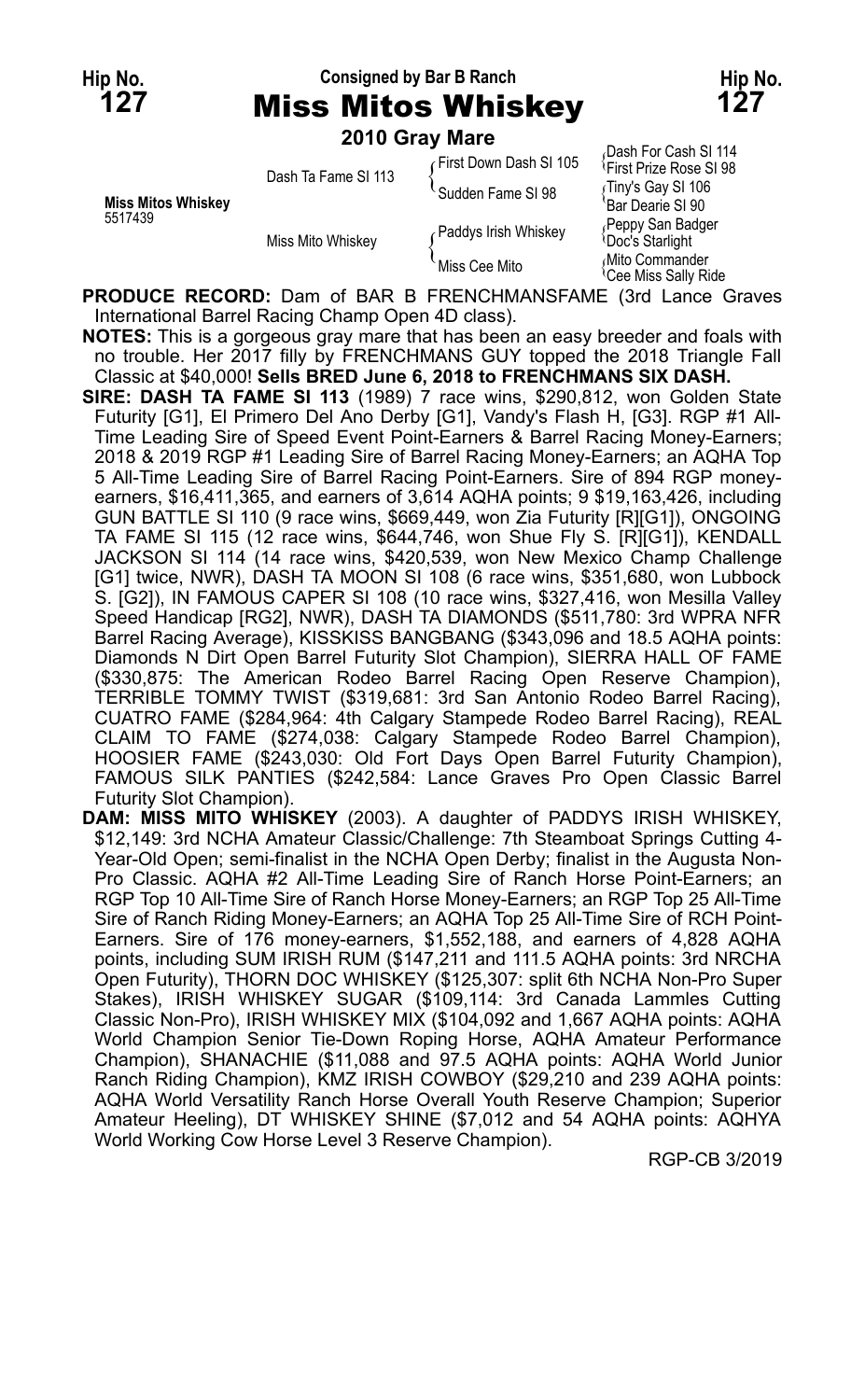**Hip No. Consigned by Bar B Ranch Hip No. 128** Embryo **128**

|                   | Dash Ta Fame     | ⊊First Down Dash | Dash For Cash<br><sup>1</sup> First Prize Rose |
|-------------------|------------------|------------------|------------------------------------------------|
| Embryo<br>pending |                  | Sudden Fame      | ∫Tiny's Gay<br>'Bar Dearie                     |
|                   | Watch Me Go Guys | Frenchmans Guy   | Sun Frost،<br><sup>1</sup> Frenchman's Lady    |
|                   |                  | Ducks Do Dance   | Shawne Bug<br>Hard Luck Duck                   |

**NOTES:** Embryo due in 2019. Sells with return breeding privileges to DASH TA FAME for 2019.

**SIRE: DASH TA FAME SI 113** (1989) 7 race wins, \$290,812, won Golden State Futurity [G1], El Primero Del Ano Derby [G1], Vandy's Flash H, [G3]. RGP #1 All-Time Leading Sire of Speed Event Point-Earners & Barrel Racing Money-Earners; 2018 & 2019 RGP #1 Leading Sire of Barrel Racing Money-Earners; an AQHA Top 5 All-Time Leading Sire of Barrel Racing Point-Earners. Sire of 894 RGP moneyearners, \$16,411,365, and earners of 3,614 AQHA points; 9 \$19,163,426, including GUN BATTLE SI 110 (9 race wins, \$669,449, won Zia Futurity [R][G1]), ONGOING TA FAME SI 115 (12 race wins, \$644,746, won Shue Fly S. [R][G1]), KENDALL JACKSON SI 114 (14 race wins, \$420,539, won New Mexico Champ Challenge [G1] twice, NWR), DASH TA MOON SI 108 (6 race wins, \$351,680, won Lubbock S. [G2]), IN FAMOUS CAPER SI 108 (10 race wins, \$327,416, won Mesilla Valley Speed Handicap [RG2], NWR), DASH TA DIAMONDS (\$511,780: 3rd WPRA NFR Barrel Racing Average), KISSKISS BANGBANG (\$343,096 and 18.5 AQHA points: Diamonds N Dirt Open Barrel Futurity Slot Champion), SIERRA HALL OF FAME (\$330,875: The American Rodeo Barrel Racing Open Reserve Champion), TERRIBLE TOMMY TWIST (\$319,681: 3rd San Antonio Rodeo Barrel Racing), CUATRO FAME (\$284,964: 4th Calgary Stampede Rodeo Barrel Racing), REAL CLAIM TO FAME (\$274,038: Calgary Stampede Rodeo Barrel Champion), HOOSIER FAME (\$243,030: Old Fort Days Open Barrel Futurity Champion), FAMOUS SILK PANTIES (\$242,584: Lance Graves Pro Open Classic Barrel Futurity Slot Champion).

**DAM: WATCH ME GO GUYS** (2009). \$22,000 LTE: Fizz Bomb Open Classic Barrel Futurity Reserve Champion; 8th Ardmore Open Barrel Futurity; 5th Fizz Bomb Classic Barrel Racing Future Fortune Open; money-earner BFA World Open Barrel Futurity. Full sister to GUYS FANCY LADYBUG (barrel racing money-earner). A daughter of FRENCHMANS GUY, barrel racing money-earner. The RGP #2 All-Time Leading Sire of Speed Event Point-Earners & Barrel Racing Money-Earners; an AQHA Top 25 All-Time Sire of Barrel Racing Point-Earners. Sire of 861 RGP money-earners, \$9,087,384, and earners of 2,138 AQHA points; \$5,326, including GUYS FRENCH JET (\$270,377: WPRA NFR Barrel Racing Average Reserve Champion), GUYS SIX PACK TO GO (\$238,898: California Salinas Rodeo Barrel Champion), BRING IT ON GUYS (\$210,254: 3rd Old Fort Days Open Barrel Futurity), FRENCHMANS PERKS (\$204,095: 5th Lance Graves Pro Classic Barrel Racing Slot Open), SKY HIGH GUY (\$202,794: 5th Canadian National Finals Rodeo Barrel Racing), FRENCHMANS FUTURE (\$188,777: Lance Graves Pro Classic Barrel Racing Slot Open Reserve Champion), EASY FRENCH ALIBI (\$188,753: finalist in the BBR World Barrel Racing Open 1D), SX FRENCHMANS VANILA (\$164,221: Old Fort Days Barrel Racing Derby Champion), MORNING TRAFFIC (\$159,410: All American Rodeo Finals Barrel Champion), FRENCH FIRST WATCH (\$135,691: Reno Rodeo Barrel Champion), IMA SUPER FLY GUY (\$130,722: Diamonds N Dirt Open Barrel Futurity Champion), IMA GUY OF HONOR (\$129,084: 3rd Canadian National Finals Rodeo Barrel Racing).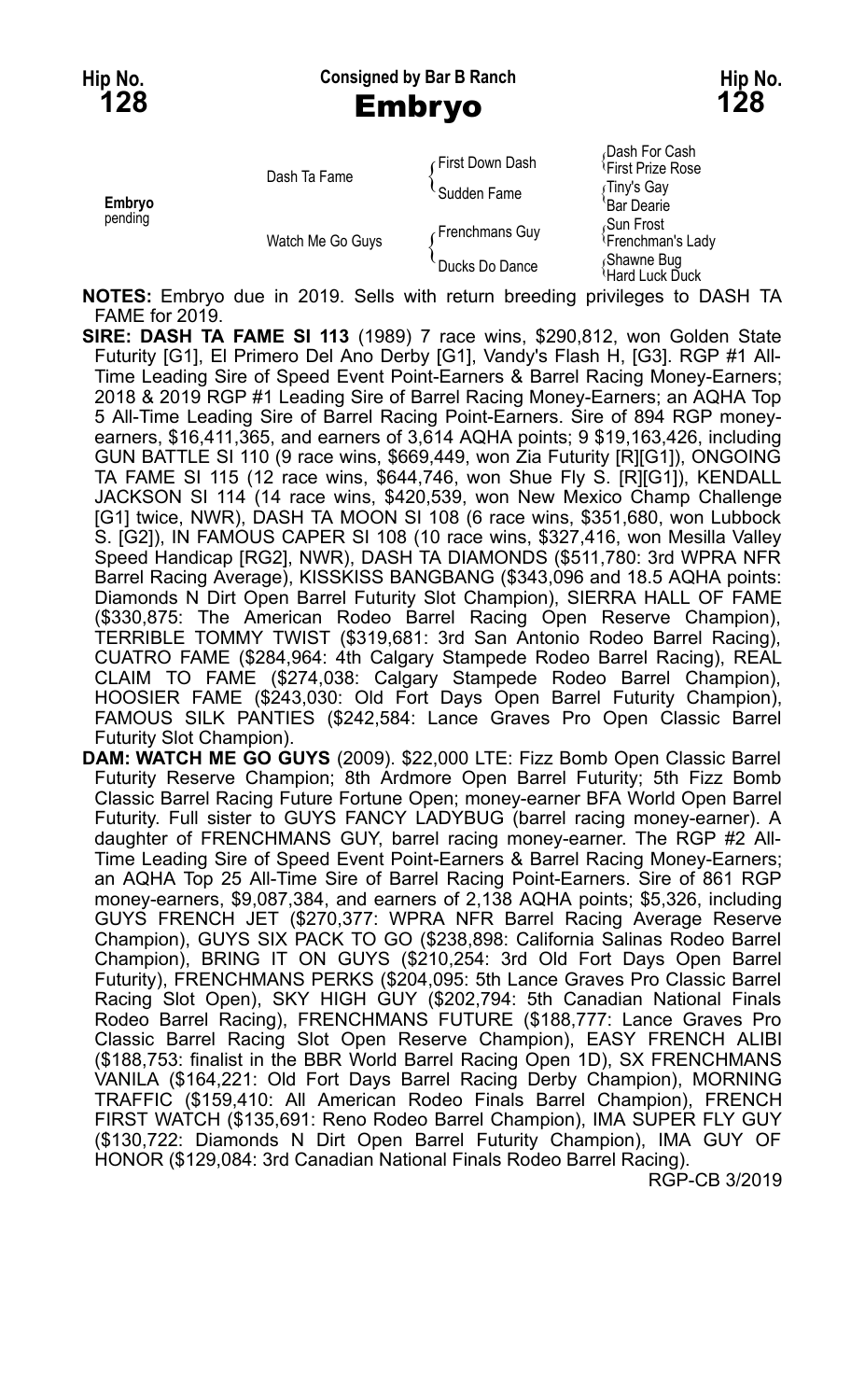# **Hip No. Consigned by Bar B Ranch Hip No. 129** Yella Izabella **129**

**2008 Palomino Mare**

| Yella Izabella<br>X0693897 | Frenchmans Guy<br>Halo Fame | Gun Frost                 | ιυνι ο ναιλ πυοι<br>Prissy Cline                     |
|----------------------------|-----------------------------|---------------------------|------------------------------------------------------|
|                            |                             | Frenchman's Lady          | Laughing Boy SI 85<br>'Casev's Ladvlove              |
|                            |                             | Dash Ta Fame SI 113       | First Down Dash SI<br><sup>1</sup> Sudden Fame SI 98 |
|                            |                             | Victory's Halo (TB) SI 81 | Victory Stride (TB)<br>Morning Halo (TB)             |

*(*Doc's Jack Frost<br><sup>{</sup>Prissy Cline aughing Boy SI 85<br>asev's Ladvlove irst Down Dash SI 105<br>udden Fame SI 98

**PERFORMANCE RECORD:** Earner of \$75,000+ documented per owner. It is the belief of the owner that this mare has earned over \$200,000 in all levels of barrel competition. **In 2016:** Senior World Champ Barrel Racing Finals Senior 1D Champion; **in 2017:** 3rd Elite Extravaganza Barrel Racing WARM-UP Open 1D; split 6th BFA World Barrel Racing Open 1D: 7th Elite Extravaganza Barrel Racing Open 2D class; 3rd Elite Extravaganza Barrel Racing Jackpot Senior 1D class; Elite Extravaganza Barrel Racing Jackpot 50-59Senior 1D Reserve Champion; **in 2018:** top 10 Revolution Barrel Racing Stephenville Qualifier Open 1D; Revolution Barrel Racing Stephenville Qualifier Jackpot Senior 1D Champion; Revolution Barrel Racing Stephenville Jackpot Senior 1D class winner.

**PRODUCE RECORD:** Dam of BAR B ARABELLA BUG (\$19,151: 6th BFA World Barrel Racing Super Stakes Open; finalist in the Pink Buckle Barrel Futurity Average Open; finalist in the Pink Buckle Barrel Futurity Round 2 Open).

**NOTES:** This is an incredible 1D, Rodeo and BFA mare. Shown by Jacque Woolman. **Embryo conceived 2019 by THE GOODBYE LANE sells with mare.**

**SIRE: FRENCHMANS GUY** (1987). Barrel racing money-earner. The RGP #2 All-Time Leading Sire of Speed Event Point-Earners & Barrel Racing Money-Earners; an AQHA Top 25 All-Time Sire of Barrel Racing Point-Earners. Sire of 861 RGP money-earners, \$9,087,384, and earners of 2,138 AQHA points and \$5,326, including GUYS FRENCH JET (\$270,377: WPRA NFR Barrel Racing Average Reserve Champion), GUYS SIX PACK TO GO (\$238,898: California Salinas Rodeo Barrel Champion), BRING IT ON GUYS (\$210,254: 3rd Old Fort Days Open Barrel Futurity), FRENCHMANS PERKS (\$204,095: 5th Lance Graves Pro Classic Barrel Racing Slot Open), SKY HIGH GUY (\$202,794: 5th Canadian National Finals Rodeo Barrel Racing), FRENCHMANS FUTURE (\$188,777: Lance Graves Pro Classic Barrel Racing Slot Open Reserve Champion), EASY FRENCH ALIBI (\$188,753: finalist in the BBR World Barrel Racing Open 1D), SX FRENCHMANS VANILA (\$164,221: Old Fort Days Barrel Racing Derby Champion), MORNING TRAFFIC (\$159,410: All American Rodeo Finals Barrel Champion).

**DAM: HALO FAME** (2003). Dam of YELLA IZABELLA (Above). A daughter of DASH TA FAME SI 113, 7 race wins, \$290,812, won Golden State Futurity [G1], El Primero Del Ano Derby [G1], Vandy's Flash H, [G3]. RGP #1 All-Time Leading Sire of Speed Event Point-Earners & Barrel Racing Money-Earners; 2018 & 2019 RGP #1 Leading Sire of Barrel Racing Money-Earners; an AQHA Top 5 All-Time Leading Sire of Barrel Racing Point-Earners. Sire of 894 RGP money-earners, \$16,411,365, and earners of 3,614 AQHA points; 9 \$19,163,426, including GUN BATTLE SI 110 (9 race wins, \$669,449, won Zia Futurity [R][G1]), ONGOING TA FAME SI 115 (12 race wins, \$644,746, won Shue Fly S. [R][G1]), KENDALL JACKSON SI 114 (14 race wins, \$420,539, won New Mexico Champ Challenge [G1] twice, NWR), DASH TA MOON SI 108 (6 race wins, \$351,680, won Lubbock S. [G2]), IN FAMOUS CAPER SI 108 (10 race wins, \$327,416, won Mesilla Valley Speed Handicap [RG2], NWR), DASH TA DIAMONDS (\$511,780: 3rd WPRA NFR Barrel Racing Average).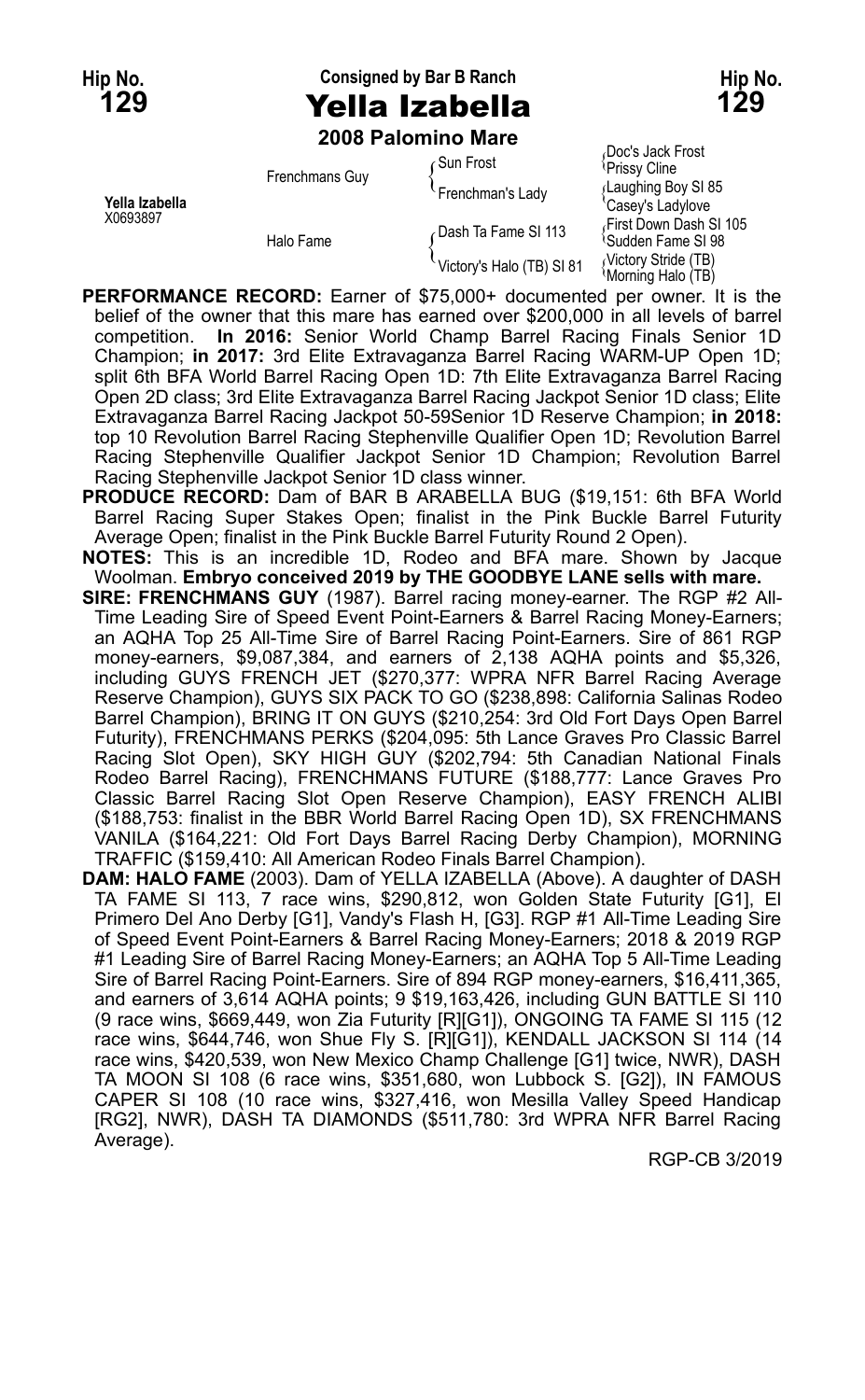## **Hip No. Consigned by Bar B Ranch Hip No. 130** Frenchmans Six Dash **130**

**2004 Palomino Stallion**

|                                       |                | 2004 Γαινπιπο διαιπνιτ |                                  |                                              |
|---------------------------------------|----------------|------------------------|----------------------------------|----------------------------------------------|
| <b>Frenchmans Six Dash</b><br>4601964 | Frenchmans Guy | ⊊Sun Frost             | Doc's Jack Frost<br>Prissy Cline |                                              |
|                                       |                |                        | Frenchman's Lady                 | Laughing Boy SI 85<br>'Casey's Ladylove      |
|                                       |                | The Stylish Baby       | Takin On The Cash SI 109         | Dash For Cash SI 114<br>Take You On SI 96    |
|                                       |                |                        | Out In Style SI 81               | Streakin Six SI 104،<br>Royal Doulton SI 100 |

**PERFORMANCE RECORD:** Earner of \$5,361 and 8.5 AQHA points. **In 2009:** PHBA World Junior Barrel Racing Champion; PHBA Honor Roll Junior Barrel Racing Champion; **in 2010:** PHBA World Halter Aged Stallion Amateur Reserve Champion; 4th Old Fort Days Barrel Racing Derby Consolation 2D; 3rd PHBA World Senior Barrel Racing Open; 4th PHBA World Senior Pole Bending Open; 4th PHBA World Amateur Pole Bending; **in 2011:** PHBA World Senior Barrel Racing Open Reserve Champion; 4th PHBA Honor Roll Senior Barrel Racing Open; **in AQHA competition:** 6.5 barrel racing (Level 3), 1/2 halter (Level 3) point in open events; 1.5 barrel racing (Level 3) points in amateur competition; winner of 1 Reserve Grand Championship.

- **SIRE RECORD:** Sire of 126 AQHA foals, 10 crops, 18 money-earners, including FIERY FRENCH BULLION (9.5 AQHA points: PHBA World Junior Barrel Racing Champion), FRENCHMANSFANCYPANTS (\$24,726 and 10.5 AQHA points: top 10 Congress Junior Barrel Racing), TELULA DASH (\$4,542: BFA World Barrel Racing Open 1D winner), MAKE MINE FRENCH (\$3,615 barrel racing), SIX SASSY BUGS (8th Congress Nyatt Barrel Racing), STYLISH FRENCHFIRE (10.5 AQHA points: money-earner International Barrel Racing Assoc. National Barrel Racing Masters 2D), HES A TUFF FRENCHMAN (5 AQHA points: 3rd The Royale Pole Bending Shoot-Out Open 2D), FLITTERIFIC (All American Barrel Racing Youth 5D Reserve Champion), GUYS TRES OF FAME (The Best of The Best Barrel Futurity 1st Go Open 2D Reserve Champion), FRENCH FLITTER (All-In Barrel Racing Round 1 Day 2 Jackpot Youth 4D Reserve Champion), PIXIE DUST (The Royale Barrel Racing Open 3D winner), A FROSTED TREAT (5th Ultimate Texas Barrel Racing Open Classic 5D), FIESTY SIX DASH (6th NBHA World Barrel Racing Senior 5D), TEMPTING FRENCH LADY (3rd Panty Raid Barrel Futurity Go Open 2D Champion), A ROYAL FRENCHMAN (8th Lucky Dog Barrel Racing Memphis Tennessee December Open 4D class).
- **NOTES:** This is a one in a lifetime stallion. His sire strength is "in the pipeline" with  $30 - 3$  year olds,  $30 - 2$  year olds,  $25 -$  yearlings, plus weanlings out of great mares! He is easy to handle, hand breeds, collects off a breeding dummy or live covers. He is a perfect gentleman. His foals are always great minded and highly marketable. Future Fortunes Stallion. APHA Certified Eligible Sire. ApHC Approved Breed Listing. 5-Panel N/N.
- **SIRE: FRENCHMANS GUY** (1987). The RGP #2 All-Time Leading Sire of Speed Event Point-Earners & Barrel Racing Money-Earners; an AQHA Top 25 All-Time Sire of Barrel Racing Point-Earners. Sire of 861 RGP money-earners, \$9,087,384, and earners of 2,138 AQHA points.
- **DAM: THE STYLISH BABY** (1997). Dam of FRENCHMANS SIX DASH (Above), JJ FLASHINSTYLE (3rd Twisted Sisters Barrel Racing Open 3D). A daughter of TAKIN ON THE CASH SI 109, Champion Racing 2-Year-Old Colt; Champion Racing 3-Year-Old; Champion Racing 3-Year-Old Colt; 13 race wins, \$661,747, won Dash For Cash Futurity [G1], Kindergarten Futurity [G1], Golden State Derby [G1]; sire of 36 RGP money-earners, 17 AQHA point-earners, 63 stakes winners, \$14,954,486, including A DELIGHTFUL DASHER SI 102 (Champion Racing 2- Year-Old, 8 race wins, \$1,660,525, won All American Futurity [G1]).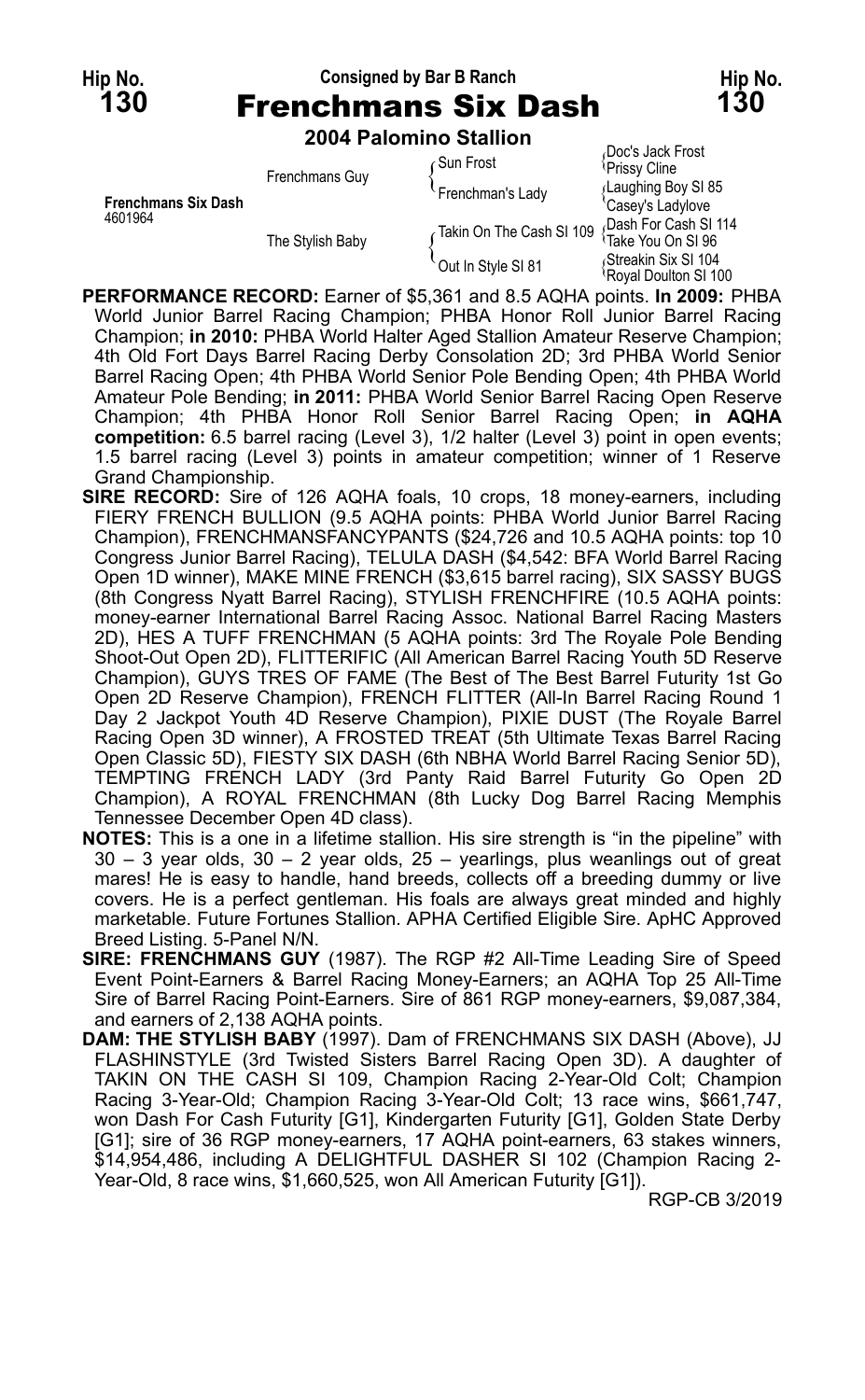## **Hip No. Consigned by Bar B Ranch Hip No. 131** Corona In Vegas SI 87 **131**

#### **2005 Brown Mare**

**Corona In Vegas SI 87**<br>4696275

4699 Vegas On My Mind SI 84 (Mind Game SI 98 Kegas On My Mind SI 84 (Mind Game SI 98 Vegas On My Mind SI 84 (Iming Game of 30 Meri Meri (TB)<br>First Vegas Trip SI 91 (Incis Vegas SI 102 M<br>Run First Dial SI 87 (

Holland Ease SI 109 Corona Cartel SI 97 { Corona Chick SI 113<br>Sailin Shoes SI 99 [Triple Champion SI 95<br>Native Sweetie SI 88

**RACE RECORD:** 1 second, 2 thirds, to 3. EARNED \$4,796.

**NOTES:** This is a consistent producer of nice foals. Many have been buckskins! **Sells BRED in 2019 to FRENCHMANS SIX DASH. Sells with buckskin filly at side born February 18, 2019 by FRENCHMANS SIX DASH.**

- **SIRE: SC CHISELED IN STONE SI 103** (1999). 5 race wins, \$202,134, won Rainbow Derby [G1]; finalist in the Rainbow Futurity [G1], Ruidoso Futurity [G1]. Sire of 14 stakes winners, \$4,942,272, including DOUBLE CHISELED SI 106 (7 race wins, \$285,803, won James Isaac Hobbs S. [G2]), REDNECK SIS SI 105 (13 race wins, \$225,252, won Cherokee Bonus Challenge Stakes), STONE HEADING WEST SI 106 (7 race wins, \$167,101, won QHRAI SSA Futurity [R]), STONE COTTRELL SI 104 (14 race wins, \$166,785, won Skip Zimmerman Mem. Stakes, NTR), STONES COPY SI 104 (8 race wins, \$129,467, won Delta Dash), STONE E MOTION SI 107 (8 race wins, \$125,566, won Remington Distance H, [G3], NTR), PS STONED EXCITEMENT SI 102 (6 race wins, \$117,595, 2nd Dash For Cash Juv. S. [R]), EL CAMPECINO SI 106 (5 race wins, \$98,039, 3rd Manuel Lujan S. [G3]), STONES PUEDE SI 100 (5 race wins, \$92,198, won Sam Houston Derby [G2]), CHICS LOVE STONES SI 103 (8 race wins, \$87,929, won QHRAI SSA Futurity [RG3], NTR), HES A REAL STONE SI 102 (5 race wins, \$84,719, won Expo Square Stakes), MR CHICO CORONA SI 108 (8 race wins, \$79,112; finalist in the Mighty Deck Three H, [R]), CHISELLED IN GLORY SI 109 (6 race wins, \$71,161, won Del Mar Overnight H, IMA STONE CANDY SI 98 (5 race wins, \$70,203; finalist in the Heritage Place Futurity [G1]), HONEY IN STONE SI 107 (3 race wins, \$67,991, 2nd Decketta H, [G3]), CALL ON LINDA SI 96 (2 race wins, \$66,482, won QHRAI SSA Futurity [R]), HADLEYBESTONED SI 91 (3 race wins, \$65,919, won Iowa QHRA Fall Sale Futurity [RG3]).
- **DAM: VEGAS ON MY MIND SI 84** (1995). Race placed. Dam of WH FIRST TO VEGAS SI 87 (\$17,520, race winner), DASH ON MY MIND SI 97 (4 race wins, \$13,402), CAT ON THE RUN SI 92 (\$10,762, race winner), CORONA IN VEGAS SI 87 (Above), CHISELEDONMYMIND (\$3,217: All-In Barrel Racing Showdown Day 2 Open 3D Reserve Champion; 3rd Revolution Barrel Racing ALVARADO Open 4D class; 4th Revolution Barrel Racing ALVARADO Open 3D), DASH IN VEGAS SI 90 (race winner), HIGH ROLLIN BEACH SI 80 (race placed at 2). A daughter of MIND GAME SI 98, 4 race wins, \$162,229, 2nd Sunland Park Fall Futurity [G2], Los Ninos Handicap [RG3], Vandy's Flash Handicap [RG3]; sire of the earners of \$182,499, including GAMES ARE FUN SI 88 (6 race wins, \$26,054), THIS IS HER GAME SI 96 (4 race wins, \$18,322), MIND YOUR HEART SI 87 (3 race wins, \$15,142), DIVING SI 99 (5 race wins, \$11,794), PRETTY GAME SI 90 (4 race wins, \$11,467), HE A REAL GAME SI 100 (3 race wins, \$11,414), TODOS SANTOS SI 98 (\$8,196, race winner), EASY AND SMALL SI 88 (2 race wins, \$8,168), SWEET DOVE SI 82 (\$7,984, race winner), YUR GAME SI 98 (\$6,786, race winner), STALEY (30 AQHA points: 5th Cowboy Publishing Timed Event Challenge Pole Bending), DOUBLE R DOLL (9th Damoors Best in the West Barrel Racing Friday Open 3D), GRAND DADDY DID IT (barrel racing money-earner), FOXY MIND GAME (3rd Southern Barrel Racing Assoc. Barrel Futurity 2D).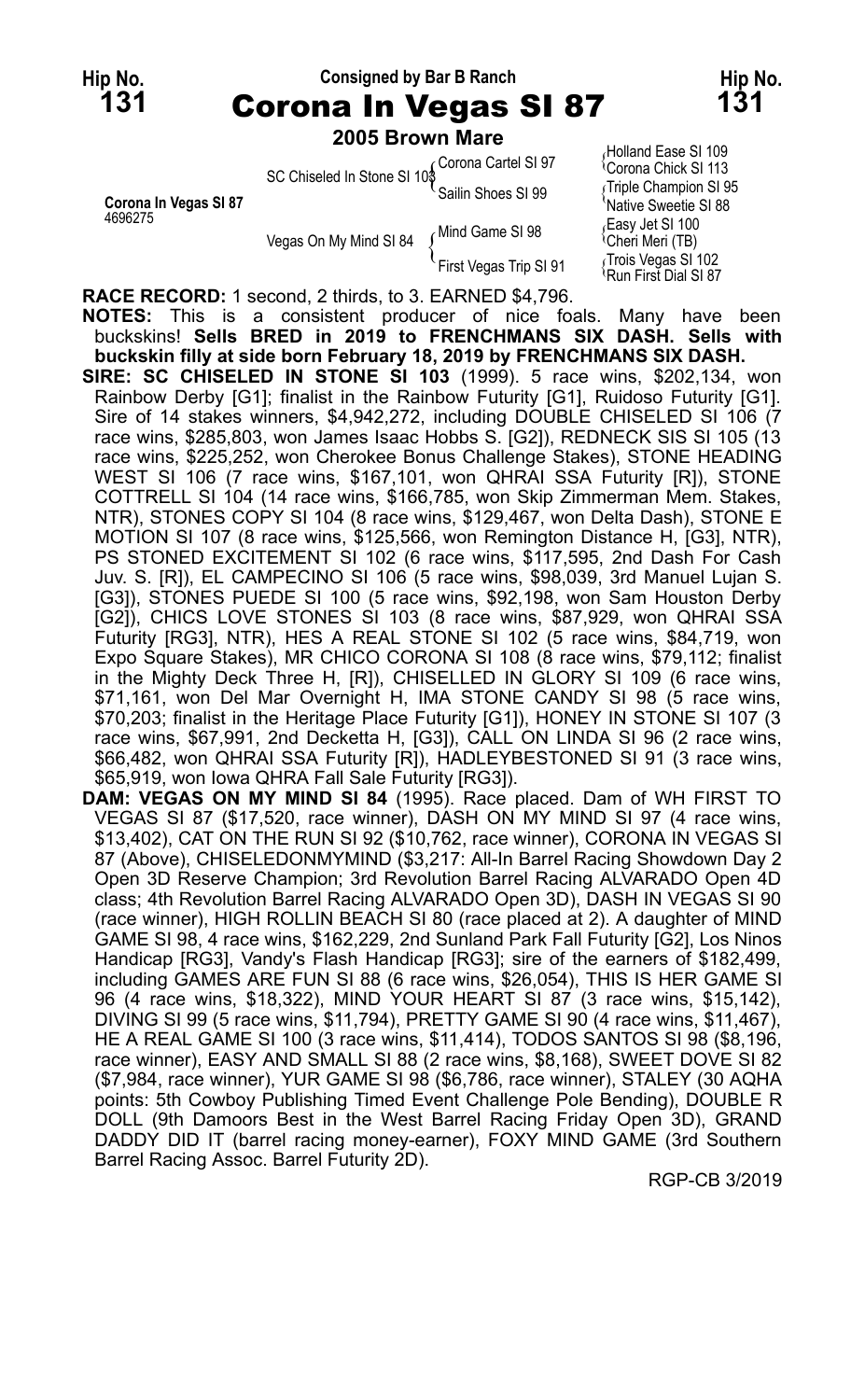## **Hip No. Consigned by Bar B Ranch Hip No. 132** Bar B Super Six Cash **132**

**March 18, 2018 Palomino Filly**

|                                        | Frenchmans Six Dash | Frenchmans Guy         | oull Flust)<br><sup>l</sup> Frenchman's Lady                |
|----------------------------------------|---------------------|------------------------|-------------------------------------------------------------|
| <b>Bar B Super Six Cash</b><br>5903110 |                     | The Stylish Baby       | √Takin On The Cash SI<br>'Out In Style SI 81                |
|                                        | Litedasher SI 86    | First Down Dash SI 105 | Dash For Cash SI 114<br><sup>1</sup> First Prize Rose SI 98 |
|                                        |                     | Corona Lite SI 88      | Gabacho SI 86<br><sup>1</sup> Sizzling Lil SI 91            |

Sun Frost<br>Frenchman's Lady Fakin On The Cash SI 109 035 Dash For Cash SI<br>First Prize Rose SI 98 Sizzling Lil SI 91

**NOTES:** This is a gorgeous palomino filly with a super pedigree and an awesome disposition. She has been handled daily and is ready to go to work. Dam sells. **SIRE: FRENCHMANS SIX DASH** (2004). \$5,361 and 8.5 AQHA points: PHBA World Junior Barrel Racing Champion; PHBA World Halter Aged Stallion Amateur Reserve Champion; PHBA Honor Roll Junior Barrel Racing Champion; 4th Old Fort Days Barrel Racing Derby Consolation 2D; 4th PHBA World Senior Pole Bending Open. Sire of 18 money-earners, including FIERY FRENCH BULLION (9.5 AQHA points: PHBA World Junior Barrel Racing Champion), FRENCHMANSFANCYPANTS (\$24,726 and 10.5 AQHA points: top 10 Congress Junior Barrel Racing), TELULA DASH (\$4,542: BFA World Barrel Racing Open 1D winner), MAKE MINE FRENCH (\$3,615 barrel racing), SIX SASSY BUGS (8th Congress Nyatt Barrel Racing), STYLISH FRENCHFIRE (10.5 AQHA points: money-earner International Barrel Racing Assoc. National Barrel Racing Masters 2D), HES A TUFF FRENCHMAN (5 AQHA points: 3rd The Royale Pole Bending Shoot-Out Open 2D), FLITTERIFIC (All American Barrel Racing Youth 5D Reserve Champion), GUYS TRES OF FAME (The Best of The Best Barrel Futurity 1st Go Open 2D Reserve Champion), FRENCH FLITTER (All-In Barrel Racing Round 1 Day 2 Jackpot Youth 4D Reserve Champion), PIXIE DUST (The Royale Barrel Racing Open 3D winner), A FROSTED TREAT (5th Ultimate Texas Barrel Racing Open Classic 5D), FIESTY SIX DASH (6th NBHA World Barrel Racing Senior 5D), TEMPTING FRENCH LADY (3rd Panty Raid Barrel Futurity Go Open 2D Champion), A ROYAL FRENCHMAN (8th Lucky Dog Barrel Racing Memphis Tennessee December Open 4D class), FRENCHMANS LADI (7th The Royale Barrel Racing Open 4D class), DASHING DEVIL (barrel racing money-earner). **DAM: LITEDASHER SI 86** (2003). Race winner, \$7,586; finalist in the Kindergarten Futurity [G1]. Dam of WILD AND WICKED (money-earner International Barrel Racing Assoc. National Barrel Racing Youth 2D, 3rd International Barrel Racing Assoc. National Barrel Racing Jackpot Open 3D; raced placed). A daughter of FIRST DOWN DASH SI 105, World Champion Race Horse; Champion Racing 3- Year-Old; Champion Racing 3-Year-Old Colt; AQHA Hall of Fame, AQHA Supreme Race Horse, 13 race wins, \$857,256, won Dash For Cash Futurity [G1], Kindergarten Futurity [G1], Los Alamitos Derby [G1]; sire of 256 stakes winners, \$88,177,939, including NO SECRETS HERE SI 104 (6 race wins, \$1,637,095, won All American Futurity [G1]), FALLING IN LOVEAGAIN SI 108 (9 race wins, \$1,210,851, won All American Futurity [G1]), FDD DYNASTY SI 102 (Champion Racing 2-Year-Old Colt, 8 race wins, \$1,173,001, won Ed Burke Million Futurity [G1]), A CLASSIC DASH SI 93 (Champion Racing 2-Year-Old, 7 race wins, \$1,078,617, won All American Futurity [G1]), DASH THRU TRAFFIC SI 95 (Champion Racing 2-Year-Old Colt, 6 race wins, \$1,056,943, won All American Futurity [G1]), ROYAL QUICK DASH SI 101 (Champion Racing 2-Year-Old Colt, 7 race wins, \$1,046,980, won All American Futurity [G1]), KATES ALWAYS FIRST (\$49,365: San Angelo Rodeo Barrel Champion), TEST ZONE (\$27,192: finalist in

the Speedhorse Silver Cup Barrel Futurity).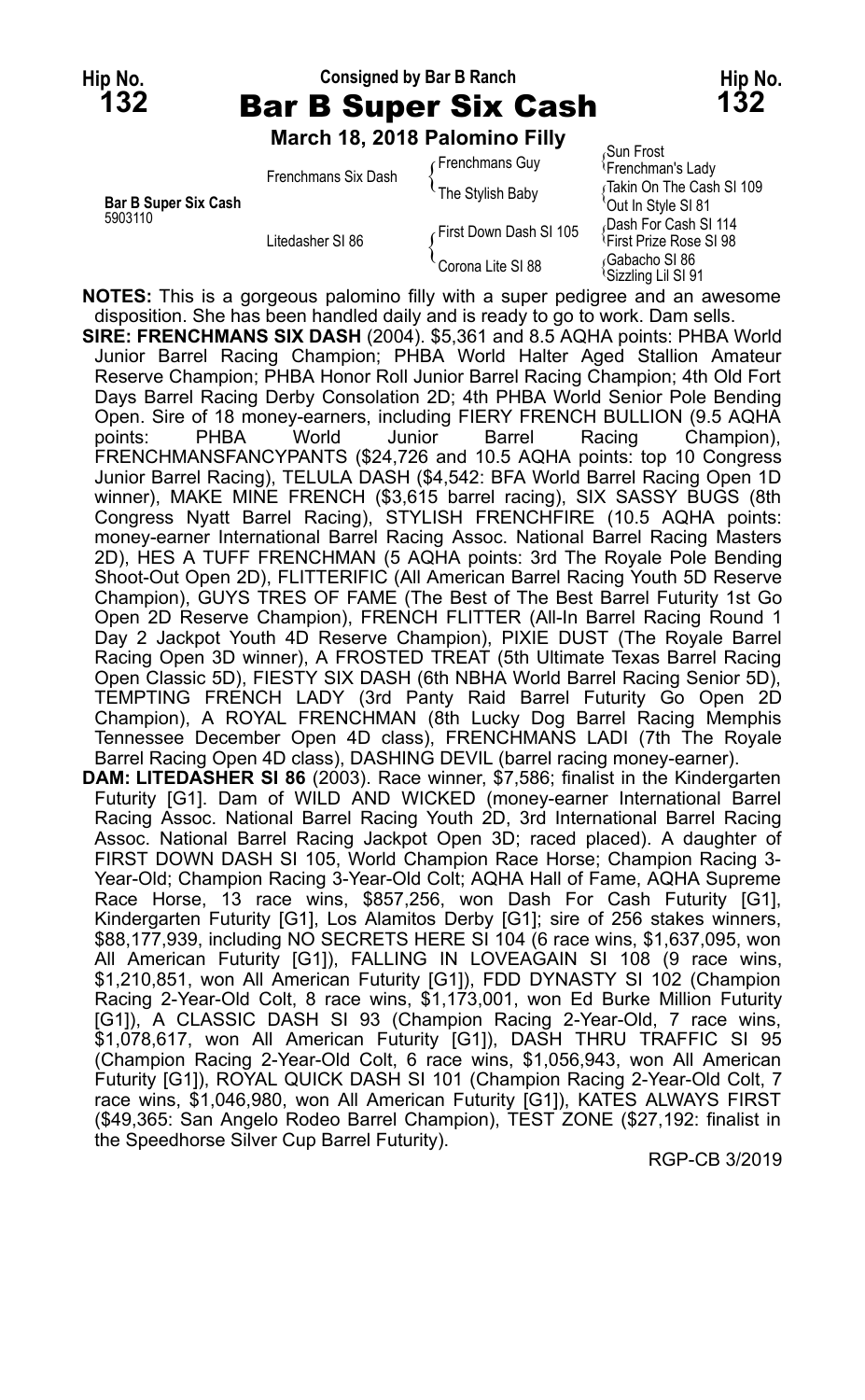**Hip No. Consigned by Bar B Ranch Hip No. 133** Litedasher SI 86 **133**

**2003 Sorrel Mare**

|                             | LUUJ JUITEI MAIG                                                                |                        |                                                         |  |
|-----------------------------|---------------------------------------------------------------------------------|------------------------|---------------------------------------------------------|--|
| Litedasher SI 86<br>4409179 | First Down Dash SI 105                                                          | ⊊Dash For Cash SI 114  | Rocket Wrangler SI 97<br><sup>1</sup> Find A Buyer (TB) |  |
|                             |                                                                                 | First Prize Rose SI 98 | Gallant Jet SI 102<br>'Rose Bug SI 96                   |  |
|                             | Corona Lite SI 88                                                               | ∠Gabacho SI 86         | Band Of Azure SI 98<br>Gypsy Special (TB)               |  |
|                             |                                                                                 | Sizzling Lil SI 91     | Sizzle Te SI 106<br><i>Lilsalady (TB)</i>               |  |
|                             | $\bullet$ $\bullet$ $\bullet$ $\bullet$ $\bullet$ $\bullet$ $\bullet$ $\bullet$ |                        |                                                         |  |

**RACE RECORD:** Winner at 2. EARNED \$7,586; finalist in the Kindergarten Futurity [G1],

**PRODUCE RECORD:** Dam of WILD AND WICKED (money-earner International Barrel Racing Assoc. National Barrel Racing Youth 2D, 3rd International Barrel Racing Assoc. National Barrel Racing Jackpot Open 3D; raced placed).

**NOTES: Sells BRED in 2019 to FRENCHMANS SIX DASH. Sells with foal at side by FRENCHMANS SIX DASH.**

- **SIRE: FIRST DOWN DASH SI 105** (1984). World Champion Race Horse; Champion Racing 3-Year-Old; Champion Racing 3-Year-Old Colt; AQHA Hall of Fame, AQHA Supreme Race Horse, 13 race wins, \$857,256, won Dash For Cash Futurity [G1], Kindergarten Futurity [G1], Los Alamitos Derby [G1]. Sire of 256 stakes winners, \$88,177,939, including OCEAN RUNAWAY SI 105 (Champion Racing 2-Year-Old, 10 race wins, \$1,642,498, won Los Alamitos Million Futurity [G1]), NO SECRETS HERE SI 104 (6 race wins, \$1,637,095, won All American Futurity [G1]), CORONA CASH SI 101 (Champion Racing 2-Year-Old, 19 race wins, \$1,542,880, won All American Futurity [G1]), CORONA KOOL SI 104 (Champion Racing 2-Year-Old Filly, 14 race wins, \$1,296,797, won Los Alamitos Million Futurity [G1]), FALLING IN LOVEAGAIN SI 108 (9 race wins, \$1,210,851, won All American Futurity [G1]), FDD DYNASTY SI 102 (Champion Racing 2-Year-Old Colt, 8 race wins, \$1,173,001, won Ed Burke Million Futurity [G1]), A RANSOM SI 104 (World Champion Race Horse, 21 race wins, \$1,079,556, won Champion of Champions [G1]), A CLASSIC DASH SI 93 (Champion Racing 2-Year-Old, 7 race wins, \$1,078,617, won All American Futurity [G1]), DASH THRU TRAFFIC SI 95 (Champion Racing 2-Year-Old Colt, 6 race wins, \$1,056,943, won All American Futurity [G1]), ROYAL QUICK DASH SI 101 (Champion Racing 2-Year-Old Colt, 7 race wins, \$1,046,980, won All American Futurity [G1]), WAVE CARVER SI 104 (World Champion Race Horse, 11 race wins, \$1,005,946, won Champion of Champions [G1]).
- **DAM: CORONA LITE SI 88** (1991). 2 race wins, \$19,068, 3rd PCQHRA Breeders' Derby [RG3]; finalist Orange Stakes, PCQHRA Breeders' Futurity [G2]. Dam of STINEBAUGH SI 91 (3 race wins, \$19,646, 3rd AQHRA Aged Series Art Nelson Classic), JILL LANE SI 92 (\$13,307, race winner), AMSTEL SI 88 (race placed, \$9,745; finalist in the Los Alamitos Two Million Juv. S. [R]), LITEDASHER SI 86 (Above), FLYNEZ SI 91 (race placed, \$3,088), LOTSA LITE SI 92 (finalist in the Mexico Distaff Challenge). Half-sister CORONA CHICK (Champion Racing 2-Year-Old, AQHA Race Broodmare of the Year; AQHA Hall of Fame), CORONA KOOL (Champion Racing 2-Year-Old Filly, AQHA Supreme Race Horse), and a daughter of GABACHO SI 86; race winner, \$3,918; finalist Juvenile Inv. Handicap [RG3]; sire of earners of \$21,326, including CORONA LITE SI 88 (2 race wins, \$19,068, 3rd PCQHRA Breeders' Derby [RG3]), CORONA LITE SI 88 (2 race wins, \$19,068, 3rd PCQHRA Breeders' Derby [RG3]), FRESERO (AQHA point-earner), CAROLINAS GAL SI 102 (race winner), SHOO SHANI (race winner). Son of BAND OF AZURE SI 98, 6 race wins, \$52,414, won Laddie Handicap, 2nd Livermore Inv, Moon Deck Stakes - 2nd Div; sire of 14 AQHA point-earners, 21 stakes winners, \$3,819,918. RGP-CB 3/2019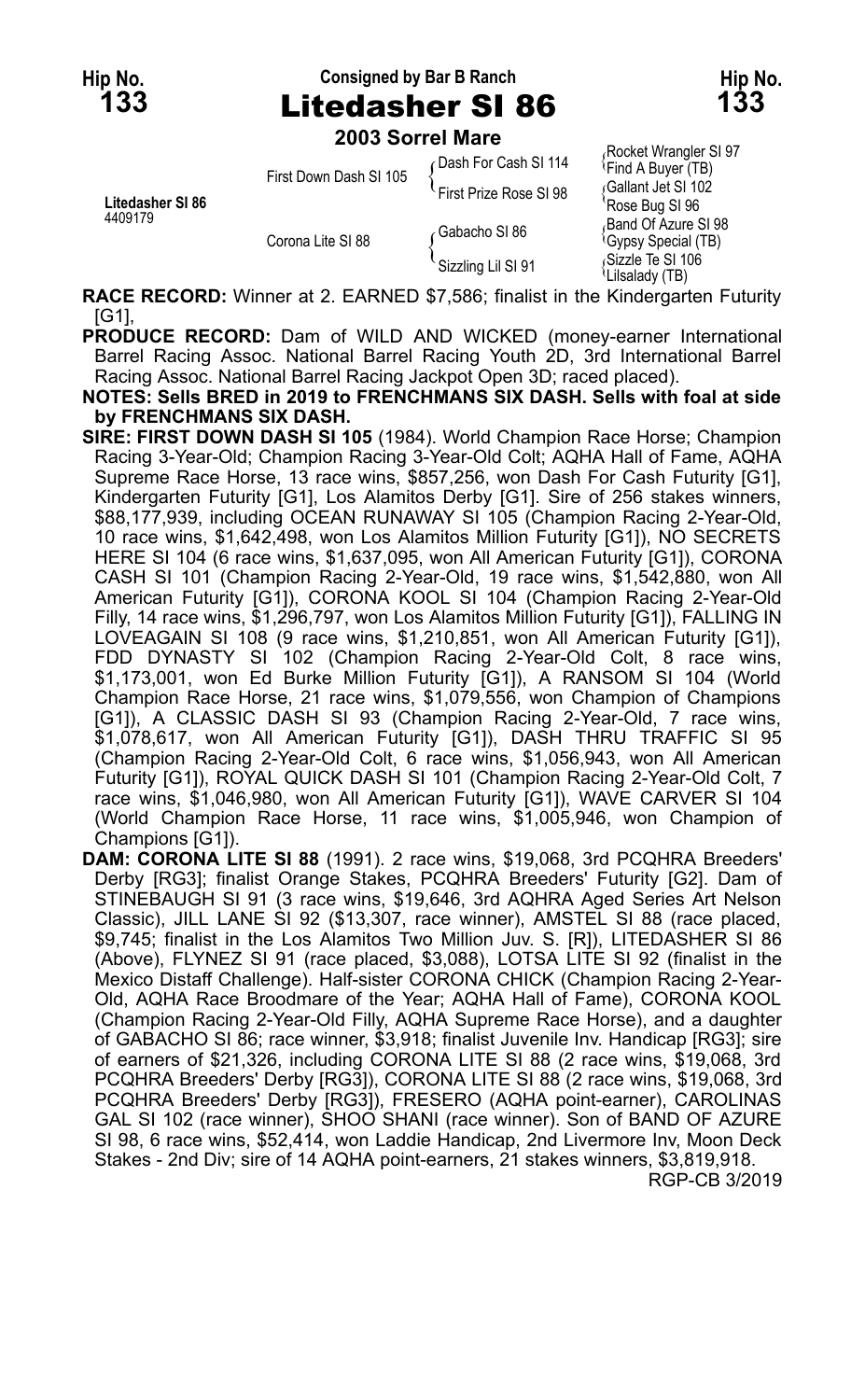#### **Hip No. Consigned by Bar B Ranch Hip No. 134** Bar B Malibu Boogie **134**

**2014 Palomino Mare**

|                                       | 2017 I GIOIIIIIV MGIG |                        |                                                             |
|---------------------------------------|-----------------------|------------------------|-------------------------------------------------------------|
| <b>Bar B Malibu Boogie</b><br>5631080 | Frenchmans Boogie     | Frenchmans Guy         | Sun Frost،<br><sup>1</sup> Frenchman's Lady                 |
|                                       |                       | <b>Boogie Smurf</b>    | ∫Boogey Leo<br>'Dal Rex High                                |
|                                       | Litedasher SI 86      | First Down Dash SI 105 | Dash For Cash SI 114<br><sup>1</sup> First Prize Rose SI 98 |
|                                       |                       | Corona Lite SI 88      | Gabacho SI 86<br><sup>\</sup> Sizzlina Lil SI 91            |

**NOTES: Sells BRED in 2019 to FRENCHMANS SIX DASH. Sells with palomino filly at side born March 17, 2019 by FRENCHMANS SIX DASH.**

**SIRE: FRENCHMANS BOOGIE** (2000). Sire of 18 money-earners, including BAR B STARLITEBOOGIE (\$4,772 and 34 AQHA points: AQHA World Level 2 Open Junior Heading Champion), GR BOOGIES GOLDRUSH (PHBA World Senior Barrel Champion), CHICAS PALLI SAN (\$5,972: 4th BBR World Open Barrel Futurity), BAR B KISS N BOOGIE (\$3,074: finalist in the BFA World Barrel Futurity Juvenile Open), NATIVE FRENCHMAN (AQHA point-earner), FRENCHMANS BOOGIEMAN (\$1,699 barrel racing,pole bending), BAR B BOOGIES TWIST (\$1,383 barrel racing), DP VICTORIOUS SECRET (7th Xtreme Barrel Racing Reno Nevada April Open 4D class), BAR B SMARTPEPTO (), BAR B FRENCH WHISKEY (money-earner in the Texas Extreme Barrel Racing Classic Futurity Open 2D), RS FRENCHMANS SONG (Elite Extravaganza Barrel Racing Novice Warm-Up Open 3D Champion), BAR B BOOGIES SECRET (Desert Diamond Barrel Futurity Average Open 2D Champion), BAR B BOOGIES FLAME (3rd Texas Extreme Barrel Racing Classic Futurity Go Open 2D Champion), FRENCHIES DEAL (6th Barrel Racing Bash Carthage Missouri December Open 2D class twice), BAR B SEE ME BOOGIE (Texas Extreme Barrel Racing Classic Warm-Up Open 2D Reserve Champion), BAR B BOOGIES FROST (barrel racing money-earner), FRENCHMANS FIRESPARK (7th UTBRA Barrel Racing Open 4D class), SUNFROSTED FRENCHMAN (New YEARS Fun Run Barrel Racing Average Youth 2D Reserve Champion), BOOGIES SUGAR BABY (7th No Bull Grandslam Jacksonville World Barrel League Jackpot Open 4D class).

**DAM: LITEDASHER SI 86** (2003). Race winner, \$7,586; finalist in the Kindergarten Futurity [G1]. Dam of WILD AND WICKED (money-earner International Barrel Racing Assoc. National Barrel Racing Youth 2D, 3rd International Barrel Racing Assoc. National Barrel Racing Jackpot Open 3D; raced placed). A daughter of FIRST DOWN DASH SI 105, World Champion Race Horse; Champion Racing 3- Year-Old; Champion Racing 3-Year-Old Colt; AQHA Hall of Fame, AQHA Supreme Race Horse, 13 race wins, \$857,256, won Dash For Cash Futurity [G1], Kindergarten Futurity [G1], Los Alamitos Derby [G1]; sire of 256 stakes winners, \$88,177,939, including NO SECRETS HERE SI 104 (6 race wins, \$1,637,095, won All American Futurity [G1]), FALLING IN LOVEAGAIN SI 108 (9 race wins, \$1,210,851, won All American Futurity [G1]), FDD DYNASTY SI 102 (Champion Racing 2-Year-Old Colt, 8 race wins, \$1,173,001, won Ed Burke Million Futurity [G1]), A CLASSIC DASH SI 93 (Champion Racing 2-Year-Old, 7 race wins, \$1,078,617, won All American Futurity [G1]), DASH THRU TRAFFIC SI 95 (Champion Racing 2-Year-Old Colt, 6 race wins, \$1,056,943, won All American Futurity [G1]), ROYAL QUICK DASH SI 101 (Champion Racing 2-Year-Old Colt, 7 race wins, \$1,046,980, won All American Futurity [G1]), KATES ALWAYS FIRST (\$49,365: San Angelo Rodeo Barrel Champion), TEST ZONE (\$27,192: finalist in the Speedhorse Silver Cup Barrel Futurity), MS CARRIE LOU (\$16,972: San Antonio Rodeo Barrel money-earner), MIGHTY PASSER (\$3,034: 5th North Carolina Barrel Racing Bonanza Futurity), FRONTIER INJUSTICE (10.5 AQHA points: split 6th BBR World Barrel Racing Open 2D).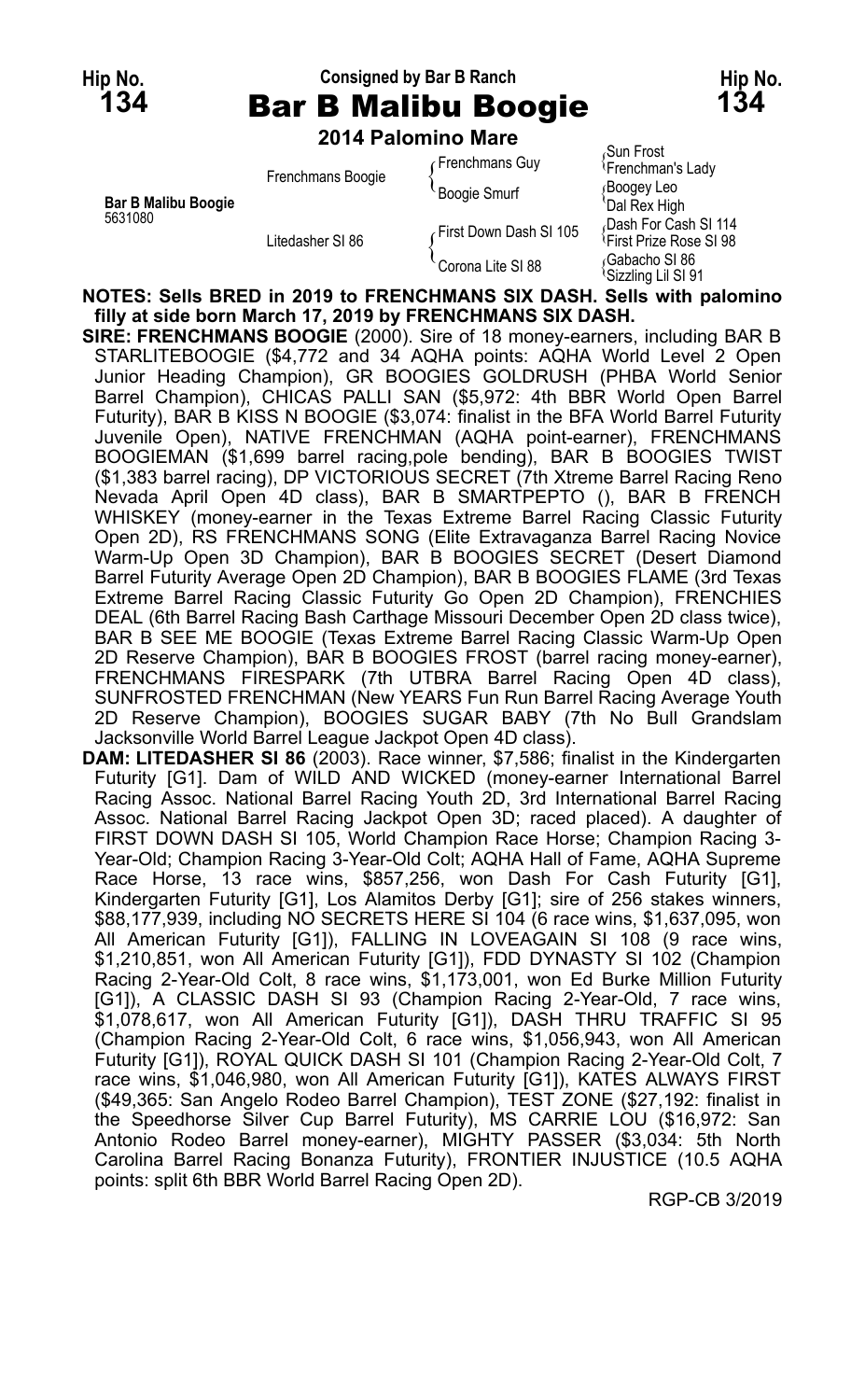#### **Hip No. Consigned by Bar B Ranch Hip No. 135** Bar B Frenchmansfury **135**

**May 3, 2018 Bay Filly**

|                             | $1114$ $\sqrt{21}$ $\sqrt{21}$ $\sqrt{21}$ $\sqrt{21}$ $\sqrt{21}$ |                     |                                                           |
|-----------------------------|--------------------------------------------------------------------|---------------------|-----------------------------------------------------------|
|                             | Frenchmans Six Dash                                                | Frenchmans Guy      | Sun Frost،<br><sup>l</sup> Frenchman's Lady               |
| <b>Bar B Frenchmansfury</b> |                                                                    | The Stylish Baby    | ∫Takin On The Cash SI 109<br>Out In Style SI 81           |
| 5922754                     | Teller Sooner Babe                                                 | Furyofthewind SI 96 | Corona Cartel SI 97<br><b>Dashing Phoebe SI 104</b>       |
|                             |                                                                    | <b>Teller Lies</b>  | First Down Dash SI 105<br><sup>t</sup> Teller Queen SI 99 |

**NOTES:** This powerfully built filly has a baby doll head and a big hip. She is super quick and athletic. Dam sells.

**SIRE: FRENCHMANS SIX DASH** (2004). \$5,361 and 8.5 AQHA points: PHBA World Junior Barrel Racing Champion; PHBA World Halter Aged Stallion Amateur Reserve Champion; PHBA Honor Roll Junior Barrel Racing Champion; 4th Old Fort Days Barrel Racing Derby Consolation 2D; 4th PHBA World Senior Pole Bending Open. Sire of 18 money-earners, including FIERY FRENCH BULLION (9.5 AQHA<br>
points: PHBA World Junior Barrel Racing Champion), points: PHBA World Junior Barrel Racing Champion), FRENCHMANSFANCYPANTS (\$24,726 and 10.5 AQHA points: top 10 Congress Junior Barrel Racing), TELULA DASH (\$4,542: BFA World Barrel Racing Open 1D winner), MAKE MINE FRENCH (\$3,615 barrel racing), SIX SASSY BUGS (8th Congress Nyatt Barrel Racing), STYLISH FRENCHFIRE (10.5 AQHA points: money-earner International Barrel Racing Assoc. National Barrel Racing Masters 2D), HES A TUFF FRENCHMAN (5 AQHA points: 3rd The Royale Pole Bending Shoot-Out Open 2D), FLITTERIFIC (All American Barrel Racing Youth 5D Reserve Champion), GUYS TRES OF FAME (The Best of The Best Barrel Futurity 1st Go Open 2D Reserve Champion), FRENCH FLITTER (All-In Barrel Racing Round 1 Day 2 Jackpot Youth 4D Reserve Champion), PIXIE DUST (The Royale Barrel Racing Open 3D winner), A FROSTED TREAT (5th Ultimate Texas Barrel Racing Open Classic 5D), FIESTY SIX DASH (6th NBHA World Barrel Racing Senior 5D), TEMPTING FRENCH LADY (3rd Panty Raid Barrel Futurity Go Open 2D Champion), A ROYAL FRENCHMAN (8th Lucky Dog Barrel Racing Memphis Tennessee December Open 4D class), FRENCHMANS LADI (7th The Royale Barrel Racing Open 4D class), DASHING DEVIL (barrel racing money-earner). **DAM: TELLER SOONER BABE** (2012). A daughter of FURYOFTHEWIND SI 96, 3 race wins, \$70,554, won California Derby Challenge [G3]; finalist El Primero Del Ano Derby [G1], AQHA Derby Challenge Champ [G1]; sire of 2 \$6,708,020, including TURBULENT TIMES SI 94 (5 race wins, \$564,146, won Golden State Million Futurity [G1]), BRACE FOR BERNAL SI 104 (Champion Racing 3-Year-Old Colt, 9 race wins, \$322,326, won Heritage Place Derby [G2]), QUATRO MENUDOS SI 104 (6 race wins, \$300,386, won Shue Fly Stakes [RG2]), FURY OF THE STORM SI 92 (6 race wins, \$292,291, won New Mexico HBA Stakes [RG2]), JUST ANOTHER NATURAL SI 103 (3 race wins, \$217,957, won TQHA Sale Futurity [RG2]), RECKLESS WIND SI 95 (6 race wins, \$181,594, 3rd Zia Handicap [RG2]), RIVER WIND SI 104 (4 race wins, \$168,539, 2nd AQHA Challenge Champ [G1]), ANNA DELOVELY SI 98 (2 race wins, \$108,591, won FQHRA Stallion Stakes Futurity [R]), CHARLIES FURY SI 100 (2 race wins, \$101,965.50, won Black Gold 440 Futurity [R]), KATEILLAC SI 96 (3 race wins, \$93,693, Oklahoma High Point Aged Racing Mare, 2nd AQHA Distaff Challenge Champ [G1]), CHAMPIONOFTHEHOUSE (\$16,965: 3rd No Bull Barrel Racing Finale Shoot-Out

Open 1D), FEELINGDIRTY (\$15,389: 3rd JB QH Barrel Futurity Consolation Open), LITTLEMISSHONKY TONK (\$11,983: 7th Old Fort Days Barrel Racing Open Derby), FURIOUS INTERLUDE (\$10,009: NBHA World Barrel Racing Mens Jackpot Open 1D winner).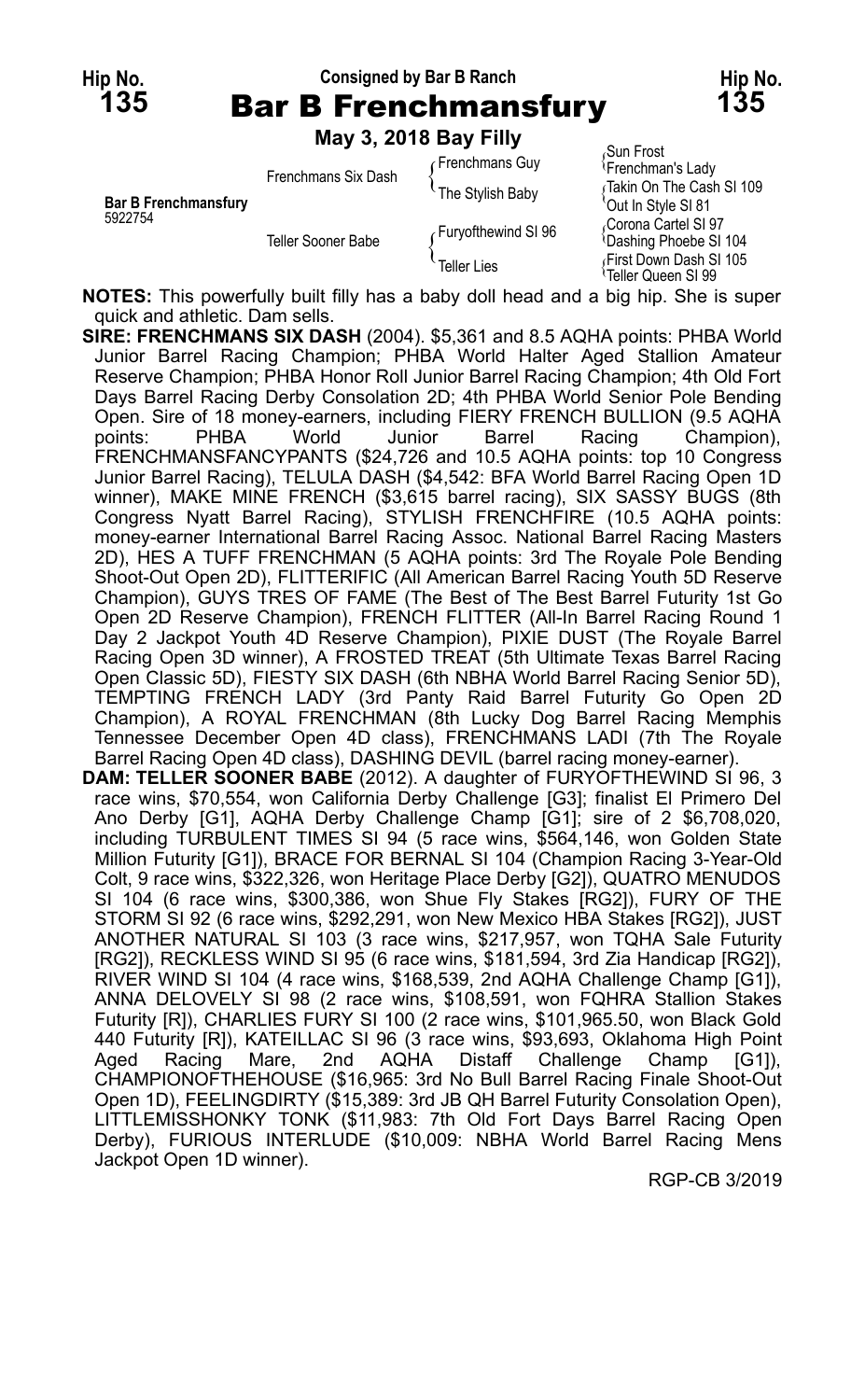#### **Hip No. Consigned by Bar B Ranch Hip No. 136** Teller Sooner Babe **136**

**2012 Brown Mare**

| Teller Sooner Babe<br>5445361 | Furyofthewind SI 96 | Corona Cartel SI 97    | (HUIIQHU LASC OF IVO<br><sup>1</sup> Corona Chick SI 113    |
|-------------------------------|---------------------|------------------------|-------------------------------------------------------------|
|                               |                     | Dashing Phoebe SI 104  | Dash For Cash SI 114                                        |
|                               | Teller Lies         |                        | 'Phoebe's Moon Bug S                                        |
|                               |                     | First Down Dash SI 105 | Dash For Cash SI 114<br><sup>1</sup> First Prize Rose SI 98 |
|                               |                     | Teller Queen SI 99     | Easy Jet SI 100<br>Jaimie Jay SI 102                        |

Holland Ease SI 109<br>'Corona Chick SI 113 Dash For Cash SI 114 Phoebe's Moon Bug SI 91 Dash For Cash SI 114<br>First Prize Rose SI 98 Jaimie Jay SI 102

#### **RACE RECORD:** Unplaced at 2.

**NOTES:** This big, jet black mare was trained for barrels and ridden by Jacque Woolman. **Sells BRED in 2019 to SLICK BY DESIGN.**

**SIRE: FURYOFTHEWIND SI 96** (2003). 3 race wins, \$70,554, won California Derby Challenge [G3]; finalist El Primero Del Ano Derby [G1], AQHA Derby Challenge Champ [G1]. Sire of 2 \$6,708,020, including TURBULENT TIMES SI 94 (5 race wins, \$564,146, won Golden State Million Futurity [G1]), BRACE FOR BERNAL SI 104 (Champion Racing 3-Year-Old Colt, 9 race wins, \$322,326, won Heritage Place Derby [G2]), QUATRO MENUDOS SI 104 (6 race wins, \$300,386, won Shue Fly Stakes [RG2]), FURY OF THE STORM SI 92 (6 race wins, \$292,291, won New Mexico HBA Stakes [RG2]), JUST ANOTHER NATURAL SI 103 (3 race wins, \$217,957, won TQHA Sale Futurity [RG2]), RECKLESS WIND SI 95 (6 race wins, \$181,594, 3rd Zia Handicap [RG2]), RIVER WIND SI 104 (4 race wins, \$168,539, 2nd AQHA Challenge Champ [G1]), ANNA DELOVELY SI 98 (2 race wins, \$108,591, won FQHRA Stallion Stakes Futurity [R]), CHARLIES FURY SI 100 (2 race wins, \$101,965.50, won Black Gold 440 Futurity [R]), KATEILLAC SI 96 (3 race wins, \$93,693, Oklahoma High Point Aged Racing Mare, 2nd AQHA Distaff Challenge Champ [G1]), NANNY MCFEEBE SI 102 (4 race wins, \$90,452, won Kansas Jackpot Futurity [R]), MELOVEMETWO SI 102 (11 race wins, \$84,909, won Q Racing Journal Stakes, NTR), LOOKINGFORAGOODTIME SI 105 (7 race wins, \$80,623, won Battle Of The Breeds Summer Stakes), wonTCHADANCEWITHME SI 99 (2 race wins, \$78,098, won Balloon City Stakes), U R A FURY LADY SI 97 (2 race wins, \$76,640, won New Mexico State Fair Senorita Futurity [RG3]), NCC FIREFLY SI 101 (4 race wins, \$72,150, won Rocky Mountain Derby).

**DAM: TELLER LIES** (2000). Dam of PAINTED LIES SI 106 (9 race wins, \$200,336, won Prairie Meadows Derby Challenge [G3]), TELLER NOTHIN (race placed at 2). A daughter of FIRST DOWN DASH SI 105, World Champion Race Horse; Champion Racing 3-Year-Old; Champion Racing 3-Year-Old Colt; AQHA Hall of Fame, AQHA Supreme Race Horse, 13 race wins, \$857,256, won Dash For Cash Futurity [G1], Kindergarten Futurity [G1], Los Alamitos Derby [G1]; sire of 256 stakes winners, \$88,177,939, including OCEAN RUNAWAY SI 105 (Champion Racing 2-Year-Old, 10 race wins, \$1,642,498, won Los Alamitos Million Futurity [G1]), NO SECRETS HERE SI 104 (6 race wins, \$1,637,095, won All American Futurity [G1]), CORONA CASH SI 101 (Champion Racing 2-Year-Old, 19 race wins, \$1,542,880, won All American Futurity [G1]), CORONA KOOL SI 104 (Champion Racing 2-Year-Old Filly, 14 race wins, \$1,296,797, won Los Alamitos Million Futurity [G1]), FALLING IN LOVEAGAIN SI 108 (9 race wins, \$1,210,851, won All American Futurity [G1]), FDD DYNASTY SI 102 (Champion Racing 2-Year-Old Colt, 8 race wins, \$1,173,001, won Ed Burke Million Futurity [G1]), A RANSOM SI 104 (World Champion Race Horse, 21 race wins, \$1,079,556, won Champion of Champions [G1]), A CLASSIC DASH SI 93 (Champion Racing 2-Year-Old, 7 race wins, \$1,078,617, won All American Futurity [G1]), DASH THRU TRAFFIC SI 95 (Champion Racing 2-Year-Old Colt, 6 race wins, \$1,056,943, won All American Futurity [G1]).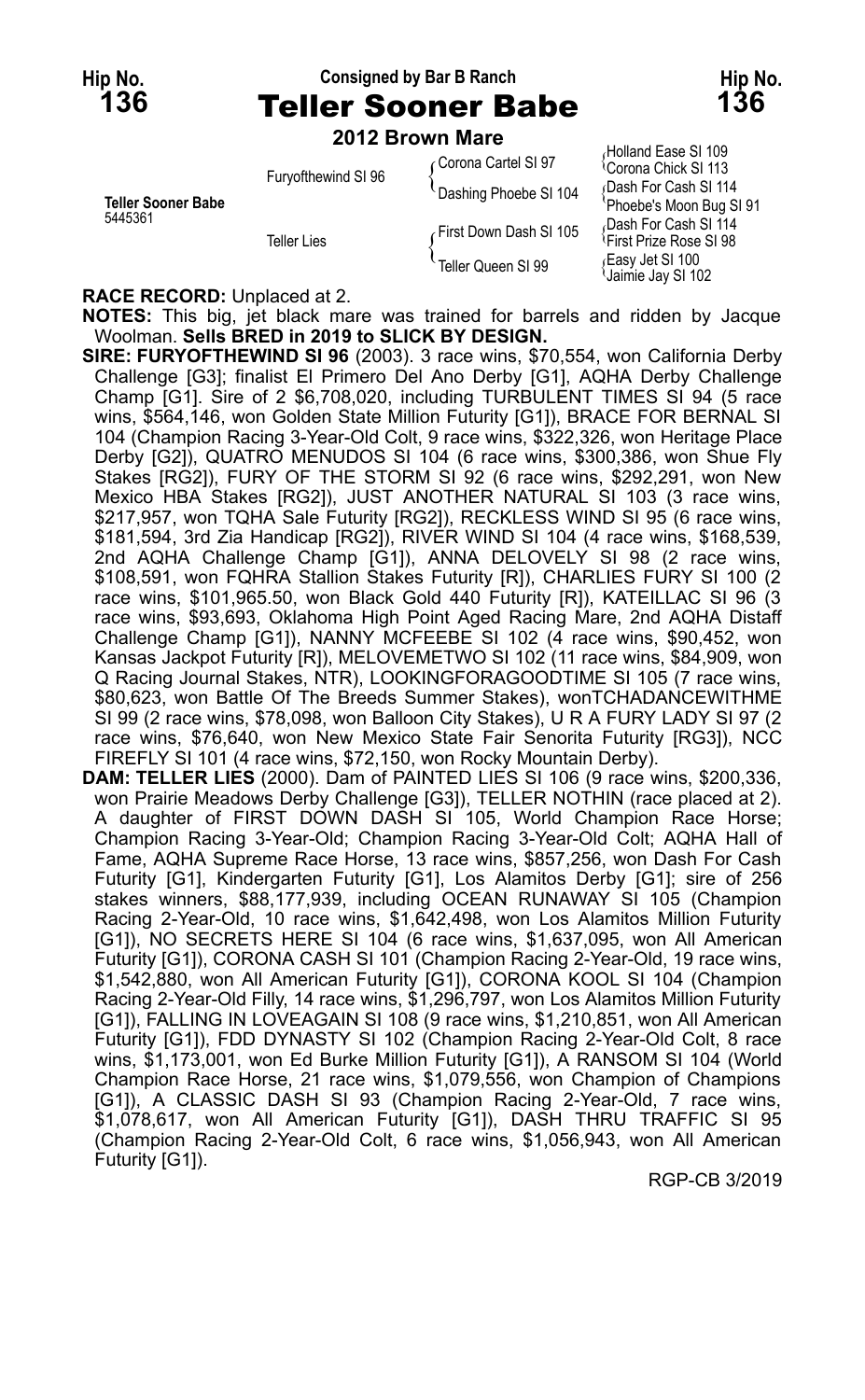## **Hip No. Consigned by Bar B Ranch Hip No. 137** Bar B Six Dash Flash **137**

**March 1, 2018 Bay Filly**

|  |                             | Frenchmans Six Dash     | Frenchmans Guy       | Sun Frost<br><sup>l</sup> Frenchman's Lady       |
|--|-----------------------------|-------------------------|----------------------|--------------------------------------------------|
|  | <b>Bar B Six Dash Flash</b> |                         | The Stylish Baby     | rTakin On The Cash SI 109<br>'Out In Style SI 81 |
|  | 5903109                     | Miss Toole O Dash SI 97 | Jody O Toole SI 106  | Jodys Glory SI 103<br>Jetta O Toole SI 88        |
|  |                             |                         | Miss Rebs Dash SI 86 | Dash For Cash SI 114<br>≀Hileah Reb SI 99        |

**NOTES:** This flashy bay filly has a big blaze and socks. She is very athletic with an awesome disposition. Dam sells.

- **SIRE: FRENCHMANS SIX DASH** (2004). \$5,361 and 8.5 AQHA points: PHBA World Junior Barrel Racing Champion; PHBA World Halter Aged Stallion Amateur Reserve Champion; PHBA Honor Roll Junior Barrel Racing Champion; 4th Old Fort Days Barrel Racing Derby Consolation 2D; 4th PHBA World Senior Pole Bending Open. Sire of 18 money-earners, including FIERY FRENCH BULLION (9.5 AQHA<br>
points: PHBA World Junior Barrel Racing Champion), points: PHBA World Junior Barrel Racing Champion), FRENCHMANSFANCYPANTS (\$24,726 and 10.5 AQHA points: top 10 Congress Junior Barrel Racing), TELULA DASH (\$4,542: BFA World Barrel Racing Open 1D winner), MAKE MINE FRENCH (\$3,615 barrel racing), SIX SASSY BUGS (8th Congress Nyatt Barrel Racing), STYLISH FRENCHFIRE (10.5 AQHA points: money-earner International Barrel Racing Assoc. National Barrel Racing Masters 2D), HES A TUFF FRENCHMAN (5 AQHA points: 3rd The Royale Pole Bending Shoot-Out Open 2D), FLITTERIFIC (All American Barrel Racing Youth 5D Reserve Champion), GUYS TRES OF FAME (The Best of The Best Barrel Futurity 1st Go Open 2D Reserve Champion), FRENCH FLITTER (All-In Barrel Racing Round 1 Day 2 Jackpot Youth 4D Reserve Champion), PIXIE DUST (The Royale Barrel Racing Open 3D winner), A FROSTED TREAT (5th Ultimate Texas Barrel Racing Open Classic 5D), FIESTY SIX DASH (6th NBHA World Barrel Racing Senior 5D), TEMPTING FRENCH LADY (3rd Panty Raid Barrel Futurity Go Open 2D Champion), A ROYAL FRENCHMAN (8th Lucky Dog Barrel Racing Memphis Tennessee December Open 4D class).
- **DAM: MISS TOOLE O DASH SI 97** (2007). Race winner, \$8,597. Dam of THE SECRET TOOLE SI 81 (\$10,345, race winner). A daughter of JODY O TOOLE SI 106, 10 race wins, \$280,721, won Texas Poor Boy Sprint Futurity [R], Graham Farms Futurity [RG3], Texas Futurity [RG3]; sire of 10 AQHA point-earners, 36 stakes winners, \$8,484,724, including SHOW ME YOUR TOOLE SI 106 (5 race wins, \$394,547, won Dash For Cash Futurity [G1]), GOL SI 101 (6 race wins, \$371,538, won Heritage Place Futurity [G1]), PHOEBES OTOOLE SI 103 (8 race wins, \$370,976, won Heritage Place Futurity [G1]), BIG TIME HERO SI 97 (3 race wins, \$330,778, won Rainbow Futurity [G1]), JODYS MONEY POP SI 106 (6 race wins, \$303,026, won TQHA Sale Futurity [R][G1]), JOG MY MEMORY SI 102 (6 race wins, \$240,615, won Ontario Jackpot Futurity), FROSTYS MONEY MAN SI 111 (13 race wins, \$211,387, won Heritage Place Derby [G1]), JODIES POP POP SI 103 (18 race wins, \$183,232, won East Champ Challenge [G3], NTR), I SAW ELVIS SI 106 (18 race wins, \$174,411, won Kansas Derby [G2]), TIGER TOOLE SI 110 (18 race wins, \$159,571, won Stephen F Austin H, [R], NTR), IMA TIGER TOOLE (\$44,952: Speedhorse Gold Cup Open Barrel Futurity Champion), CHIEF LITTLE TEE (\$7,119: Dixie National Stock Show Rodeo Barrel Racing Open Reserve Champion), TANK OTOOLE (31 AQHA points: San Antonio Stock Show AQHA Judge 1 All-Age Barrel Racing Open class winner), CHECKOUTMYTOOLS (\$4,907: finalist in the BFA World Barrel Futurity), RULING GLORY (\$4,014: moneyearner NBHA World Barrel Racing Open 4D), OTOOLES VALENTINE (\$3,698: Elite Summer Sizzle Barrel Racing Open 4D class winner).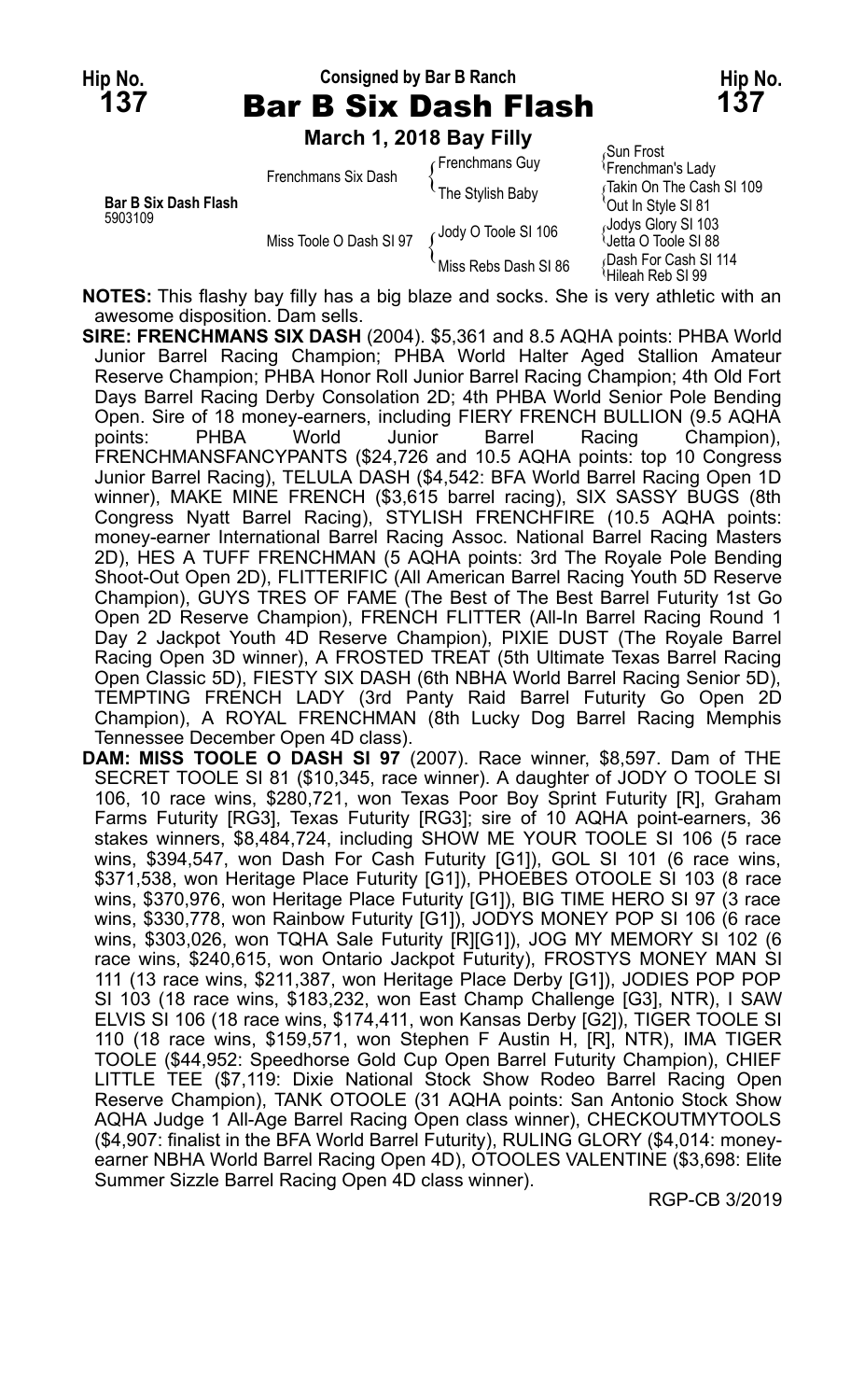## **Hip No. Consigned by Bar B Ranch Hip No. 138** Bar B French Fab **138**

**May 15, 2018 Chestnut Filly**

**Bar B French Fab** Colleen Of Sinn SI 97<br>5912320 **Frenchmans** Guy Express Frenchmans Fabulous (Figure of the Knifenchmans identity) Diamonds Driftwood

Holland Ease SI 109 Corona Cartel SI 97 { Twister On The Run SI 90 { Corona Cancer SI 91<br>Hotsie Tootsie SI 93 { Easily Smashed SI 99 Flipwood<br>Dolly Ryon

**NOTES:** This powerhouse filly has a pedigree for speed and athleticism with a sweetheart disposition. Dam sells.

**SIRE: TWISTER ON THE RUN SI 90** (2012). Race placed, \$3,524). Son of CORONA CARTEL SI 97, 6 race wins, \$557,142, won Los Alamitos Million Futurity [G1], Kindergarten Futurity [G2], Tiny's Gay H, A 2018 RGP Top 25 Sire of Barrel Racing & Speed Events Money-Earners. Sire of 17 \$60,315,835, including BLUES GIRL TOO SI 105 (World Champion Race Horse, 8 race wins, \$2,032,328, won Los Alamitos Two Million Futurity [G1]), TELLER CARTEL SI 108 (Champion Racing 2- Year-Old Colt, 3 race wins, \$1,212,471, won All American Futurity [G1]), EYE FOR CORONA SI 99 (4 race wins, \$1,100,121, won Golden State Million Futurity [G1]), FIVE BAR CARTEL SI 91 (Champion Racing 2-Year-Old Colt, 6 race wins, \$1,068,825, won Ed Burke Million Futurity [G1]), CHAZAQ SI 104 (7 race wins, \$963,664, won Ed Burke Million Futurity [G1]), I LIKE THE ODDS SI 90 (3 race wins, \$911,606, won Los Alamitos Two Million Futurity [G1]), PYC PAINT YOUR WAGON SI 107 (7 race wins, \$889,581, won Texas Classic Futurity [G1]), KVN CORONA SI 95 (Champion Racing 2-Year-Old Colt, 10 race wins, \$868,077, won Ed Burke Million Futurity [G1]), REMEMBER ME ROSE SI 110 (9 race wins, \$820,895, won Ruidoso Derby [G1]), FLYING FIG SI 100 (Champion Racing 2- Year-Old Filly, \$806,920, 2nd Los Alamitos Two Million Futurity [G1]), ROSAS CANTINA CC (\$165,856: WPRA NFR Barrel Racing Round 2 Champion), UNO MAS CORONA (\$14,027: finalist in the BFA World Open Barrel Futurity), CORONA FOUR FIESTA (\$7,644: finalist Diamonds N Dirt Open Barrel Futurity), ONE FAMOUS VERSACE (ARHA World Champion 3-Year-Old & Over Amateur Halter Stallion).

**DAM: KNFRENCHMANSJDRIFTER** (2009). Full sister to KN FABULOUS TIGRWOOD (No Bull Dillsburg World Barrel League Jackpot Open 4D class winner). A daughter of FRENCHMANS FABULOUS, \$7,483 and 35.5 AQHA points: Open Perf. ROM. A 2019 RGP Top 10 Sire of Barrel Racing & Speed Events Money-Earners; an RGP Top 25 All-Time Sire of Speed Event Point-Earners & Barrel Racing Money-Earners. Sire of 124 RGP money-earners, \$1,160,440, 18 AQHA point-earners, including KN FABS GIFT OF FAME (\$547,415: WPRA NFR Barrel Racing Average Reserve Champion), KN FABS MIST OF FAME (\$121,589: Old Fort Days Open Barrel Futurity Champion), BUGGIN TO BE FAB (\$65,811: Classic Equine Barrel Racing Open Slot Champion), FAMOUS FRENCH BUG (\$54,296: Sandhills Rodeo Barrel Racing Open Reserve Champion), FABULOUS ZONE (\$41,095: WPRA NFR Barrel Racing Round 5 Co-Reserve Champion), MIA FABULOUS FAME (\$39,030: 5th Greg Olson Mem. Open Barrel Futurity), SIX FRENCH SMOOCHES (\$32,715: Denver National Rodeo Barrel Racing Average Open Champion), KN FRENCH DOT FAME (\$31,173: finalist in the Old Fort Days Open Barrel Futurity), FABULOUS PARADE (\$24,425 and 52.5 AQHA points: Congress Barrel Racing Amateur Champion), FLYIN FRENCHMAN (\$16,131: All-In Barrel Racing Day 3 Showdown Open 2D Champion), UX FLIT N FABULOUS (\$14,217: 7th Fizz Bomb Open Classic Barrel Futurity), KN FABULOUS LADYLUCK (\$13,314: 8th BFA World Barrel Futurity Juvenile Open).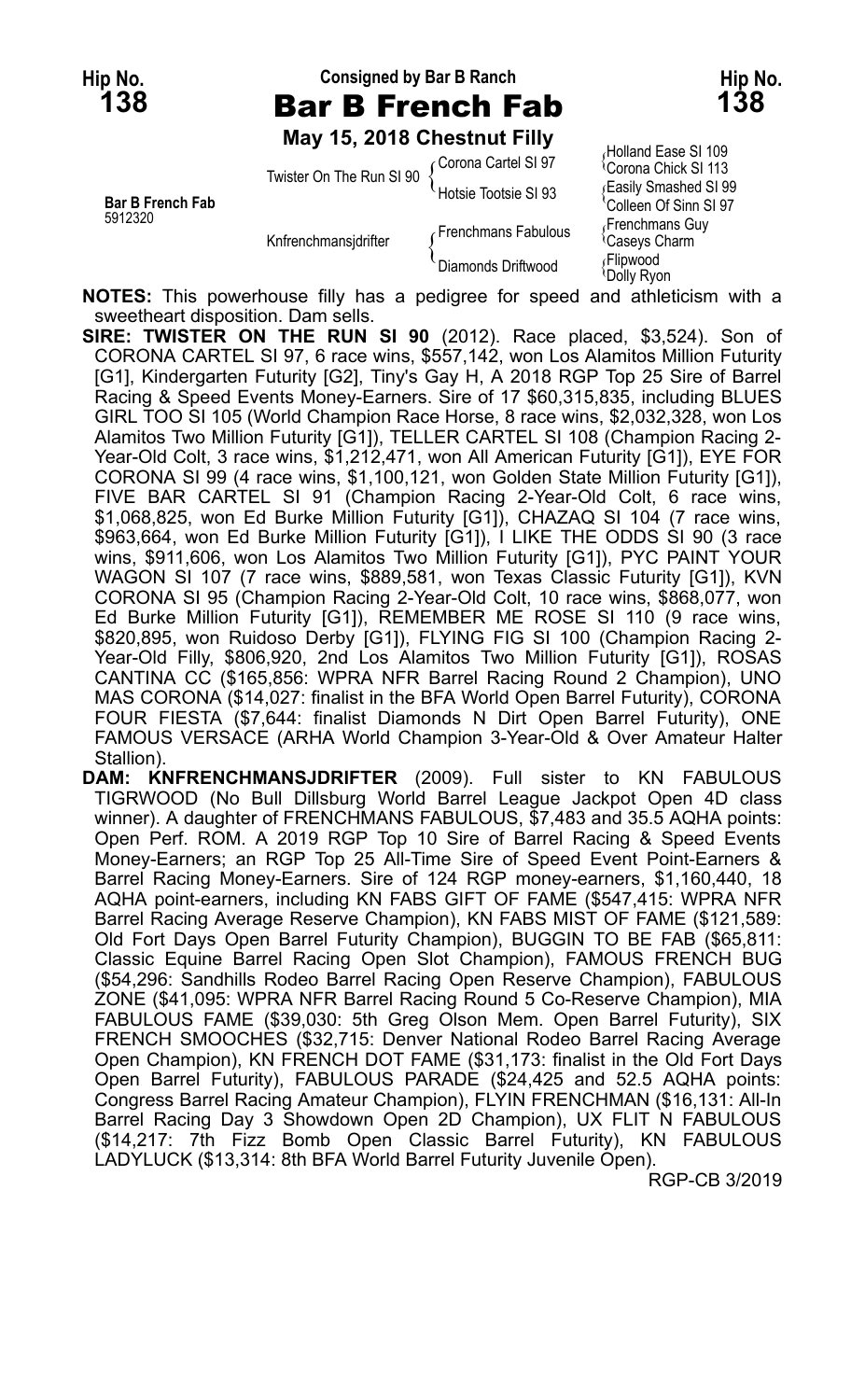# **Hip No. Consigned by Bar B Ranch Hip No. 139** Knfrenchmansjdrifter **139**

Sun Frost Frenchmans Guy {

**2009 Palomino Mare**

|                      | Frenchmans Fabulous | r Frenchmans Guy | <sup>1</sup> Frenchman's Lady          |
|----------------------|---------------------|------------------|----------------------------------------|
|                      |                     | Caseys Charm     | Tiny Circus SI 97                      |
| Knfrenchmansidrifter |                     |                  | 'Casey's Ladylove                      |
| 5362374              | Diamonds Driftwood  | ا Flipwood       | Orphan Drift                           |
|                      |                     |                  | Poco Fernwood                          |
|                      |                     | Dolly Ryon       | Windy Ryon SI 99<br>Johnnys Prissy Gal |

**NOTES:** This is a gorgeous chocolate palomino mare that was an awesome barrel mare before joining our broodmare band. **Sells BRED June 6, 2018 to FRENCHMANS SIX DASH.**

- **SIRE: FRENCHMANS FABULOUS** (1998). \$7,483 and 35.5 AQHA points: Open Perf. ROM. Half-brother to FRENCH FLASH HAWK (\$1,500,000 unofficial: WPRA NFR Barrel Champion; PRCA Hall of Fame), A 2019 RGP Top 10 Sire of Barrel Racing & Speed Events Money-Earners; an RGP Top 25 All-Time Sire of Speed Event Point-Earners & Barrel Racing Money-Earners. Sire of 124 RGP moneyearners, \$1,160,440, 18 AQHA point-earners, including KN FABS GIFT OF FAME (\$547,415: WPRA NFR Barrel Racing Average Reserve Champion), KN FABS MIST OF FAME (\$121,589: Old Fort Days Open Barrel Futurity Champion), BUGGIN TO BE FAB (\$65,811: Classic Equine Barrel Racing Open Slot Champion), FAMOUS FRENCH BUG (\$54,296: Sandhills Rodeo Barrel Racing Open Reserve Champion), FABULOUS ZONE (\$41,095: WPRA NFR Barrel Racing Round 5 Co-Reserve Champion), MIA FABULOUS FAME (\$39,030: 5th Greg Olson Mem. Open Barrel Futurity), SIX FRENCH SMOOCHES (\$32,715: Denver National Rodeo Barrel Racing Average Open Champion), KN FRENCH DOT FAME (\$31,173: finalist in the Old Fort Days Open Barrel Futurity), FABULOUS PARADE (\$24,425 and 52.5 AQHA points: Congress Barrel Racing Amateur Champion), FLYIN FRENCHMAN (\$16,131: All-In Barrel Racing Day 3 Showdown Open 2D Champion), UX FLIT N FABULOUS (\$14,217: 7th Fizz Bomb Open Classic Barrel Futurity), KN FABULOUS LADYLUCK (\$13,314: 8th BFA World Barrel Futurity Juvenile Open), KN FABS LADY FAME (\$10,325: finalist Diamonds N Dirt Barrel Racing Open Derby), BLONDE N FABULOUS (21.5 AQHA points: Congress Junior Pole Bending Champion).
- **DAM: DIAMONDS DRIFTWOOD** (1996). Dam of KN FABULOUS TIGRWOOD (No Bull Dillsburg World Barrel League Jackpot Open 4D class winner). Half-sister to DOLLY SAN FRECKLES (10.5 AQHA points: 4th Houston Stock Show AQHA Breakaway Roping Youth). A daughter of FLIPWOOD. Son of ORPHAN DRIFT; sire of 27 AQHA point-earners, including CINDERWOOD MISS (30 AQHA points: Open Perf. ROM), DRIFT'S SUPER STAR (31 AQHA points: Open Perf. ROM), COW LADY DRIFT (44 AQHA points: 5th AQHA World Senior Working Cow Horse Open), FLINTWOOD (75 AQHA points: top 10 AQHA World Senior Heeling), GEOFWOOD (83 AQHA points; Youth Perf. ROM), TRIPLE DRIFT (12 AQHA points. International RCHA Snaffle Bit Bridle Open Maturity Reserve Champion), WILYWOOD (7 AQHA points), TIGERWOOD (6 AQHA points), FLAMING DRIFT (6 AQHA points), DRIFTWOOD CHICO (5 AQHA points), TINYS ORPHAN (AQHA point-earner: NCHA Certificate of Ability), BUTTON DRIFT (AQHA point-earner). RGP-CB 3/2019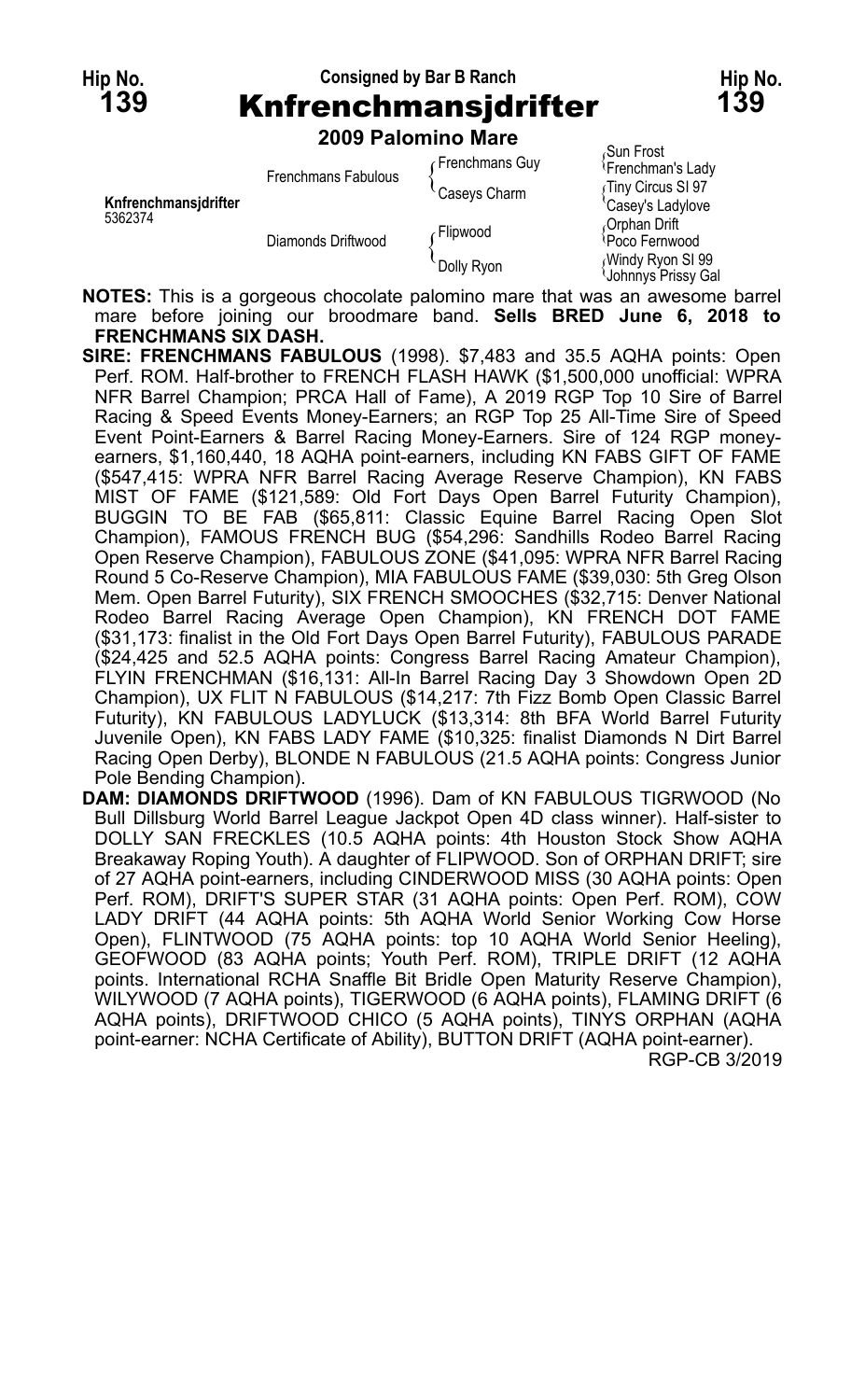#### **Hip No. Consigned by Bar B Ranch Hip No. 140** Bar B Flingin Sixes **140**

| .                               |                         | раг в гініўні білез |                                                     |
|---------------------------------|-------------------------|---------------------|-----------------------------------------------------|
|                                 | 2016 Bay Filly          |                     |                                                     |
|                                 | A Streak Of Fling SI 98 | Gtreakin Six SI 104 | Easy Six SI 97<br>Miss Assured SI 95                |
| Bar B Flingin Sixes<br>X0725093 |                         | Moon Fling SI 102   | ∫Fast Fling SI 98<br>Moon Beam Lady                 |
|                                 | <b>Pick Miss Six</b>    | ∠Packin Sixes SI 99 | Streakin Six SI 104<br><sup>t</sup> Copasetti SI 96 |
|                                 |                         | Yonder Pass         | (Pass 'Em Up (TB)<br>Yonder Go SI 95                |

**NOTES:** Tremendous Prospect! This is a very gentle filly that has been handled daily all of her life. She is ready to begin her career. Dam sells.

- **SIRE: A STREAK OF FLING SI 98** (1999). 3 race wins, \$27,645; finalist Blue Ribbon Derby [G3], qualified Blue Ribbon Futurity [G1]. An RGP Top 5 All-Time Leading Sire of Speed Event Point-Earners & Barrel Racing Money-Earners. Sire of 340 RGP money-earners, \$3,675,103, and earners of 1,090 AQHA points; \$3,252, including FAME FLING N BLING (\$781,959: The American Rodeo Barrel Champion), A STREAK OF RITA (\$462,941: Canadian National Finals Rodeo Barrel Racing Open Reserve Champion), STREAKIN EASY APRIL (\$280,255: WPRA NFR Barrel Racing Round 9 Reserve Champion), KR LAST FLING (\$133,577: Diamonds N Dirt Open Barrel Futurity Champion), STREAKINFLINGINDISCO (\$113,534 and 40.5 AQHA points: AQHA World Level 2 Open Senior Barrel Racing Reserve Champion), FRENCH STREAKTOVEGAS (\$74,115: Fizz Bomb Open Classic Barrel Futurity Champion), STREAKIN QUEENIE (\$73,202 and 35 AQHA points: 4th AQHA High Point Junior Barrel Racing), FAME IN A FLING (\$62,908: 6th Lance Graves Pro Classic Barrel Racing Slot Open), STREAKINFLINGINDISCO (\$113,534 and 40.5 AQHA points: AQHA World Level 2 Open Senior Barrel Racing Reserve Champion), DM STREAK ABOO (\$46,689: finalist in the Old Fort Days Open Barrel Futurity), STREAKIN JET REMEDY (\$46,663: 7th The American Rodeo Barrel Racing Slack Open), FRENCH STREAKIN JESS (\$45,775: Greg Olson Mem. Open Barrel Futurity Slot Champion), STREAKING SONOFAGUN (\$44,867: Black Hills Rodeo Barrel Champion), CFOUR FLING A BLUE (\$40,394 and 24 AQHA points: 3rd AQHA High Point Junior Barrel Racing).
- **DAM: PICK MISS SIX** (1996). Dam of 3 money-earners, including SIXSHOOTIN SONOFAGUY (\$18,614 and 8 AQHA points: finalist The American Rodeo Barrel Racing Dinosaur Classic Glen Rose Texas Qualifier Open; finalist in the Diamonds N Dirt Barrel Racing Open 1D; 6th Revolution Barrel Racing Bryan Qualifier Open 3D), DR NICKS PICK SIX (Dash for Dollars Barrel Racing Open 5D winner), FIREWATER ROCKS (barrel racing money-earner). A daughter of PACKIN SIXES SI 99, 5 race wins, \$86,155, won QHBC Southwest Futurity [R]; finalist Jet Deck Handicap [RG3], Cypress Handicap, An RGP Top 25 All-Time Sire of Speed Event Point-Earners & Barrel Racing Money-Earners. Sire of 46 RGP money-earners, 23 AQHA point-earners, 3 stakes winners, \$754,531, including SISSYS LITTLE COIN (\$242,259: Old Fort Days Barrel Futurity Champion), EL STREAKER SI 105 (16 race wins, \$146,201, won Louisiana Champions Day Derby [RG2]), PACK N DASH SI 111 (16 race wins, \$105,441, won Classic Chev Heartbeat of America H, [R]), SHEZA PACKIN SIXS SI 87 (3 race wins, \$69,193, won North Texas Horse Sale Futurity [R]), PACKIN SASSY (\$94,840 and 18 AQHA points: 3rd Old Fort Days Barrel Racing Derby), SYBOS SIX PACK (\$93,165: 3rd Speedhorse Gold Cup Barrel Futurity), PACKIN PEARLS SI 96 (8 race wins, \$91,642, East High Point Distance Race Horse, 2nd Yambilee Stakes), PACKIN DOUBLES (\$46,435: 3rd Old Fort Days Open Barrel Futurity), PACKIN MOONSHINE (\$36,949: 3rd Old Fort Days Barrel Futurity).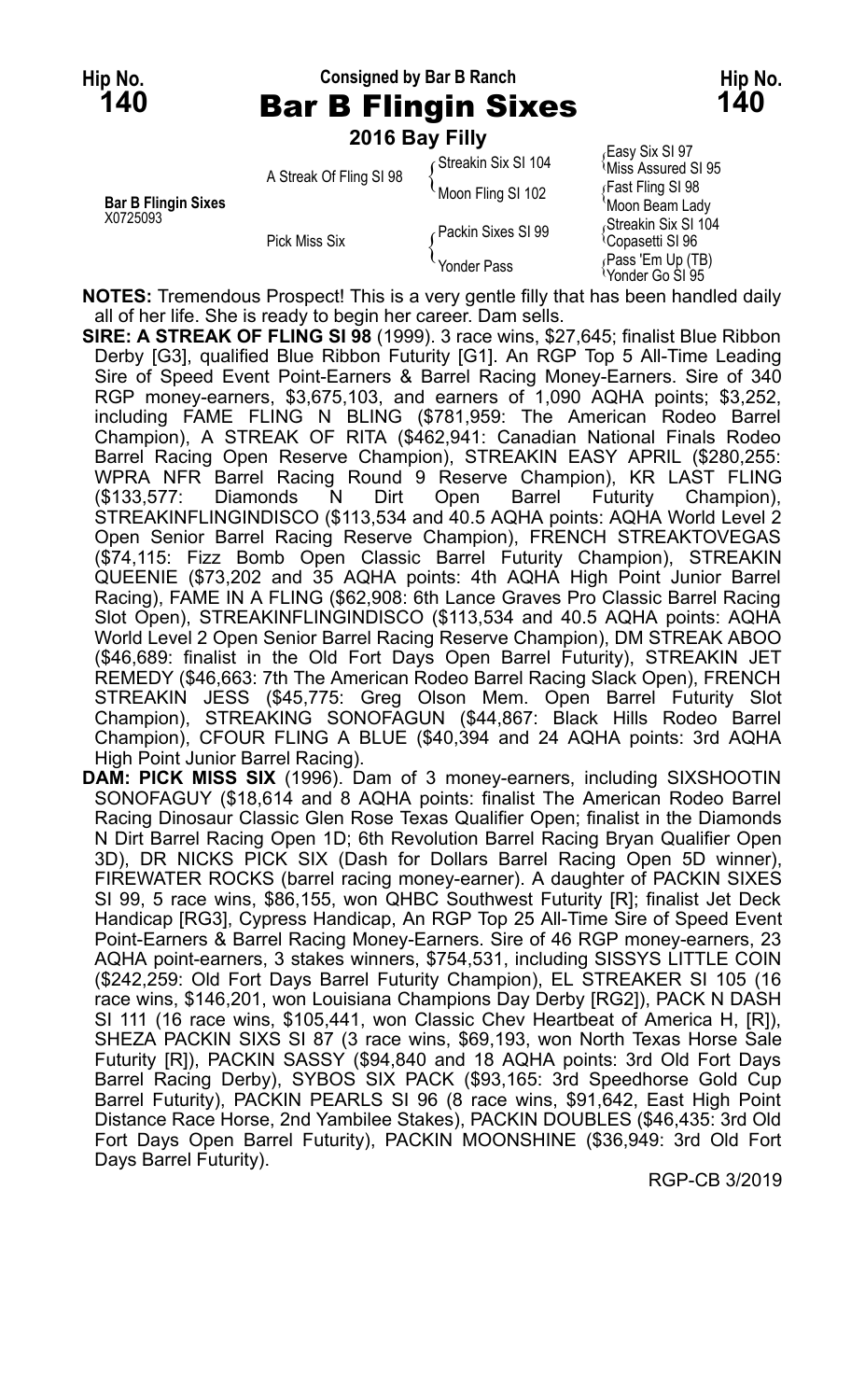**Hip No. Consigned by Bar B Ranch Hip No. 141** Pick Miss Six **141**

**1996 Sorrel Mare**

|                                  | Packin Sixes SI 99 | Streakin Six SI 104 | Easy Six SI 97،<br><sup>≀</sup> Miss Assured SI 95 |
|----------------------------------|--------------------|---------------------|----------------------------------------------------|
| <b>Pick Miss Six</b><br>X0536957 |                    | Copasetti SI 96     | Three Oh's SI 100<br>'Mona Pollita SI 95           |
|                                  | Yonder Pass        | Pass 'Em Up (TB)    | ،Noholme li<br><sup>≀</sup> Vista Rose             |
|                                  |                    | Yonder Go SI 95     | Johnny Bars SI 100<br>92 Arene                     |

#### **RACE RECORD:** Unplaced at 2.

**PRODUCE RECORD:** Dam of 3 money-earners, including SIXSHOOTIN SONOFAGUY (\$18,614 and 8 AQHA points: finalist The American Rodeo Barrel Racing Dinosaur Classic Glen Rose Texas Qualifier Open; finalist in the Diamonds N Dirt Barrel Racing Open 1D; 6th Revolution Barrel Racing Bryan Qualifier Open 3D), DR NICKS PICK SIX (Dash for Dollars Barrel Racing Open 5D winner), FIREWATER ROCKS (barrel racing money-earner).

- **NOTES:** This barrel racing mare is the dam of the 2016 Texas High School State Champion Barrel Horse, SIXSHOOTIN SONOFAGUY. She is also the dam of Tee & Jacque Woolman's BAR B FRENCHMANS CEO, a gorgeous palomino gelding that recently was 1st & 2nd at the Tyler Magnus Roping in Llano, TX. **Sells BRED in 2019 to FRENCHMANS SIX DASH. Sells with sorrel filly at side born March 15, 2019 by FRENCHMANS SIX DASH.**
- **SIRE: PACKIN SIXES SI 99** (1986). 5 race wins, \$86,155, won QHBC Southwest Futurity [R]; finalist Jet Deck Handicap [RG3], Cypress Handicap, An RGP Top 25 All-Time Sire of Speed Event Point-Earners & Barrel Racing Money-Earners. Sire of 46 RGP money-earners, 23 AQHA point-earners, 3 stakes winners, \$754,531, including SISSYS LITTLE COIN (\$242,259: Old Fort Days Barrel Futurity Champion), EL STREAKER SI 105 (16 race wins, \$146,201, won Louisiana Champions Day Derby [RG2]), PACK N DASH SI 111 (16 race wins, \$105,441, won Classic Chev Heartbeat of America H, [R]), SHEZA PACKIN SIXS SI 87 (3 race wins, \$69,193, won North Texas Horse Sale Futurity [R]), PACKIN SASSY (\$94,840 and 18 AQHA points: 3rd Old Fort Days Barrel Racing Derby), SYBOS SIX PACK (\$93,165: 3rd Speedhorse Gold Cup Barrel Futurity), PACKIN PEARLS SI 96 (8 race wins, \$91,642, East High Point Distance Race Horse, 2nd Yambilee Stakes), PACKIN DOUBLES (\$46,435: 3rd Old Fort Days Open Barrel Futurity), PACKIN MOONSHINE (\$36,949: 3rd Old Fort Days Barrel Futurity), I CANT WONT YOU (\$30,421: finalist in the Old Fort Days Barrel Futurity), JD DONIT (\$84,924 and 42 AQHA points: 5th NBHA World Barrel Racing Champ Sweepstakes 1D), DE WRIGHTT SIX SI 96 (4 race wins, \$29,214, 3rd Carolyn Hebert Mem. Stakes), PACKIN AN IMAGE SI 101 (6 race wins, \$13,651.41; finalist in the Burst Of Energy Derbv). HEIDIS DASHING SIXES SI 92 (2 race wins, \$12,647), SIX PACK NIGHT SI 91 (3 race wins, \$11,715), HES SECOND NATURE SI 85 (\$10,925, race winner), PACK OF SIXES SI 84 (2 race wins, \$10,883 and 13 AQHA points: Open Perf. ROM), PACKIN WHITE SI 86 (3 race wins, \$10,292).
- **DAM: YONDER PASS** (1982). Race placed to 3. Dam of MISS JOHNIE PASS (Unplaced at 2), PICK MISS SIX (Above). A daughter of PASS 'EM UP 65; sire of 41 AQHA point-earners, 45 stakes winners, \$819,696,500). Son of NOHOLME II 56; sire of 1 stakes winners, \$369,040, including THE SIGNATURE SI 107 (11 race wins, \$333,473, won Old South Futurity, NTR), ELANS HOME SI 90 (2 race wins, \$27,094; finalist in the Golden State Futurity), ANOLDHOLME SI 96 (\$3,090; finalist in the Flinthills Derby), DECKETTE HOLME BOY (2 race wins), NOBAR SI 87 (race winner), BULL RIDER SI 90 (race winner), MISS MY HOLME SI 82 (race winner), DEEP FAITH (race winner), TALLEY HOLME (race placed). He is by STAR KINGDOM 46.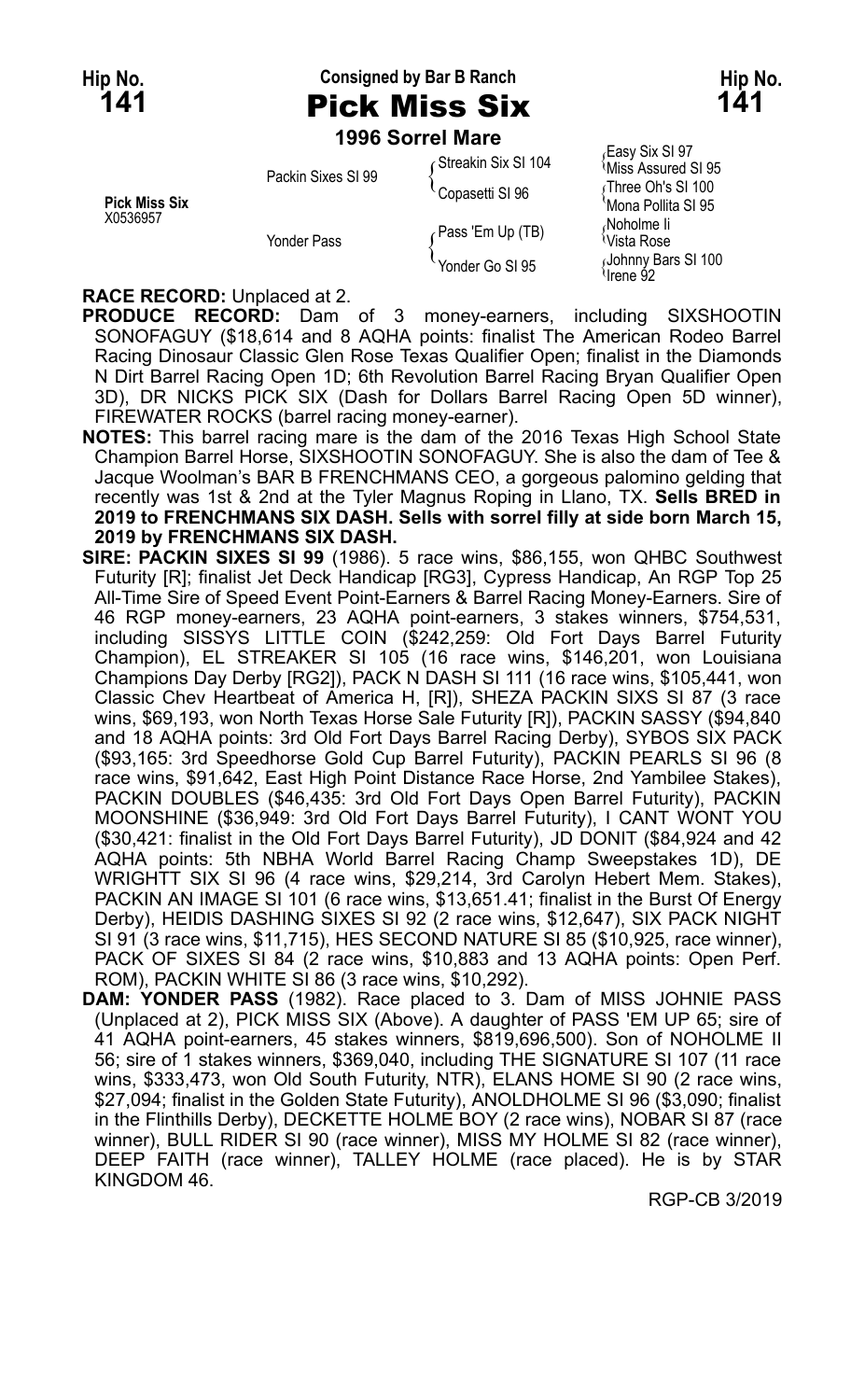## **Hip No. Consigned by Bar B Ranch Hip No. 142** Make N Firewater **142**

**1998 Bay Mare**

| <b>Make N Firewater</b><br>3773669 | Fire Water Flit SI 86 | ∠Flit Bar         | Sugar Bars SI 95<br><sup>l</sup> Flit SI 85 |
|------------------------------------|-----------------------|-------------------|---------------------------------------------|
|                                    |                       | Slash J Harletta  | ∩Harlan<br>'Frog's Annette                  |
|                                    | Jodie Bug Moon        | Bugged Moon SI 96 | Top Moon SI 100<br>Ralph's Lady Bug SI 100  |
|                                    |                       | Wabena Bar Flit   | ≀Flit Bar<br>Wabena                         |

**PERFORMANCE RECORD: In AQHA competition:** 1 pole bending (Level 3) point in open events.

- **PRODUCE RECORD:** Dam of LIGHTNING POTOGOLD (\$16,085 and 68 AQHA points: 6th AQHA World Junior Pole Bending, top 10 AQHA World Amateur Pole Bending, San Antonio Stock Show AQHA Judge 2 Performance Halter Mare Open Class Reserve Champion), LIGHTNING FIREWATER (\$3,108 and 66.5 AQHA points: Congress Pole Bending Novice Youth Champion; 8th Congress Pole Bending Senior Youth, 3rd Congress Pole Bending Novice Amateur), FLITNFIREN LIGHTNING (\$8,707 and 137.5 AQHA points: AQHA Reserve High Point Junior Pole Bending Champion; 4th AQHA World Amateur Pole Bending; 5th Diamonds N Dirt Pole Bending Open 2D class, Superior Pole Bending), LITE MY FIREWATER (12 AQHA points: top 10 Congress Pole Bending Sweepstakes Open; 9th Congress Pole Bending Level 1 Amateur; 5th National Pole Bending Assoc. Champ Pole Bending Round 2 Open 3D twice), FIREWATER SUGAR BULL (5.5 AQHA points: AQHA World Junior Barrel Racing qualifier).
- **NOTES:** This mare is a producer! She gets in foal and foals easily. **Sells BRED in 2019 to FRENCHMANS SIX DASH. Sells with buckskin colt at side born March 10, 2019 by FRENCHMANS SIX DASH.**
- **SIRE: FIRE WATER FLIT SI 86** (1978). Race winner. An RGP Top 10 All-Time Sire of Speed Event Point-Earners & Barrel Racing Money-Earners; an AQHA Top 25 All-Time Sire of Barrel Racing Point-Earners. Sire of 184 money-earners, \$1,807,009, and earners of 2,176 AQHA points, including MISS JB 055 (\$173,784: 4th BFA World Open Barrel Futurity), SIX MOON FIREWATER (\$153,936: Lance Graves Pro Classic Barrel Futurity Slot Champion), FIREWATERONTHEROCKS (\$152,045: The American Rodeo Barrel Racing Open Reserve Champion), FIREWATER FIESTA (\$121,810: Old Fort Days Barrel Racing Derby Champion), THUNDERANDFIRE (\$113,442: Calgary Stampede Rodeo Barrel Champion), PARIS FIREWATER (\$24,991 and 80 AQHA points: AQHA World Champion Amateur Barrel Horse), DO N FLIPS (\$10,492 and 168.5 AQHA points: AQHA World Champion Amateur Barrel Horse, Superior Barrel Racing), MISSJBRUNNINWITHFIRE (\$95,239 and 25.5 AQHA points: Old Fort Days Barrel Racing Open Derby Champion), FIRE AND FLIT (\$86,800: 8th BFA World Open Barrel Futurity), FIRE WATER FANNY (\$76,913: 4th Old Fort Days Barrel Racing Derby), FLYIN HI FIREWATER (\$79,530 and 34.5 AQHA points: AQHA Reserve World Champion Junior Barrel Racing Horse).
- **DAM: JODIE BUG MOON** (1981). AQHA point-earner. Dam of 5 money-earners, including SIPPIN FIRE WATER (\$10,220: 3rd California's Finest Barrel Futurity, 3rd Cactus Barrel Futurity; money-earner Golden West Barrel Futurity), TOMAHAWK N FIREWATER (BFA World Barrel Futurity Juvenile Future Fortune Freshman Sire Reserve Champion), MAKE N FIREWATER (AQHA point-earner), BABETTE FIRE WATER (Bar F Barrel Futurity Champion), WIN N FIREWATER (barrel racing money-earner). Half-sister to MR SHAWNE FLIT (\$3,399 and 6 AQHA points: 3rd World Champ Barrel Futurity Limited). A daughter of BUGGED MOON SI 96, 4 race wins, \$35,714; finalist Three Bars Handicap; sire of \$50,705,900, including SUPER DUPA BUG SI 102 (7 race wins, \$51,227, won Inaugural H, CATS ZACKIE MOON (P) (APHA World Senior Heading Champion), OVERNITE NICK SI 100 (18 race wins, \$29,914.50).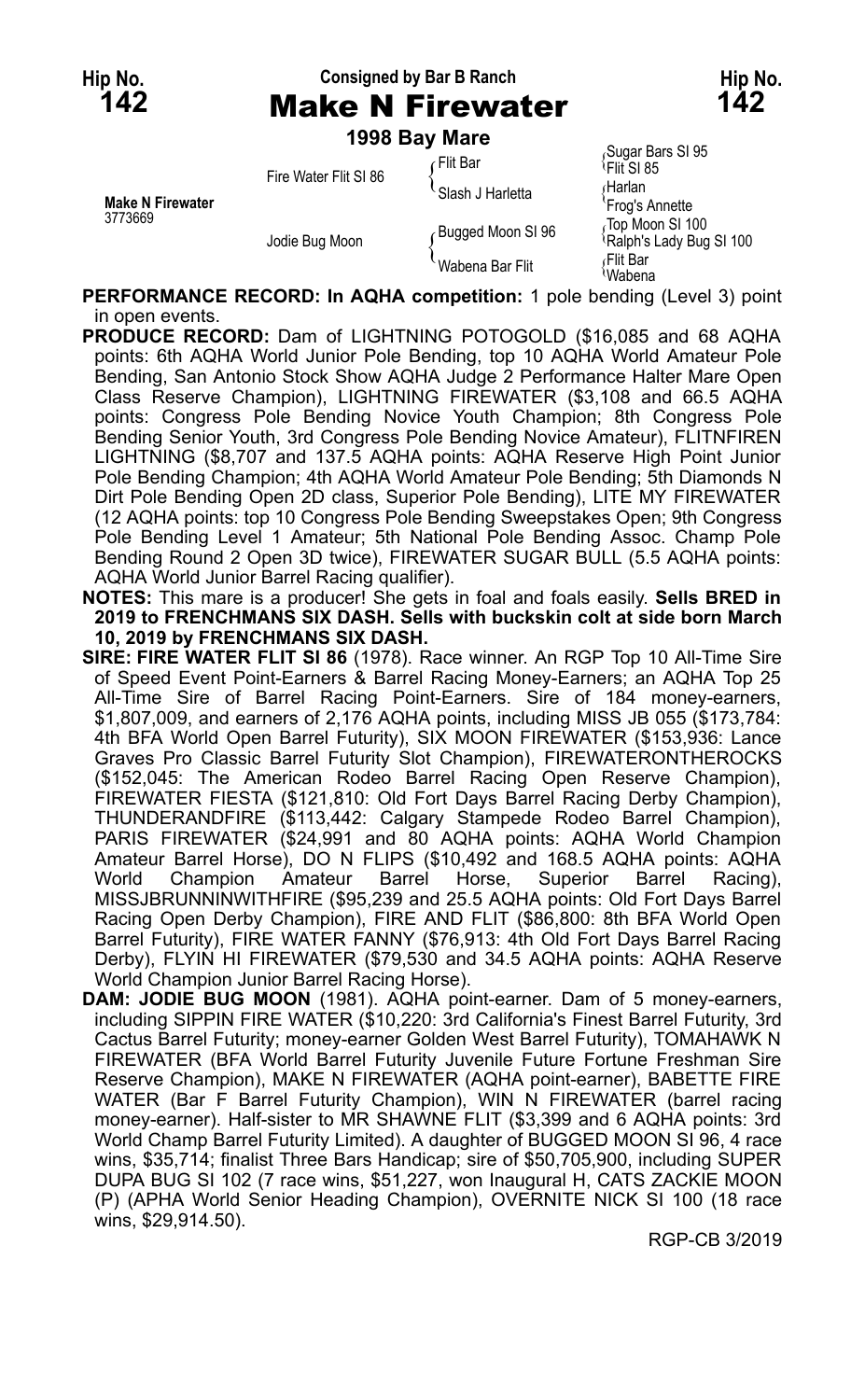#### **Hip No. Consigned by Bar B Ranch Hip No. 143** Miss Toole O Dash SI 97 **143**

**2007 Brown Mare**

| Miss Toole O Dash SI 97<br>5023674 | Jody O Toole SI 106  | Jodys Glory SI 103<br>Jetta O Toole SI 88 | Jody Chick<br>Lassie Be Good<br>Barney O Toole SI 94<br>Jet 76 |
|------------------------------------|----------------------|-------------------------------------------|----------------------------------------------------------------|
|                                    | Miss Rebs Dash SI 86 | Dash For Cash SI 114                      | Rocket Wrangler SI 97<br><sup>l</sup> Find A Buyer (TB)        |
|                                    |                      | Hileah Reb SI 99                          | (Reb's Policy (TB)<br>Hialeah Story SI 93                      |

**RACE RECORD:** 1 race win, 3 seconds, to 3. EARNED \$8,597.

**PRODUCE RECORD:** Dam of THE SECRET TOOLE SI 81 (\$10,345, race winner). **NOTES:** This big, jet black mare with chrome has had several buckskins and palominos. **Sells BRED in 2019 to FRENCHMANS SIX DASH. Sells with foal at side by FRENCHMANS SIX DASH.**

- **SIRE: JODY O TOOLE SI 106** (1985). 10 race wins, \$280,721, won Texas Poor Boy Sprint Futurity [R], Graham Farms Futurity [RG3], Texas Futurity [RG3]. Sire of 10 AQHA point-earners, 36 stakes winners, \$8,484,724, including SHOW ME YOUR TOOLE SI 106 (5 race wins, \$394,547, won Dash For Cash Futurity [G1]), GOL SI 101 (6 race wins, \$371,538, won Heritage Place Futurity [G1]), PHOEBES OTOOLE SI 103 (8 race wins, \$370,976, won Heritage Place Futurity [G1]), BIG TIME HERO SI 97 (3 race wins, \$330,778, won Rainbow Futurity [G1]), JODYS MONEY POP SI 106 (6 race wins, \$303,026, won TQHA Sale Futurity [R][G1]), PISTOOLE SI 105 (5 race wins, \$144,333, 2nd Texas Juv. Chlg. JOG MY MEMORY SI 102 (6 race wins, \$240,615, won Ontario Jackpot Futurity), FROSTYS MONEY MAN SI 111 (13 race wins, \$211,387, won Heritage Place Derby [G1]), JODIES POP POP SI 103 (18 race wins, \$183,232, won East Champ Challenge [G3], NTR), I SAW ELVIS SI 106 (18 race wins, \$174,411, won Kansas Derby [G2]), TIGER TOOLE SI 110 (18 race wins, \$159,571, won Stephen F Austin H, [R], NTR), LASSIE O TOOLE SI 100 (6 race wins, \$156,770, won Firecracker Derby [G3]), STREAKIN O TOOLE SI 110 (17 race wins, \$145,078, won TQHA Sires' Cup Derby [RG3]), JAKES CHARMING JODY SI 117 (7 race wins, \$139,754, won Blink Of An Eye Stakes, NWR), LUCI O TOOLE SI 93 (2 race wins, \$135,223, won Retama Park Futurity [G1]), NO TOOLS REQUIRED SI 100 (9 race wins, \$117,509, won TQHA Sires' Cup Futurity [RG2]), CARLOTTA DREAM SI 109 (13 race wins, \$114,922, won Gillespie County Fair Texas Bred S. [R], NTR), POCITA O TOOLE SI 103 (5 race wins, \$110,377, won Retama Park Futurity [G1]).
- **DAM: MISS REBS DASH SI 86** (1991). Race winner. Dam of FUELING HABITS SI 95 (3 race wins, \$12,584), JERK THAT PISTOL SI 86 (2 race wins, \$10,560), REBEL FUEL SI 96 (2 race wins, \$8,675), MISS TOOLE O DASH SI 97 (Above), RELAGATING DASH SI 96 (4 race wins, \$7,566, Mexico High Point Aged Racing Mare), PAVILLION PLEASURE SI 85 (race winner), NEGOTIATE DASH SI 92 (race winner), RELA GATOR (2 thirds, to 3). A daughter of DASH FOR CASH SI 114, World Champion Race Horse; Champion Racing 3-Year-Old; Champion Racing 3- Year-Old Colt; Champion Racing Aged Horse; Champion Racing Aged Stallion; AQHA Hall of Fame; AQHA Supreme Race Horse, 21 race wins, \$507,689, won Sun Country Futurity, Los Alamitos Inv. Champ, Champion of Champions; sire of 19 AQHA point-earners, 145 stakes winners, \$39,990,251, including DASHINGLY SI 104 (World Champion Race Horse, 18 race wins, \$1,754,323, won Vessels Maturity [G1]), DASH FOR SPEED SI 107 (World Champion Race Horse, 22 race wins, \$1,225,337, won Rainbow Futurity [G1]), ON A HIGH SI 113 (9 race wins, \$1,167,234, won All American Futurity [G1], NTR), MAKE MINE CASH SI 110 (7 race wins, \$1,142,428, won All American Derby [G1]).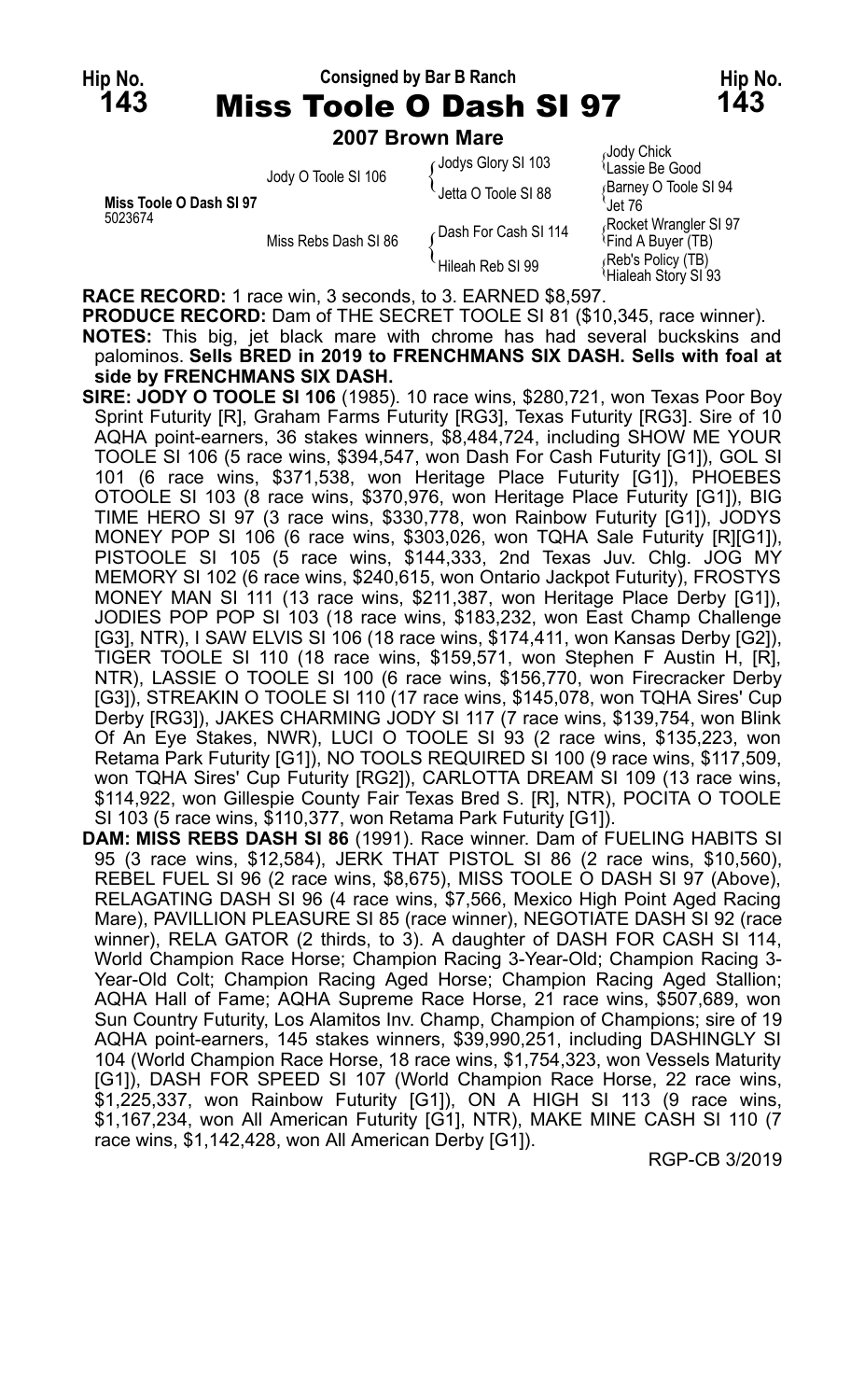**Hip No. Consigned by Bar B Ranch Hip No.**

**2008 Gray Mare**

|                     | <b>LUUU GIAY IVIAI <del>C</del></b> |                         |                                                            |
|---------------------|-------------------------------------|-------------------------|------------------------------------------------------------|
| Degrassi<br>5118048 | Separatist SI 101                   | Chicks Beduino SI 104   | (Beduino (TB)،<br><sup>1</sup> A Classy Chick SI 89        |
|                     |                                     | Seperate Ways SI 92     | (Hempen (TB)<br>Jet Together SI 93                         |
|                     | <b>Fabulously Fast</b>              | Mr Jess Perry SI 113 م  | Streakin La Jolla SI 99<br><sup>1</sup> Scoopie Fein SI 99 |
|                     |                                     | Ms Dashin Bigtime SI 90 | First Down Dash SI 105<br>'Zevis Jewel SI 92               |

**NOTES:** This is an awesome mare that is broke to ride and was a barrel mare before becoming a broodmare for us. **Sells BRED in 2019 to FRENCHMANS SIX DASH.**

- **SIRE: SEPARATIST SI 101** (1997). Champion Racing 2-Year-Old Colt; Champion Racing 3-Year-Old; Champion Racing 3-Year-Old Colt; Calif. High Point 3-Year-Old Racing Colt, 16 race wins, \$88,904,400, won Golden State Derby [G1], Governor's Cup Futurity [R][G1], Governor's Cup Derby [R][G1]. Sire of 63 stakes winners, \$24,496,435, including DM SHICAGO SI 104 (World Champion Race Horse, 8 race wins, \$1,873,730, won All American Futurity [G1]), MOONIST SI 101 (Champion Racing 3-Year-Old, 24 race wins, \$878,468, won Golden State Derby [G1]), INSEPERABLE SI 96 (Champion Racing 3-Year-Old, 5 race wins, \$672,756, won All American Derby [G1]), SEPERATE INTEREST SI 98 (7 race wins, \$486,761, won Kaweah Bar H, [G3]), DIVIDE THE CASH SI 105 (5 race wins, \$447,637, won Z Wayne Griffin Director's Stakes-2nd Div 2nd Los Alamitos Super Derby [G1], NTR), SEPARATIST FIRSTDOWN SI 109 (11 race wins, \$436,117, won Harrah's Entertainment Futurity [G3], NTR). A Leading Maternal Grandsire. Including Sire of the dams of OKEY SEPARATION (\$11,593: BFA World Barrel Racing Amateur Futurity Reserve Champion), AMERICAN MAKEOVER (\$3,866: 4th Classic Equine Open Barrel Futurity 2D), HERE IS THE QUEEN (\$2,137 barrel racing), SR MY HONEYSUCKLE (money-earner Greg Olson Mem. Open Barrel Futurity 1D), TR TAC (BRN4D Champ Finals Barrel Racing Open 4D class winner), CHAMPION DASH (6th All-In Barrel Racing Day 2 Showdown Open 3D), QUICK ONE (3rd C-N Barrel Futurity Go Open 1D Champion), EMERSON BIGGINS (BFA World Barrel Racing Open 4D class winner), BLAZIN WAGON (WPRA Finals Barrel Racing Open classD class winner), OAK IS SPECIAL (3rd BBR World Barrel Racing AQHA Incentive Open 5D), LOCALAZOOM (NBHA Dixie Super Show Barrel Racing Open 4D class winner), TOUGH (BBR World Barrel Racing Jackpot Open 3D winner), SR FIFTYSHADESOFGREY (3rd CBT Race For Cash Open 3D), ZESTY (4th PacWest 3-Drum Barrel Racing Open 5D).
- **DAM: FABULOUSLY FAST** (2003). Dam of FABULOUSLY BLACK SI 96 (2 race wins, \$70,617; finalist in the Louisiana QHBA Sale Futurity [R][G1]), FABULOUS OCEAN SI 96 (2 race wins, \$64,892, won Mile High Futurity [G3]), FABULOUSLY FAST GAME SI 102 (3 race wins, \$50,241, East High Point 3-Year-Old Racing Colt, 3rd Mardi Gras Derby [R]), DASHIN N FABULOUS SI 94 (\$9,364, race winner), FABULOUSLY TEMPTING SI 83 (\$7,438, race winner), FABULOUS DYNASTY (race placed at 2). A daughter of MR JESS PERRY SI 113, AQHA Hall of Fame; Champion Racing 2-Year-Old; Champion Racing 2-Year-Old Colt; AQHA Supreme Race Horse, 12 race wins, \$687,184, won Texas Classic Futurity [G1], Texas Classic Derby [G1], Louisiana QHBA Futurity [R][G1]; sire of 146 stakes winners, \$55,025,931, including MATABARI SI 104 (Champion Racing 3-Year-Old Filly, 7 race wins, \$1,410,471, won Los Alamitos Two Million Futurity [G1]), APOLLITICAL JESS SI 107 (World Champion Race Horse, 8 race wins, \$1,399,831, won Los Alamitos Super Derby [G1]), ONE FAMOUS EAGLE SI 101 (Champion Racing 3- Year-Old Colt, 7 race wins, \$1,387,453, won Los Alamitos Two Million Futurity  $[G1]$ ).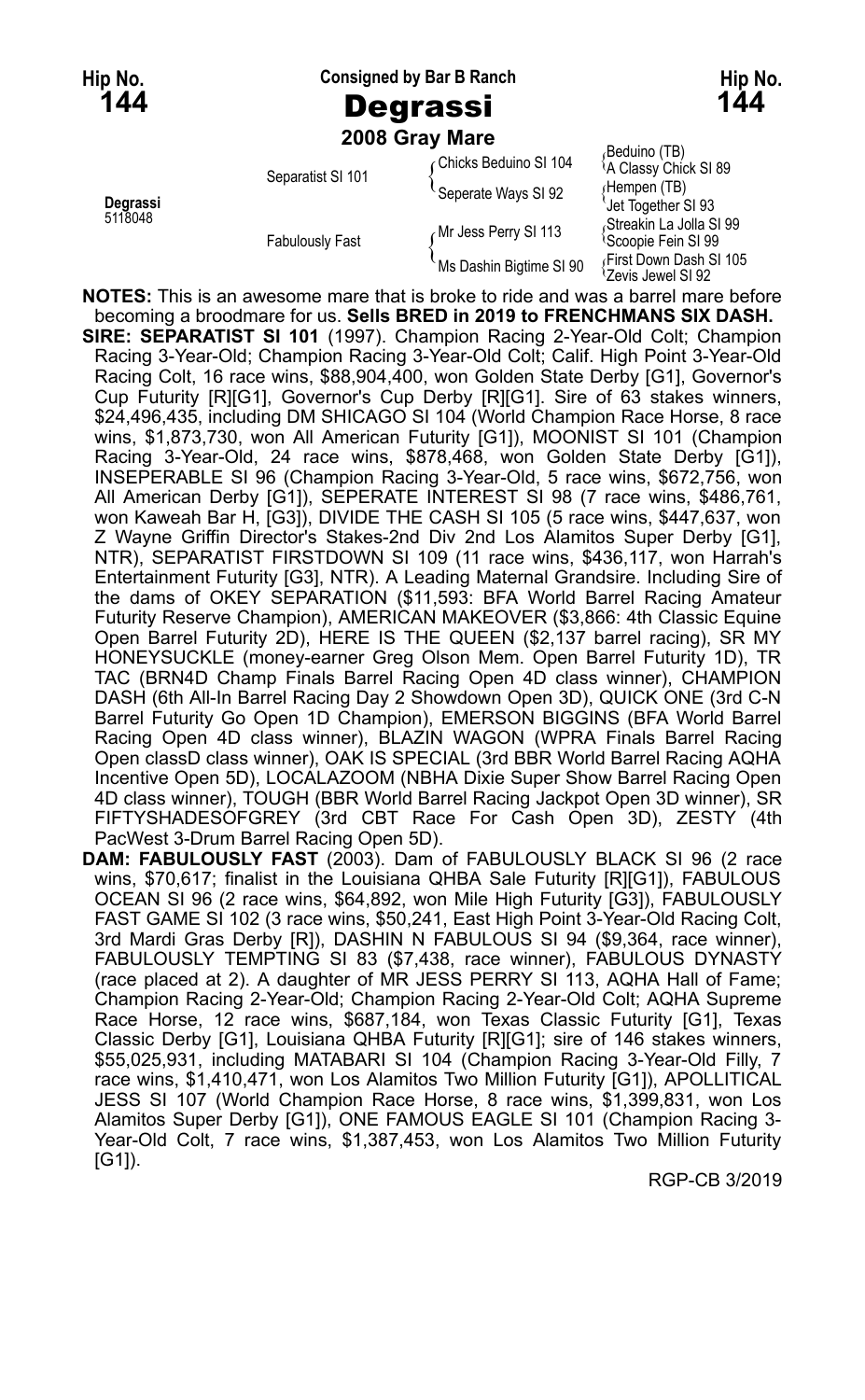## **Hip No. Consigned by Bar B Ranch Hip No. 145** Athena Of Flit **145**

**2003 Palomino Mare**

| Athena Of Flit<br>4410300 | Fire Water Flit SI 86 | ∈Flit Bar        | Sugar Bars SI 95<br><sup>l</sup> Flit SI 85 |
|---------------------------|-----------------------|------------------|---------------------------------------------|
|                           |                       | Slash J Harletta | ∩Harlan<br>'Frog's Annette                  |
|                           | Deal Em Rosy SI 89    | Moon Lark SI 99  | Top Moon SI 100<br>Pan O Lan SI 94          |
|                           |                       | `Call Me Rosv    | Easy Jet SI 100<br>Fashion Rose SI 83       |

**NOTES:** This mare has been a highly competitive barrel mare her entire life. **Sells BRED May 11, 2018 to FRENCHMANS SIX DASH.**

**SIRE: FIRE WATER FLIT SI 86** (1978). Race winner. An RGP Top 10 All-Time Sire of Speed Event Point-Earners & Barrel Racing Money-Earners; an AQHA Top 25 All-Time Sire of Barrel Racing Point-Earners. Sire of 184 RGP money-earners, \$1,807,009, and earners of 2,176 AQHA points, including MISS JB 055 (\$173,784: 4th BFA World Open Barrel Futurity), SIX MOON FIREWATER (\$153,936: Lance Graves Pro Classic Barrel Futurity Slot Champion), FIREWATERONTHEROCKS (\$152,045: The American Rodeo Barrel Racing Open Reserve Champion), FIREWATER FIESTA (\$121,810: Old Fort Days Barrel Racing Derby Champion), THUNDERANDFIRE (\$113,442: Calgary Stampede Rodeo Barrel Champion), PARIS FIREWATER (\$24,991 and 80 AQHA points: AQHA World Champion Amateur Barrel Horse), DO N FLIPS (\$10,492 and 168.5 AQHA points: AQHA World Champion Amateur Barrel Horse, Superior Barrel Racing), MISSJBRUNNINWITHFIRE (\$95,239 and 25.5 AQHA points: Old Fort Days Barrel Racing Open Derby Champion), FIRE AND FLIT (\$86,800: 8th BFA World Open Barrel Futurity), FIRE WATER FANNY (\$76,913: 4th Old Fort Days Barrel Racing Derby), FLYIN HI FIREWATER (\$79,530 and 34.5 AQHA points: AQHA Reserve World Champion Junior Barrel Racing Horse), GAGA ON FIREWATER (\$38,368 and 18 AQHA points: 4th Old Fort Days Open Barrel Futurity), FIERY ZARA (\$37,656: 3rd BBR World Barrel Racing 1D class), CHASIN FIREWATER (\$23,360 and 10.5 AQHA points: PHBA World Junior Barrel Racing Champion), CHARGER TO MILO (37 AQHA points: PHBA World Senior Breakaway Roping Open Champion).

**DAM: DEAL EM ROSY SI 89** (1988). Race placed. Dam of 4 money-earners, including DO N FLIPS (\$10,492 and 168.5 AQHA points: AQHA World Champion Amateur Barrel Horse; finalist in the Speedhorse Silver Cup Open Barrel Futurity; 8th AQHA World Senior Barrel Racing twice, Superior Barrel Racing), DEALIN IN BULLION (\$14,834: finalist in the BFA World Barrel Futurity; finalist in the NBHA World Barrel Racing Open 1D, 3rd Florida NBHA State Champ Barrel Racing Senior 1D), DEALEM HOT (AQHA point-earner; \$3,554 barrel racing), FLIRTY FIREWATER (top 10 Speedhorse Silver Cup Barrel Futurity Go Non-Pro Champion). A daughter of MOON LARK SI 99, World Champion Race Horse; Champion Racing 2-Year-Old; Champion Racing 2-Year-Old Colt; Champion Racing 3-Year-Old; Champion Racing 3-Year-Old Colt; AQHA Supreme Race Horse, 13 race wins, \$859,356, won All American Futurity, Horsemen's QHRA Champ, Los Alamitos Derby; sire of 20 AQHA point-earners, 52 stakes winners, \$10,372,971, including SPRING LARK SI 106 (Champion Racing 2-Year-Old Colt, 15 race wins, \$793,025, won Heritage Place Derby [R]), GOLD COAST EXPRESS SI 106 (World Champion Race Horse, 21 race wins, \$682,053, won Vessels Maturity [G1]), STEPPIN FOR THE MOON SI 105 (9 race wins, \$335,276, won Rainbow Futurity [G1]), THE LASTOFANGEL SI 106 (10 race wins, \$195,551; finalist in the Go Man Go Classic Handicap, NTR), SMOOTHENUFFTORUN SI 108 (17 race wins, \$154,064.03, NTR), LORD LARK SI 104 (14 race wins, \$187,708, won Clabbertown G Handicap [RG3]), BETTY LOOP SI 107 (6 race wins, \$187,376, won QHBC Juvenile Classic [R][G1], NTR).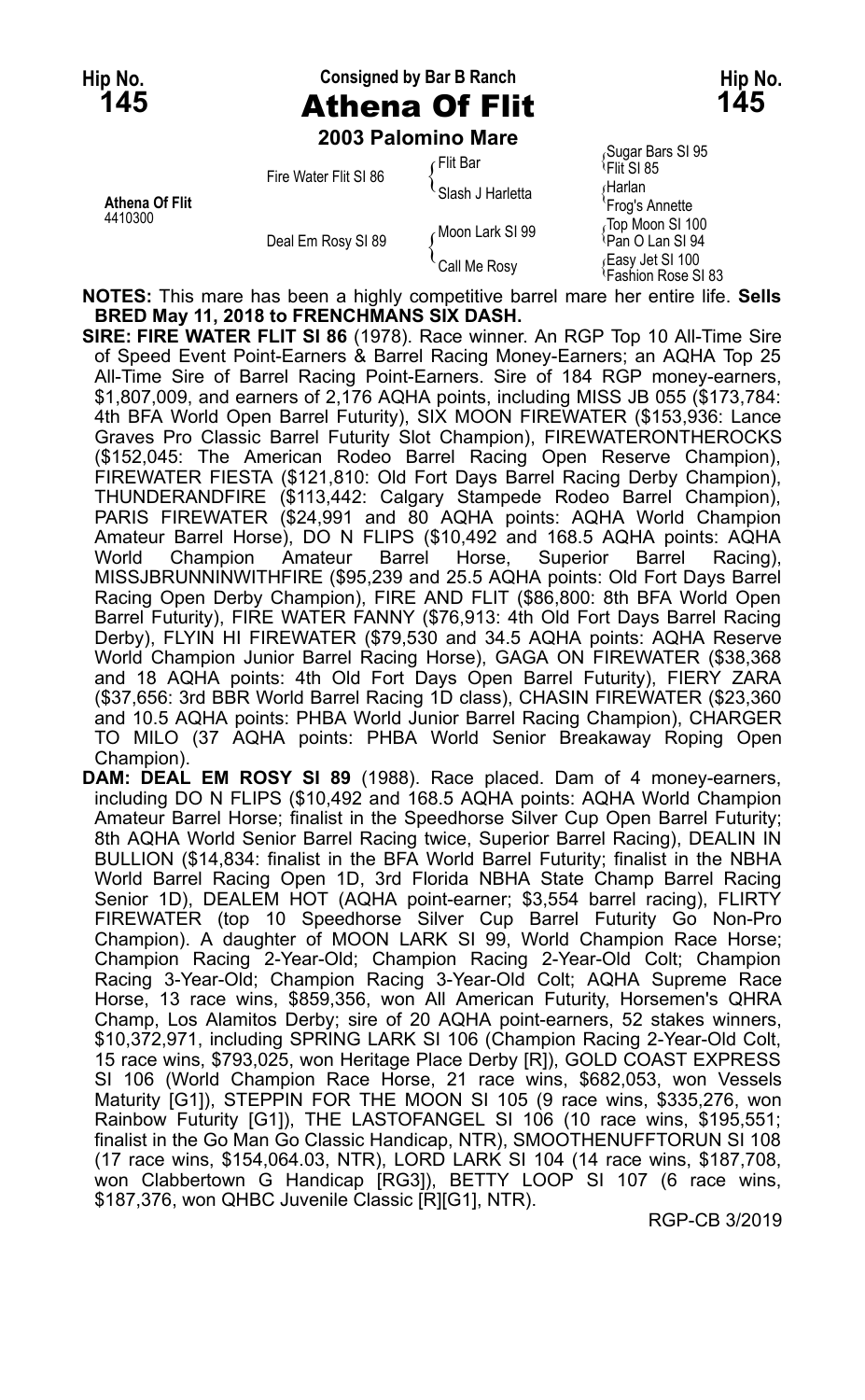#### **Hip No. Consigned by Bar B Ranch Hip No.**

# **146** CBS Ambrose Star **146**

**2010 Blue Roan Mare**

| <b>CBS Ambrose Star</b><br>5318045 | Azuls Caliente  | <b>Azul Caballo Amigo</b> | <b>Blue Laven</b><br>Plenty Blue                   |
|------------------------------------|-----------------|---------------------------|----------------------------------------------------|
|                                    |                 | Plenty Ambrose            | Blue's Beard<br>Ambrose Sue 30                     |
|                                    | Amber Bar Tivio | Tivio Amber Bar           | Pie Seen Us Pablo<br>Little Amber Star             |
|                                    |                 | Summer Skippa             | Double Shi Skippa<br><sup>{</sup> Superblue Charge |

**NOTES:** 5-Panel N/N. Roan Zygosity Test Rn/Rn, all offspring should be roan. **Sells BRED in 2019 to FRENCHMANS SIX DASH. Sells with blue roan filly at side born March 3, 2019 by MJM SALTYS BLUE BOY.**

- **SIRE: AZULS CALIENTE** (2005). Sire of CBS AZULS SCOOTER (8 AQHA points). Son of AZUL CABALLO AMIGO; sire of AZULS TANYALEE (PWRA Horse of The Year Open Heeling Champion), AZULS BLUECHIP SKIP (47.5 AQHA points: Open Perf. ROM), AZULS BAR KING (63.5 AQHA points: Open Perf. ROM), BLUE DOG GEE (AQHA point-earner: 3rd San Antonio Stock Show Judge 2 Team Penning Amateur), REBA BLUE (AQHA point-earner, AQHA World Team Penning qualifier), AZULS CRACKERJACK (AQHA point-earner), BLACK HILLS BADGER (AQHA point-earner), KEO KINGS PEACHES (AQHA point-earner), AZUL LADY SAN (3rd Utah QHA Futurity 3-Year-Old Reining). Son of BLUE LAVEN. He is by KANSAS BADGER SI 85, 5 race wins; finalist Nebraska QH Champ, Kansas QHA Futurity; sire of PEPPER BADGER (7 AQHA points), BADGERS STRAIT (AQHA pointearner), BADGER SALT (AQHA point-earner), PRAIRIE BADGER (AQHA pointearner).
- **DAM: AMBER BAR TIVIO** (2000). A daughter of TIVIO AMBER BAR. Son of PIE SEEN US PABLO, NCHA money-earner; sire of PIE AND SHORTCAKE (P) (NCHA money-earner). He is by PABLO SAN, \$14,781 and 10 AQHA points: NCHA \$3,000 Novice Reserve World Champion; PCCHA 5-Year-Old Open Classic Reserve Champion; PCCHA Challenge Open Co-Champion; PCCHA Year-End Reserve Champion; NCHA Area 2 \$3,000 Novice Reserve Champion. Sire of 58 moneyearners, 21 AQHA point-earners, including PEPPY SENSATION (\$88,120: NCHA \$3,000 Novice Reserve World Champion; NCHA Bronze Award), PEPPYMINT DRY (\$57,112: Oregon Open Cutting Futurity Champion), SENOR PABLO PICASO (P) (\$11,519: APHA Honor Roll Cutting Pac Champion), PABLOS A REMEDY (\$25,895: NCHA Western Nationals \$10,000 Amateur Champion), ONE PABLO JOE (\$23,233: Canadian CHA Open Maturity Champion), PABLO SAN SAN (\$20,961: 6th PCCHA Stakes Open), PABLO SAN DRY (\$19,020: 9th Oregon Open Cutting Futurity), PABLOS DRY ANGEL (\$17,121: 3rd PCCHA Stakes 5/6-Year-Old Non-Pro), PABLOS POCO TIVIO (\$16,824: Biggest Little Cutting 4-Year-Old Non-Pro Futurity Reserve Champion), PABLOS MISS STEEL (\$15,903: 8th PCCHA Stakes 4-Year-Old Non-Pro), PABLO N REMEDY (\$13,122 and 12.5 AQHA points: 3rd PCCHA Gelding Stakes Open), PABLO GATO (\$9,690 and an AQHA pointearner: 4th PCCHA Gelding Stakes Non-Pro), PABLOS BARMAID (\$9,591: PCCHA Futurity \$10,000 Non-Pro Reserve Champion).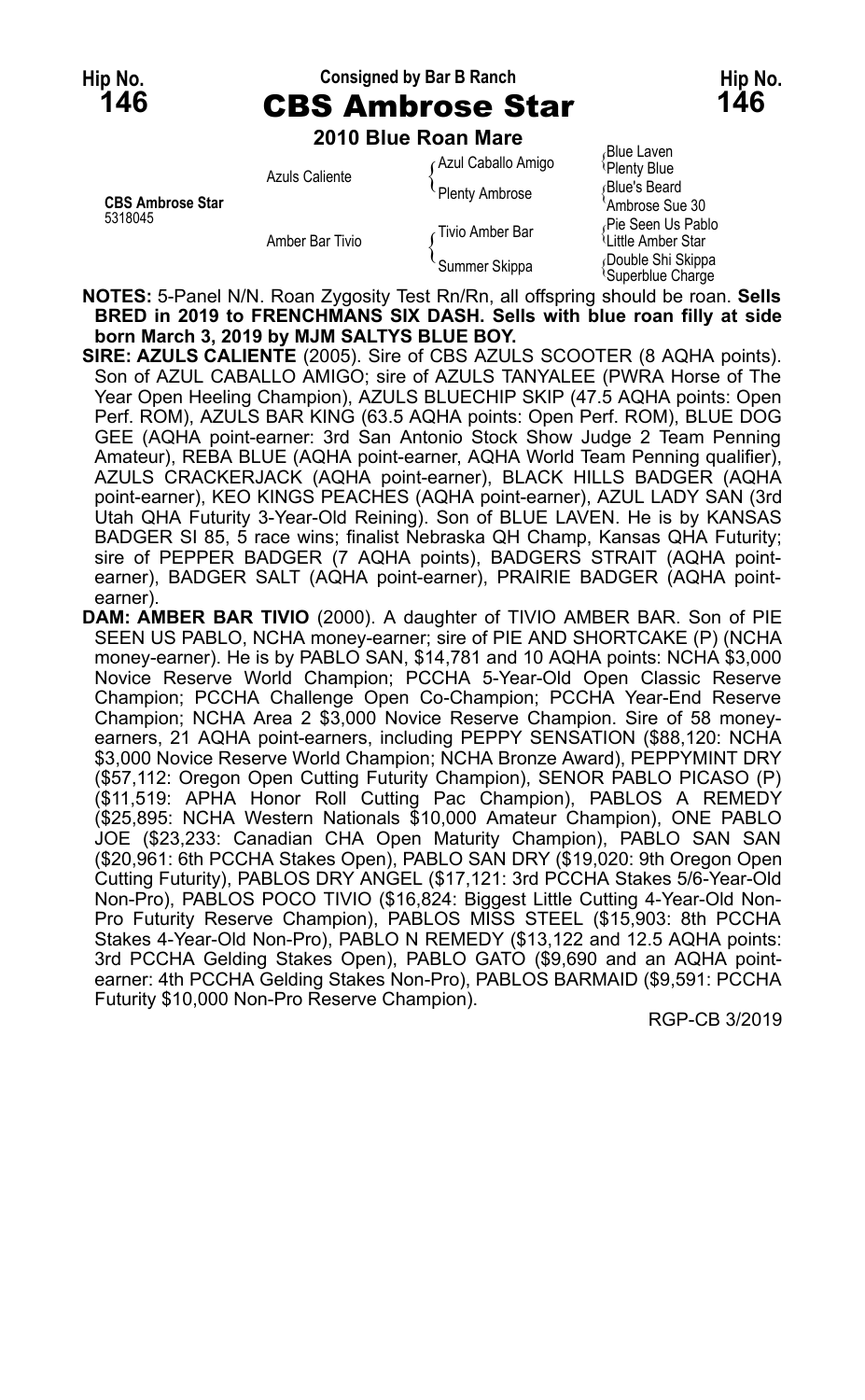# **Hip No. Consigned by Bar B Ranch Hip No. 147** Sugared By Peppy **147**

**2008 Sorrel Mare**

| <b>Sugared By Peppy</b><br>5261091 | El Peppys Rosy Copy | El Peppy Tres<br>Future Looks Rosy | im van sppj<br><sup>1</sup> Tres Reinas Roja<br>Freckles Flynt<br>'Christy Time Two |
|------------------------------------|---------------------|------------------------------------|-------------------------------------------------------------------------------------|
|                                    | Our Gloria Lena     | ∠Randle Doc                        | Doc O'Lena،<br><sup>1</sup> Freckles Randle                                         |
|                                    |                     | Gloria Goldrose                    | Sunny Jim Orr<br>Melody Eden                                                        |

Mr San Peppy <sup>{</sup>Tres Reinas Rojas<br><sub>!</sub> Freckles Flynt

**NOTES:** "Sugar" is broke to ride and gentle. She was a ranch horse deluxe until an injury caused her to retire to the breeding pasture. MR SAN PEPPY, DOC O'LENA and FRECKLES…all in one pedigree! **Sells BRED in 2019 to FRENCHMANS SIX DASH.**

- **SIRE: EL PEPPYS ROSY COPY** (1991). Sire of PEPPYS ROYAL MANANA (AQHA point-earner: San Antonio Stock Show Pole Bending Senior Youth Champion), PEPPYS SASSY JEAN (AQHA point-earner, AQHA Select World Pole Bending qualifier), GRANITE O BAR (ACHA money-earner), EL PEPPYS TARDY SAN (finalist National Foundation QHA Year-End Ranch Riding Novice Horse Open). Son of EL PEPPY TRES; sire of 3 money-earners, including EL PEPPY CUTTER BILL (262 AQHA points: 3rd AQHA World Amateur Team Penning, Superior Team Penning), PEPPYS TRES TIANNA (\$3,078: 7th Congress Open Cutting Futurity), EL PEPPY NERVES (18.5 AQHA points: Open Perf. ROM, AQHA World Team Penning qualifier), MISS CUTTERS (AQHA point-earner, AQHA World Junior Trail qualifier), COCOS KING (AQHA point-earner), PEPPY RIVER HOSS (AQHA pointearner), JOYS EL PEPPY (AQHA point-earner), TRESS OF GOLD (NCHA moneyearner), ARC PEPPY HONEY (Italian Open Reining Futurity Champion). Son of MR SAN PEPPY, \$107,866 and 161 AQHA points: NCHA Open World Champion twice; NCHA Open World Champion Stallion twice; AQHA World Champion Senior Cutting Horse; AQHA High Point Cutting Stallion; AQHA Reserve High Point Cutting Champion; Superior Cutting. An AQHA Top 25 All-Time Sire of Cutting Point-Earners. Sire of 294 RGP money-earners, \$2,943,387, and earners of 3,210 AQHA points, including MISS PEPPY ALSO (\$199,758: NCHA Open Super Stakes Reserve Champion; NCHA Silver Award), CHIQUTO PEPPY (\$112,798 and 15.5 AQHA points: Abilene Western Cutting All-Age \$20,000 Amateur Champion; NCHA Bronze Award), SUGARS SAN PEPPY (\$108,538: split 4th Dixie National Stock Show NCHA Non-Pro; NCHA Bronze Award), SAN PEPPY SAM (\$101,331: split 7th NCHA Open Super Stakes; NCHA Bronze Award), TENINO SAN (\$146,657: NCHA World Champion; NCHA Hall of Fame), PEPPY SAN BADGER (\$172,711: NCHA Open Reserve World Champion; NCHA Hall of Fame).
- **DAM: OUR GLORIA LENA** (2002). Half-sister to SUNNY ORRLENA (197 AQHA points: AQHA High Point Junior Team Penning Champion; Superior Team Penning), SMART PEPPY GOLDROSE (Texas Classic Breeders 3-Year-Old Open Reining Co-Reserve Champion), and a daughter of RANDLE DOC; sire of SHORTY OPORTO (AQHA point-earner: 4th Congress Breakaway Roping Youth), JESS RANDOLENA (6th SHOT Year-End All-Around Novice). Son of DOC O'LENA, \$23,848 and an AQHA point-earner: NCHA Open Futurity Champion. An AQHA Top 5 All-Time Leading Sire of Cutting Point-Earners; an RGP Top 25 All-Time Sire of Cutting Money-Earners. Sire of 745 money-earners, \$16,958,528, and earners of 6,927 AQHA points, including SMART LITTLE LENA (\$743,275: NCHA Triple Crown, NCHA Hall of Fame), CD OLENA (\$170,706: NCHA Horse of the Year, NCHA Hall of Fame), TAP O LENA (\$502,145: NCHA Non-Pro Reserve World Champion; NCHA Hall of Fame), LENAS DYNAMITE (\$265,764: Bonanza 4-Year-Old Open Champion).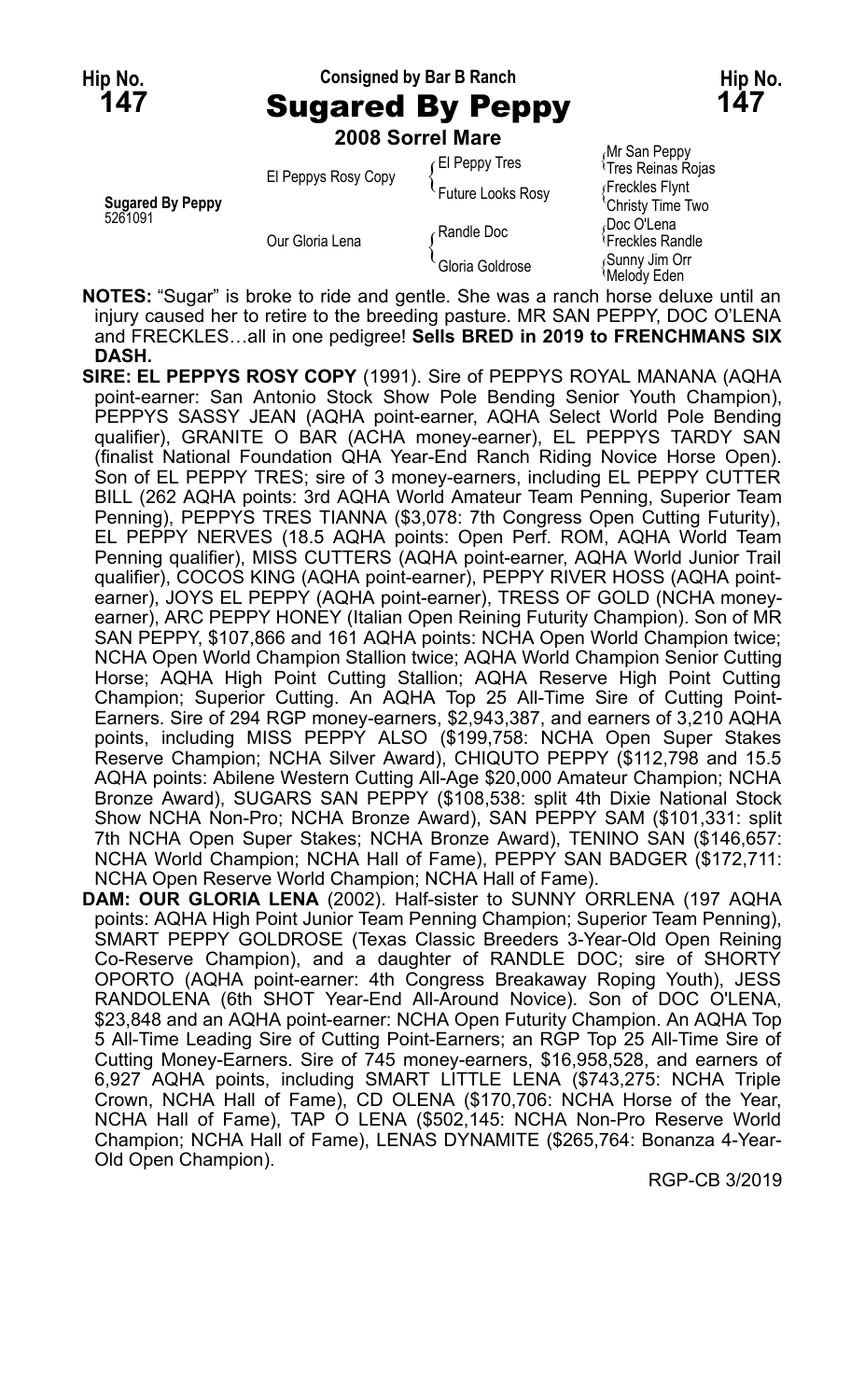

|                         | Frenchmans Boogie (Q)<br>Esperanzadevantyke (P) | Frenchmans Guy       | Sun Frost<br><sup>l</sup> Frenchman's Lady |
|-------------------------|-------------------------------------------------|----------------------|--------------------------------------------|
| XS Frenchmans Frost (P) |                                                 | <b>Boogie Smurf</b>  | ∫Booqey Leo<br>'Dal Rex High               |
| 1055770                 |                                                 | Van Tyke             | Hominy Bars (Q)<br>Miss Scottie Van        |
|                         |                                                 | Cary Docs Shasta (Q) | Jae Bar Cary<br>War Docs Delight           |

**NOTES:** This gorgeous palomino paint was bred by the famed Steiner Ranch. She is broke to ride and gentle. She was started well on barrels then bred. **Sells BRED in 2019 to FRENCHMANS SIX DASH.**

- **SIRE: FRENCHMANS BOOGIE** (2000). Sire of 18 money-earners, including BAR B STARLITEBOOGIE (\$4,772 and 34 AQHA points: AQHA World Level 2 Open Junior Heading Champion), GR BOOGIES GOLDRUSH (PHBA World Senior Barrel Champion), CHICAS PALLI SAN (\$5,972: 4th BBR World Open Barrel Futurity), BAR B KISS N BOOGIE (\$3,074: finalist in the BFA World Barrel Futurity Juvenile Open), NATIVE FRENCHMAN (AQHA point-earner), FRENCHMANS BOOGIEMAN (barrel racing & pole bending money-earner), BAR B BOOGIES TWIST (barrel racing money-earner), DP VICTORIOUS SECRET (7th Xtreme Barrel Racing Reno Nevada April Open 4D class), BAR B SMARTPEPTO (barrel racing money-earner), BAR B FRENCH WHISKEY (money-earner in the Texas Extreme Barrel Racing Classic Futurity Open 2D), RS FRENCHMANS SONG (Elite Extravaganza Barrel Racing Novice Warm-Up Open 3D Champion), BAR B BOOGIES SECRET (Desert Diamond Barrel Futurity Average Open 2D Champion), BAR B BOOGIES FLAME (3rd Texas Extreme Barrel Racing Classic Futurity Go Open 2D Champion), FRENCHIES DEAL (6th Barrel Racing Bash Carthage Missouri December Open 2D class twice), BAR B SEE ME BOOGIE (Texas Extreme Barrel Racing Classic Warm-Up Open 2D Reserve Champion), BAR B BOOGIES FROST (barrel racing money-earner), FRENCHMANS FIRESPARK (7th UTBRA Barrel Racing Open 4D class), SUNFROSTED FRENCHMAN (New Years Fun Run Barrel Racing Average Youth 2D Reserve Champion), BOOGIES SUGAR BABY (7th No Bull Grandslam Jacksonville World Barrel League Jackpot Open 4D class).
- **DAM: ESPERANZADEVANTYKE (P)** (1999). A daughter of VAN TYKE (P); sire of 2 money-earners, including LILROBYNS VAN TYKE (P) (APHA World Ranch Sorting Sweepstakes Amateur Reserve Champion), TYKES SMOKIN MOLLY (P) (APHA Honor Roll Junior Cutting Reserve Champion), SOME R TEXAS STAR (P) (5th Elite Extravaganza Barrel Racing Open 6D class), TYKES DIAMOND LYNX (P) (8th APHA World Ranch Trail Sweepstakes Open), OREO VAN TYKE (P) (Fort Worth Stock Show APHA Junior Trail Judge 2 Champion).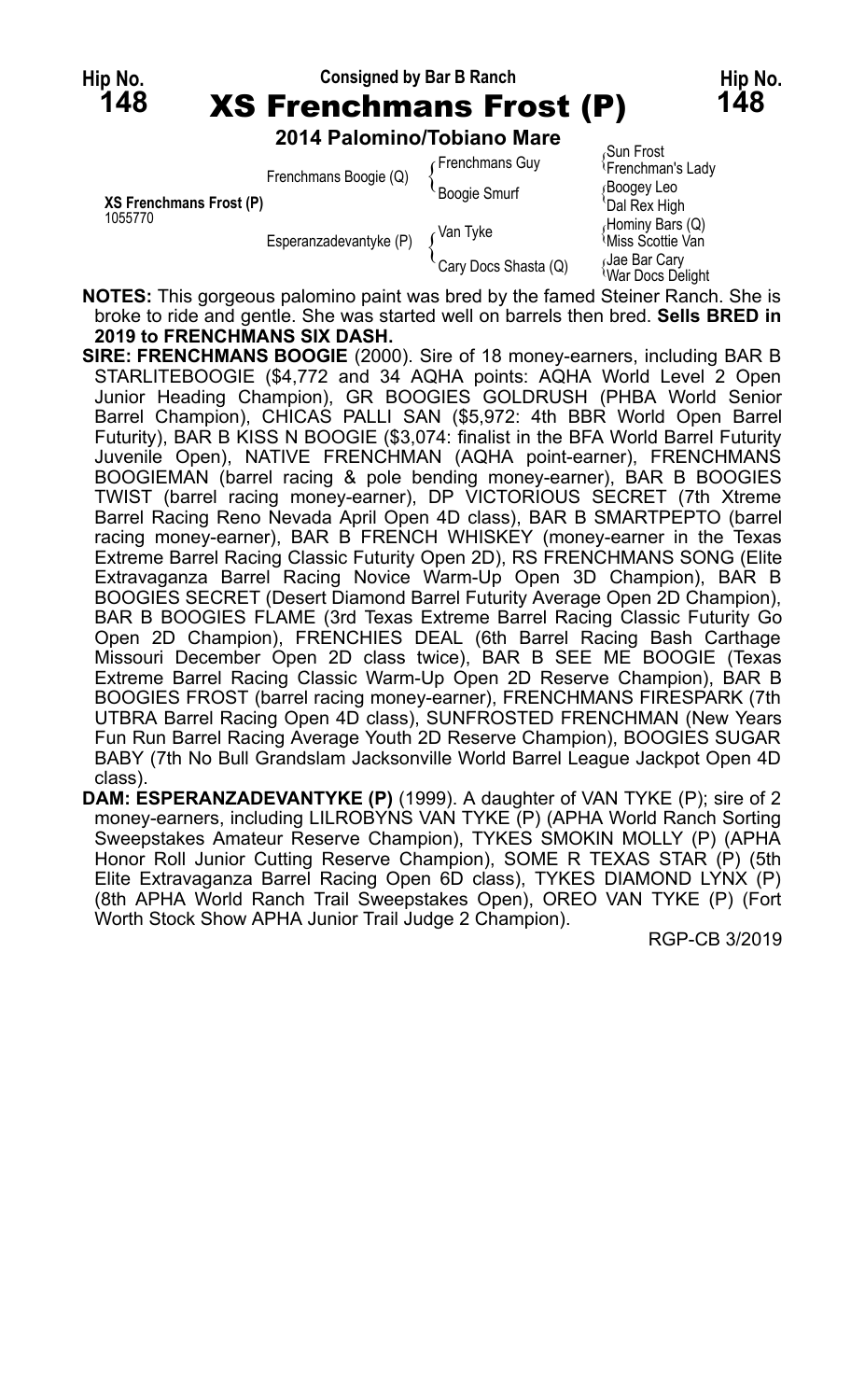#### **Hip No. Consigned by Bar B Ranch Hip No. 149** Sheza Groovy Dancer **149**

# **2003 Red Roan Mare**

| <b>Sheza Groovy Dancer</b><br>X0621842 | Sambaso Dancer SI 103  | First Down Dash SI 105<br>Beduino Dancer SI 90 | Dash For Cash SI 114<br><sup>1</sup> First Prize Rose SI 98<br>(Beduino (TB)<br>'Topless Dancer SI 95 |
|----------------------------------------|------------------------|------------------------------------------------|-------------------------------------------------------------------------------------------------------|
|                                        | <b>Tinkeys Twister</b> | Jon lan (TB)                                   | Our Michael<br><sup>≀</sup> Bimbo Cat                                                                 |
|                                        |                        | Tinkys Honey SI 81                             | Mr Tinky Bar SI 95<br><sup>1</sup> Electria Bar SI 95                                                 |
| 00001105 050000.0 (DAD                 |                        |                                                | $200 \times 100$                                                                                      |

**PRODUCE RECORD:** Dam of BAR B BOOGIES TWIST (\$1,383 barrel racing). **NOTES:** This mare was a super nice barrel mare before becoming a broodmare. **Sells BRED in 2019 to FRENCHMANS SIX DASH.**

- **SIRE: SAMBASO DANCER SI 103** (1996). 9 race wins, \$85,123, won Eastex Handicap [G2], Midwest City Stakes [G3], Rainbow Silver Cup. Sire of 9 stakes winners, \$172,912,500, including CORONA LADY SI 105 (6 race wins, \$216,747, Mexican Racing Champion; won Futurity Garanones [RG3]), WHO THE LMI SI 98 (5 race wins, \$96,971, 2nd Jim Bader Futurity [RG3]), MANGO SAMBASO SI 95 (5 race wins, \$96,695, won Futurity Mexico [R]), GAME SAMBASO SI 92 (6 race wins, \$92,657, won Mexico Bred Juvenile [R]), EYE SAMBASO SI 104 (4 race wins, \$65,732, won Derby Garanones [R]), SAMBASO CHIC SI 102 (6 race wins, \$58,446, won Derby Garanones [R]), SET SAMBASO SI 98 (3 race wins, \$54,097, 2nd Futurity Subasta Selecta [RG3]), CLASIC CHIC SI 103 (5 race wins, \$53,960, won Desafio Crianza Mexicana Stakes), MAWS GRAY NEEDLES SI 98 (11 race wins, \$65,665.50, Canada High Point Claiming Race Horse; finalist in the Fort Erie Maturity), SAM WHAM BAM SI 89 (3 race wins, \$37,761), MIAMIGORAFAEL SI 100 (4 race wins, \$34,459), TEES BEHR SI 97 (5 race wins, \$31,198), HOPE DANCER SI 97 (2 race wins, \$26,956), ZEESAMBASOCAT SI 100 (2 race wins, \$25,893, 2nd Hipodromo De Las Americas Stakes), SUNDAY GOTA MEETIN SI 94 (4 race wins, \$25,427), BASOS MADAM SI 88 (\$19,810, race winner), EL DEL VALLE CIA SI 95 (6 race wins, \$19,717, 2nd Premio Cafeina Futurity), JAKESTER SI 97 (2 race wins, \$18,814), SAMBASO JET SI 115 (3 race wins, \$48,478, won Gillespie County Fair Futurity [G3], NTR), KATANGO SI 101 (4 race wins, \$42,087; finalist in the Buttons And Bows H, [G3]).
- **DAM: TINKEYS TWISTER** (1993). A daughter of JON IAN 82; sire of 2 stakes winners, \$442,894, including CARLS BIG JON SI 109 (10 race wins, \$122,625, won Remington Distance H, [G3]), JON DANCES ALOT SI 95 (3 race wins, \$36,227), SPEEDEE ZIPO JON JON SI 110 (6 race wins, \$21,677; finalist in the Jim Thorpe H, JONS SUGAR SI 99 (3 race wins, \$20,252), OH IAN SI 96 (2 race wins, \$16,670), KITA RAE SI 91 (4 race wins, \$13,090), JONS KITTA BULL SI 97 (8 race wins, \$40,845; finalist in the Oklahoma Bred Futurity [RG3]), MISS JON IAN SI 92 (4 race wins, \$20,130, won Big Okie Futurity [R]), KITA JON SI 89 (3 race wins, \$16,832; finalist in the Manor Downs Futurity [G1]), RING JONS BEALL SI 94 (3) race wins, \$13,535, 3rd Big Okie Futurity [R]). Grandson of BOLERO 46; sire of the earners of \$12,526, including BOLERO BO SI 85 (7 race wins, \$6,155), CHA CHA CHERE SI 95 (2 race wins, \$3,895; finalist in the Pacific Coast QHRA Derby), CANCAN KATIE (2 race wins; finalist in the Illinois State Fair Futurity), HE ROE (race winner).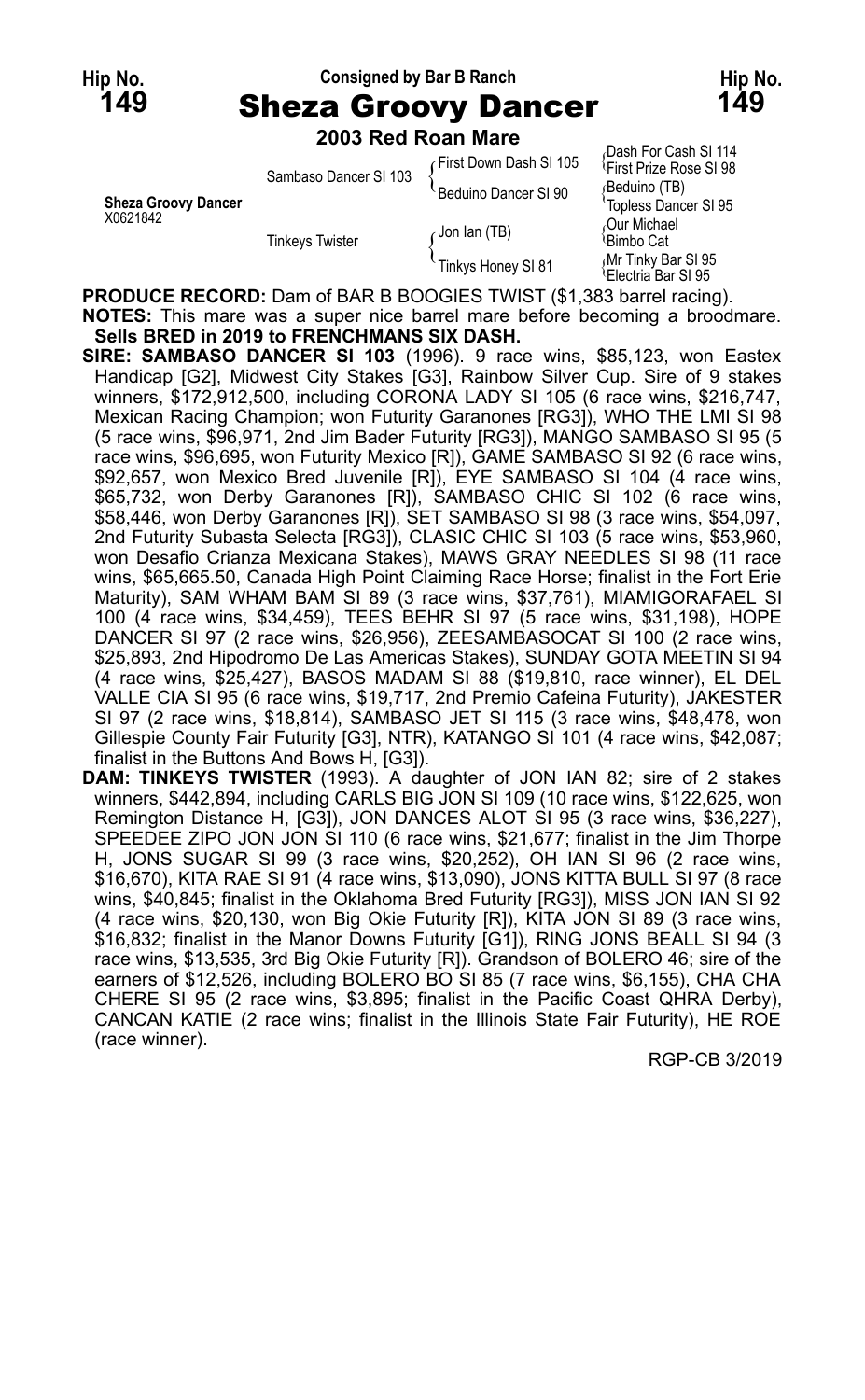# **Hip No. Consigned by Bar B Ranch Hip No. 150** Eye Am Tinys Best **150**

**2011 Sorrel Mare**

|                                      | Tinys First Corona SI 96 | Corona Cartel SI 97      | <sup>1</sup> Corona Chick SI 1                 |
|--------------------------------------|--------------------------|--------------------------|------------------------------------------------|
| <b>Eye Am Tinys Best</b><br>X0704992 |                          | Tiny First Effort SI 105 | First Down Dash S<br>Tinys Effort SI 101       |
|                                      | Its An Eye Opener        | Mr Eye Opener SI 106     | Dash For Cash SI<br><sup>1</sup> Bedawee SI 92 |
|                                      |                          | Specially You            | Special Show SI 9<br>Salvatta Straw            |

(Holland Ease SI 109<br>Corona Chick SI 113 First Down Dash SI 105 ,Dash For Cash SI 114<br><sup>\</sup>Bedawee SI 92 Special Show SI 99 Salvette Straw

**NOTES:** This mare is thick, big and has nice foals. She was a track mare and was started on barrels. **Sells BRED in 2019 to FRENCHMANS SIX DASH. Sells with a palomino filly at side born March 21, 2019 by FRENCHMANS SIX DASH.**

- **SIRE: TINYS FIRST CORONA SI 96** (2004). 2 race wins, \$10,060. Sire of 8 stakes winners, \$1,688,794, including TINYS FIRST PEPSI SI 105 (7 race wins, \$292,444, won Miss Roxie Little Futurity [R]), CORONA LA JOLLA SI 107 (9 race wins, \$127,181, won San Marcos H, TINY FLYING CORONA SI 112 (16 race wins, \$115,755, won Grande Prairie Bonus Challenge), EC CARTEL SI 105 (8 race wins, \$113,433, won Ip 870 Stakes), FREAKIN FAST SI 96 (3 race wins, \$73,996, 3rd Oklahoma Horsemen's Assoc. Mystery Derby [R]), STRING BET SI 102 (4 race wins, \$57,564, won Hialeah Junior Maturity Stakes), SHEILA TEQUILLA SI 108 (7 race wins, \$58,600, 2nd Moonstone Stakes), CORONA ROJO SI 92 (6 race wins, \$39,552), FUNNY CORONA SI 98 (2 race wins, \$31,178), KAIROS SI 91 (\$28,578, race winner), TINY BIT O MAGIC SI 88 (2 race wins, \$24,825; finalist in the Special Hank H, EYE AM TINYS FIRST SI 92 (3 race wins, \$23,799), TINY TAZ SI 85 (3 race wins, \$23,065; finalist in the Lanty's Jet H, DRINKIN CHAMPAIGN SI 92 (3 race wins, \$20,517), and is a son of CORONA CARTEL SI 97, 6 race wins, \$557,142, won Los Alamitos Million Futurity [G1], Kindergarten Futurity [G2], Tiny's Gay H, A 2018 RGP Top 25 Sire of Barrel Racing & Speed Events Money-Earners. Sire of 17 \$60,376,567, including BLUES GIRL TOO SI 105 (World Champion Race Horse, 8 race wins, \$2,032,328, won Los Alamitos Two Million Futurity [G1]).
- **DAM: ITS AN EYE OPENER** (1998). Dam of 2 race winners, including EYE OPENER FLYING SI 101 (3 race wins, \$25,498), OPENER STORM SI 84 (race winner, \$6,412). A daughter of MR EYE OPENER SI 106, 9 race wins, \$202,978, won West Texas Futurity [G1], Speedhorse Gold & Silver Cup Sprint Fut [R], 2nd Rainbow Futurity [G1]; sire of 41 RGP money-earners, 16 AQHA point-earners, 95 stakes winners, \$28,172,606, including EYESA SPECIAL SI 107 (Champion Racing 2-Year-Old, 6 race wins, \$1,394,911, won All American Futurity [G1]), EYE OPENING EPISODE SI 113 (Champion Racing 2-Year-Old Gelding, 7 race wins, \$704,808, won West Texas Futurity [G1]), SILVERED EYES SI 107 (Champion Racing 3-Year-Old Gelding, 6 race wins, \$454,781, won Dash For Cash Futurity [G1]), MONGOOSE JET EYE SI 106 (Champion Racing Aged Horse, 10 race wins, \$447,550, won The Champ At Sunland Park [G1]), THEWAYOUWANTMETOO SI 108 (4 race wins, \$327,953, won Rainbow Futurity [G1], NTR), EYESA COUNTRY MISS SI 104 (17 race wins, \$312,810, won Juno's Request Stakes [G3]), EYE THE HAWKEYE SI 107 (13 race wins, \$257,827, won Terrace Hill S. [RG3] 3 times), CUZ EYE SAID SI 105 (8 race wins, \$254,880, won Heritage Place Derby [G2]), EYEOWA CYCLONE SI 107 (15 race wins, \$240,020, 2nd Terrace Hill S. [R]), EYES GOT HOPE SI 98 (6 race wins, \$223,845, won Hoosier Park Classic [R] twice), BAD N FAST (\$85,427 and 18 AQHA points: 3rd BFA World Open Barrel Futurity), FLY THE RED EYE (AQHA Supreme Champion and 33.5 AQHA points: AQHA Reserve World Champion Performance Stallion), JOYOUS EYES (\$36,317: 6th BFA World Open Barrel Futurity).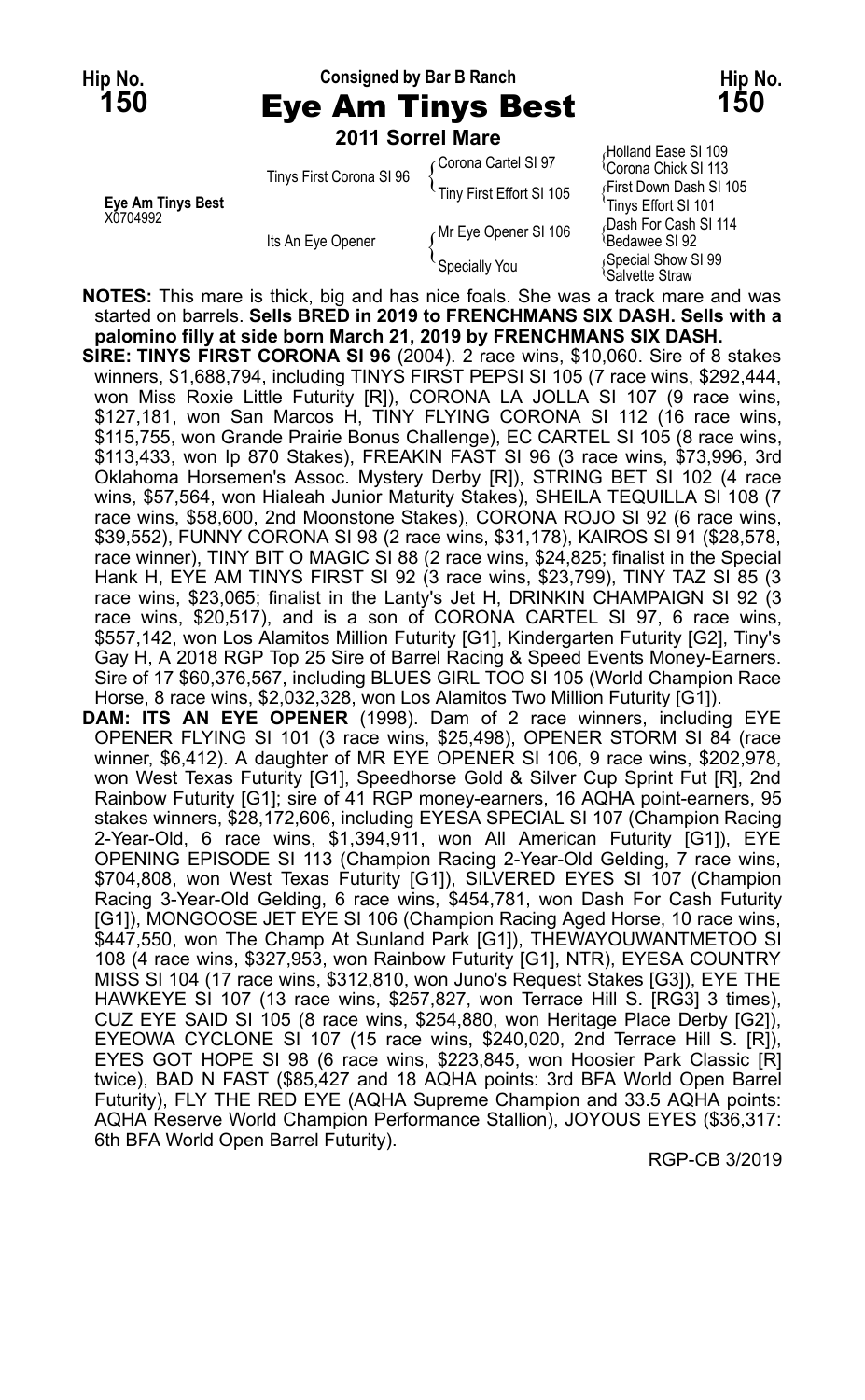**Hip No. Consigned by Bar B Ranch Hip No.**

**2008 Bay Mare**

| Iza Starr<br>X0678028 | Sixes Royal SI 101      | Royal Quick Dash SI 101 | First Down Dash SI 105<br><sup>1</sup> Harems Choice SI 85<br>(Streakin Six SI 104<br>'Chick Under Glass SI 88 |
|-----------------------|-------------------------|-------------------------|----------------------------------------------------------------------------------------------------------------|
|                       |                         | Tempered Glass SI 101   |                                                                                                                |
|                       | <b>Starr Water Bugs</b> | Mr Eye Opener SI 106    | Dash For Cash SI 114<br><sup>≀</sup> Bedawee SI 92                                                             |
|                       |                         | Fire Water Bugs         | Fire Water Flit SI 86،<br><sup>≀</sup> Buas Gav Moon SI 82                                                     |

**NOTES:** This is a big, thick mare that has super nice foals. **Sells BRED in 2019 to FRENCHMANS SIX DASH. Sells with bay colt at side born February 18, 2019 by FRENCHMANS SIX DASH.**

**SIRE: SIXES ROYAL SI 101** (2001). 5 race wins, \$384,961, won Texas Classic Derby [G1]; finalist in the All American Futurity [G1], Texas Classic Futurity [G1]. Sire of 1 \$6,810,982, including STREAK OF SIXES SI 101 (7 race wins, \$480,445, won New Mexican Spring Futurity [R][G1]), KC ROYAL FLUSH SI 101 (7 race wins, \$370,709, won New Mexico Cup 870 Champ [R]), SIXY CHAMISA SI 104 (8 race wins, \$350,095, won New Mexico Classic Futurity [RG2]), MEMORIES TIMES SIX SI 99 (7 race wins, \$105,110.33), MOONIFISANT SI 99 (5 race wins, \$201,484, won New Mexican Spring Futurity [RG2]), MONEYS A MAKER SI 94 (3 race wins, \$194,547, won New Mexican Spring Futurity [RG2]), RUNIN SIXES SI 92 (3 race wins, \$175,762, 2nd New Mexico Classic Derby [RG2]), SIXES LIAISON SI 102 (4 race wins, \$169,524, won Sam Houston Futurity [G1]), KAYDNS KRUSADER SI 101 (4 race wins, \$160,173, 2nd Zia Futurity [R][G1]), JAZZY SIXES SI 104 (9 race wins, \$145,936, 2nd TQHA Sale Futurity [R][G1]), THE GAP SI 103 (4 race wins, \$143,000, 2nd Shue Fly S. [R][G1]), SPARKLIN ROYAL SI 100 (4 race wins, \$113,560, won New Mexico State Fair Senorita Futurity [RG3]), ISEEYOUSTARING SI 108 (6 race wins, \$101,666, 3rd New Mexico State Fair Senor Futurity [RG3]), SIC EM SIXES SI 92 (6 race wins, \$94,751, 2nd By By Jj S. [R]), GO FOR SIXES SI 106 (7 race wins, \$90,583, won Kip Didericksen H, NIFTYS ROYAL FLUSH SI 95 (3 race wins, \$87,218, 3rd Shue Fly S. [R][G1]), ROYALLY CUTE SI 93 (4 race wins, \$84,141, 3rd New Mexican Spring Fling [RG3]), SIX ROYAL ALIBIS SI 112 (3 race wins, \$81,483, 2nd Pelican S. [RG3]), WHO RAE SI 94 (2 race wins, \$76,325; finalist in the Zia Derby [RG3]).

**DAM: STARR WATER BUGS** (2002). Full sister to ICEY (barrel racing moneyearner). Half-sister to BOUND FOR FAME (top 10 Central Mississippi Open Barrel Futurity). A daughter of MR EYE OPENER SI 106, 9 race wins, \$202,978, won West Texas Futurity [G1], Speedhorse Gold & Silver Cup Sprint Fut [R], 2nd Rainbow Futurity [G1]; sire of 41 RGP money-earners, 16 AQHA point-earners, 95 stakes winners, \$28,172,606, including EYESA SPECIAL SI 107 (Champion Racing 2-Year-Old, 6 race wins, \$1,394,911, won All American Futurity [G1]), EYE OPENING EPISODE SI 113 (Champion Racing 2-Year-Old Gelding, 7 race wins, \$704,808, won West Texas Futurity [G1]), SILVERED EYES SI 107 (Champion Racing 3-Year-Old Gelding, 6 race wins, \$454,781, won Dash For Cash Futurity [G1]), MONGOOSE JET EYE SI 106 (Champion Racing Aged Horse, 10 race wins, \$447,550, won The Champ At Sunland Park [G1]), THEWAYOUWANTMETOO SI 108 (4 race wins, \$327,953, won Rainbow Futurity [G1], NTR), EYESA COUNTRY MISS SI 104 (17 race wins, \$312,810, won Juno's Request Stakes [G3]), EYE THE HAWKEYE SI 107 (13 race wins, \$257,827, won Terrace Hill S. [RG3] 3 times), CUZ EYE SAID SI 105 (8 race wins, \$254,880, won Heritage Place Derby [G2]), EYEOWA CYCLONE SI 107 (15 race wins, \$240,020, 2nd Terrace Hill S. [R]). RGP-CB 3/2019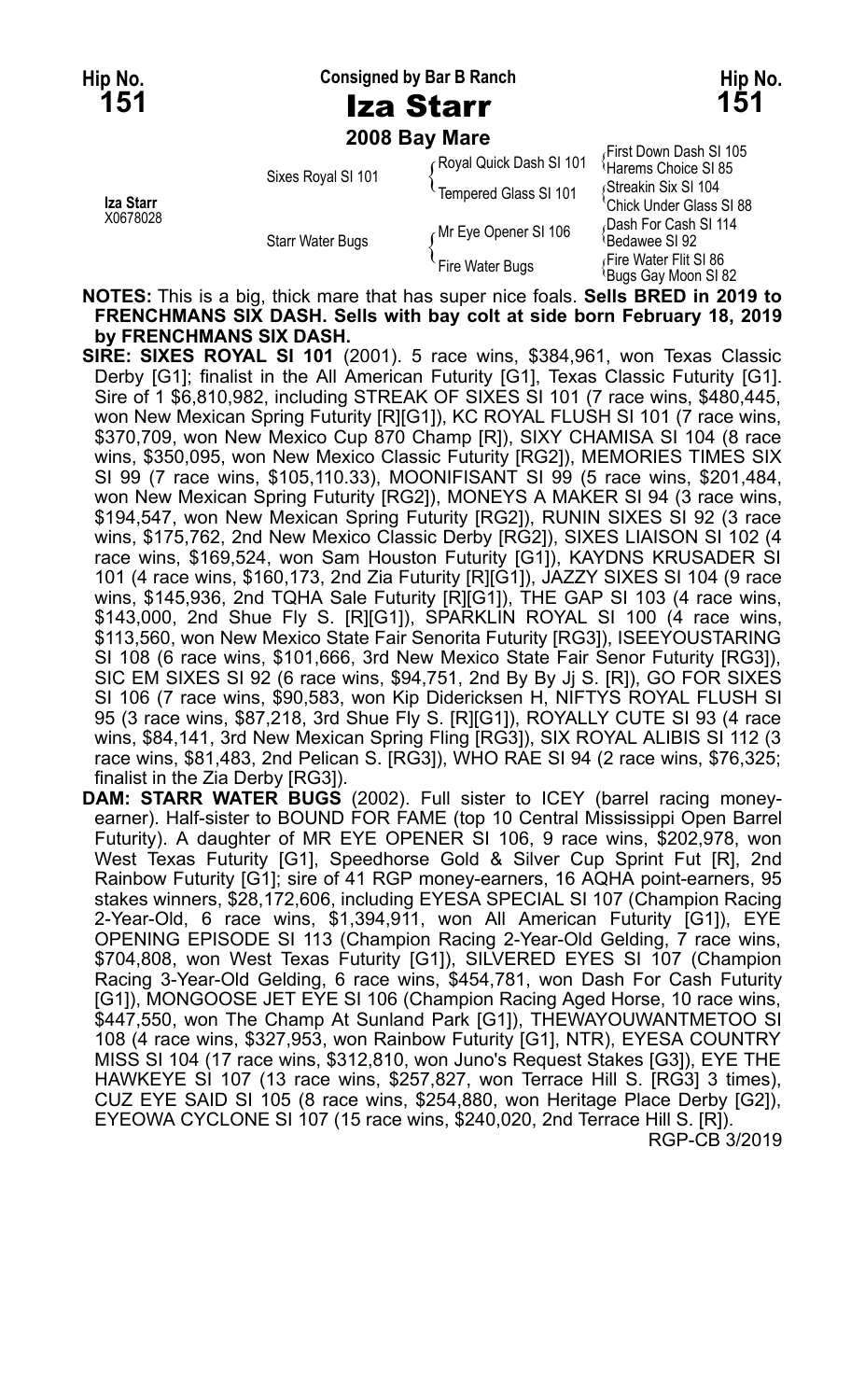## **Hip No. Consigned by Bar B Ranch Hip No. 152** The Wicked Side **152**

**2007 Brown Mare**

|                            | ZUU I DIUWII MAIE    |                        |                                                             |
|----------------------------|----------------------|------------------------|-------------------------------------------------------------|
| The Wicked Side<br>5008921 | The Down Side SI 107 | First Down Dash SI 105 | Dash For Cash SI 114<br><sup>1</sup> First Prize Rose SI 98 |
|                            |                      | RR Le Mistral SI 105   | ∫Easy Jet SI 100<br>`Rebs Mistrial SI 102                   |
|                            | Wicked Wandie SI 96  | ∠Chicks Beduino SI 104 | (Beduino (TB)،<br><sup>1</sup> A Classy Chick SI 89         |
|                            |                      | Wicked Willa SI 101    | Dash For Cash SI 114<br><sup>U</sup> Viking Anne SI 116     |

#### **RACE RECORD:** Unplaced at 2.

**NOTES:** This flashy, jet black mare with a blaze and 4 white socks produced big, colorful foals. She is always a good cross with FRENCHMANS SIX DASH. **Sells BRED in 2019 to FRENCHMANS SIX DASH. Sells with sorrel colt at side born March 5, 2019 by FRENCHMANS SIX DASH.**

**SIRE: THE DOWN SIDE SI 107** (2000). 6 race wins, \$361,792, won Champion of Champions [G1], Z Wayne Griffin Director's S.-1st Div [G3] twice, Holiday H., Sire of 9 stakes winners, \$4,254,411, including DOUBLE DOWN SPECIAL SI 107 (Champion Racing 3-Year-Old Gelding, 7 race wins, \$1,211,934, won All American Derby [G1]), DOWN WITH YOU SI 102 (4 race wins, \$222,052, won Namehimastreaker NM Classic Champ [R][G1]), PB AND CRACKERS SI 100 (6 race wins, \$215,163, won Zia Handicap [RG2] twice), MAN ON THE MOVE SI 94 (3 race wins, \$206,369, won Zia Futurity [R][G1]), THE DIAMOND SIDE SI 93 (8 race wins, \$197,635, Canadian Racing Champion; won Legacy Futurity [R]), SALT ON THE SIDE SI 105 (3 race wins, \$117,586, won Zia Derby [RG2]), TALL ORDER SI 94 (3 race wins, \$115,887, 2nd Shue Fly S. [R][G1]), MS MOLLIE MALONE SI 96 (4 race wins, \$105,828, won Ontario Bred And Foaled Derby [R]), DOWNCHICKS N THEMAIL SI 98 (3 race wins, \$99,121, New Mexico High Point 3- Year-Old Racing Colt, 2nd Hard Twist S. [RG3]), ON THE UP SIDE SI 101 (3 race wins, \$88,681, 3rd Mile High Derby [G3]), FLY DOWN CHICK SI 121 (6 race wins, \$71,885; finalist in the New Mexico Breeders' Champ [RG3], NTR), SACRED STONE SI 92 (2 race wins, \$69,472; finalist in the New Mexico Classic Derby [RG2]), MAKEMINECAINE SI 96 (3 race wins, \$66,573, 3rd New Mexican Spring Futurity [R][G1]), SIG LOUIE SI 104 (6 race wins, \$90,924), KING OF ROCKIN ROLL SI 95 (6 race wins, \$85,161), DOWN SIDE MAGICIAN SI 106 (\$69,769; finalist in the Rainbow Derby Inv. TDS WYLIE COYOTE SI 80 (\$36,476, race winner), WINNING SYNCHRONY SI 98 (3 race wins, \$33,358), MISS CURLY STAR SI 96 (4 race wins, \$32,351).

**DAM: WICKED WANDIE SI 96** (1999). 2 race wins, \$13,220. Dam of WICKED DASH TA FAME SI 83 (race placed, \$5,760), DR WICKED SI 82 (race placed, \$5,374), DASHON WANDIE SI 83 (race placed), WILDLY WICKED (top 10 Lucky Dog Barrel Racing Memphis Tennessee December Open 3D; 8th BBR World Barrel Racing Jackpot Open 3D). A daughter of CHICKS BEDUINO SI 104, AQHA Hall of Fame; 7 race wins, \$412,099, won Governor's Cup Futurity [RG3], Bay Meadows Futurity [G1], 2nd Dash For Cash Futurity [G1]; sire of 141 stakes winners, \$35,496,925, including WHOSLEAVINGWHO SI 105 (World Champion Race Horse, 23 race wins, \$1,334,842, won Champion of Champions [G1]), SEPARATIST SI 101 (Champion Racing 2-Year-Old Colt, \$889,044.50, won Golden State Derby [G1]), COUNTRY CHICKS MAN SI 110 (Champion Racing Aged Stallion, \$736,777, won Refrigerator H, [G1]), CORONA CHICK SI 113 (Champion Racing 2-Year-Old, \$591,326, won Governor's Cup Derby [R][G1]), METEORIC SI 104 (\$588,374, won Bitterroot Futurity [RG2]), EVENING SNOW SI 128 (\$567,116, won Los Alamitos Million Futurity [G1], NWR), THIS SNOW IS ROYAL SI 101 (Champion Racing 2-Year-Old Colt, 7 race wins, \$554,748, won Los Alamitos Million Futurity [G1]).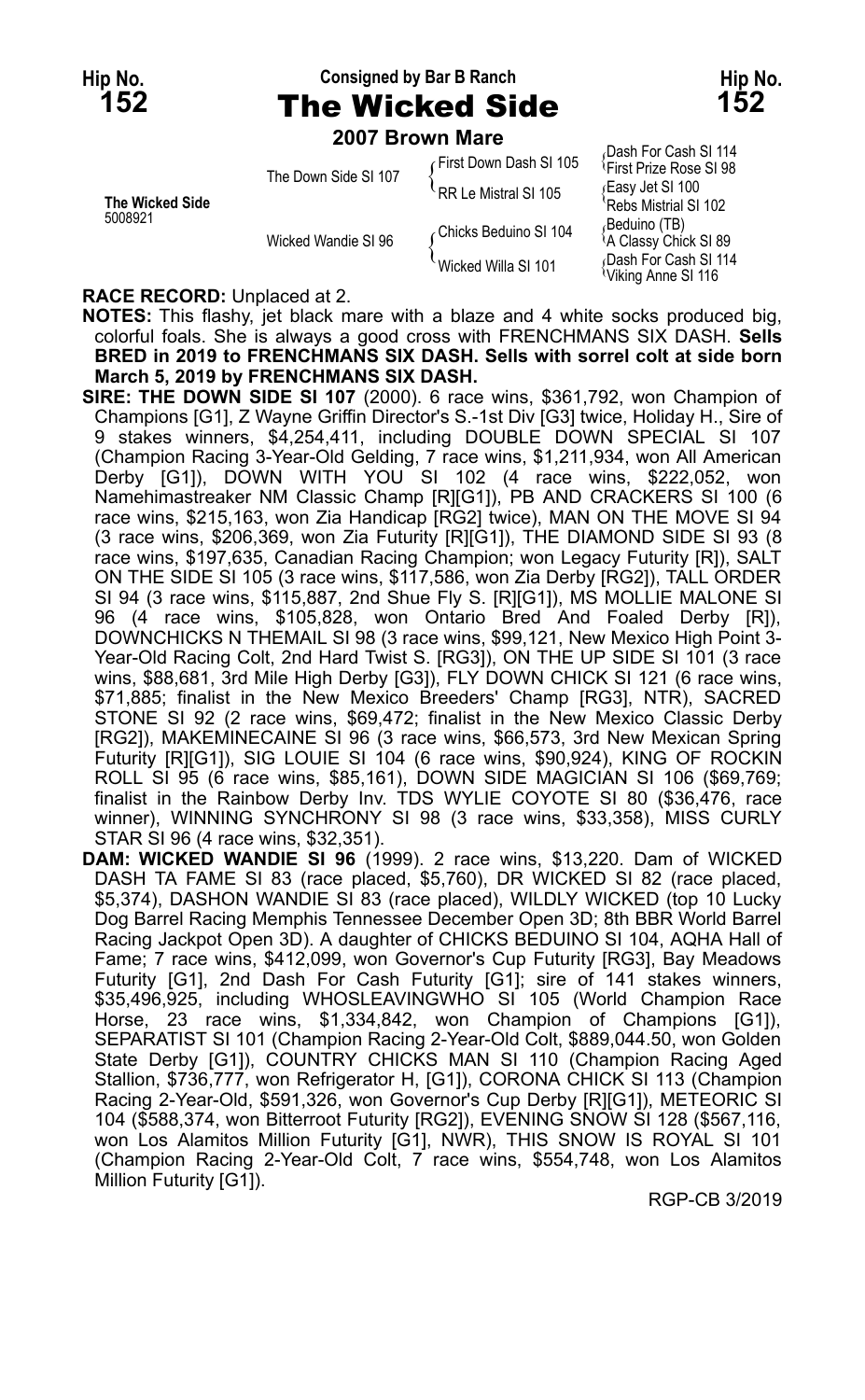## **Hip No. Consigned by Bar B Ranch Hip No. 153** Harlans Custom Frost **153**

**2004 Sorrel Stallion**

| <b>Harlans Custom Frost</b><br>4559145 | Sun Frost         | ∩Doc's Jack Frost | Doc Bar<br><sup>1</sup> Chantella SI 95   |
|----------------------------------------|-------------------|-------------------|-------------------------------------------|
|                                        |                   | Prissy Cline      | Driftwood Ike                             |
|                                        | Harlans Mayflower |                   | <b>SJosephine El</b><br>Zippo Country Boy |
|                                        |                   | ∠Jerico Harlan    | <sup>{</sup> Dixie Ann Beach              |
|                                        |                   | Smoky's Sis       | Smoky Harlan<br><sup>t</sup> Rita's Ladv  |

**SIRE RECORD:** Sire of 35 AQHA foals, 11 crops.

**NOTES:** "Sunny" is very easy to handle, collects or live covers. He has a beautiful head, a nice hip and super disposition. He is has a legendary pedigree and was previously bred on a very limited basis. APHA Certified Eligible Sire. Genetic Test: 5 Panel N/N.

- **SIRE: SUN FROST** (1979). Sire of 40 money-earners, 37 AQHA point-earners, including FRENCH FLASH HAWK (\$1,500,000 unofficial: WPRA NFR Barrel Champion; PRCA Hall of Fame), PC FROSTY BID (\$83,700 and 84 AQHA points: AQHA World Senior Barrel Racing Level 2 Open Reserve Champion; Superior Barrel Racing), PCFRENCHMANSTARZAN (16 AQHA points: AQHYA World Barrel Racing Int. Exhibitor Reserve Champion), PC POCO DELL FROST (\$57,861: money-earner in the Cheyenne Frontier Days Barrel Racing), PC FROSTY BID (\$83,700 and 84 AQHA points: AQHA World Senior Barrel Racing Level 2 Open Reserve Champion; Superior Barrel Racing), PCFRENCHMANSTARZAN (16 AQHA points: AQHYA World Barrel Racing Int. Exhibitor Reserve Champion), PC LANES QUEST (\$10,053: 4th Fizz Bomb Open Barrel Futurity), FLYING HEARTS TUFFY (123.5 AQHA points: Cornhusker Classic ARHFA Futurity Heeling Non-Pro Champion; Superior Heading), MP JET TO THE SUN (57.5 AQHA points: AQHA High Point Heading Stallion Leader, Superior Heading), MY SUPER FROST (188 AQHA points: 5th AQHA High Point Senior Heeling, Superior Heading), SUN FROSTED ROCKET (\$16,482 and 30.5 AQHA points: BFA World Barrel Futurity Youth 2D Reserve Champion), PC SUNNERELSE (10 AQHA points: \$8,643 barrel racing, AQHA World Senior Barrel Racing Level 2 qualifier), PC RARE BAR FROST (\$5,996: finalist in the Old Fort Days Open Barrel Futurity), PC TULLY FROST (26.5 AQHA points: Black Hills Stock Show AQHA Judge 3 All-Age Heeling Jackpot Open Reserve Champion), PC MARZWOOD (28.5 AQHA points: Open Perf. ROM, AQHA World Senior Heeling Level 2 qualifier).
- **DAM: HARLANS MAYFLOWER** (1996). Half-sister to HARLANS DUSTY PARBAR (18.5 AQHA points: Fort Worth Stock Show Judge 1 Junior Open Tie-Down Roping Reserve Champion). A daughter of JERICO HARLAN; sire of RICO STEAM (7 AQHA points). Son of ZIPPO COUNTRY BOY, NSBA money-earner and an AQHA point-earner and sire of 5 money-earners, 10 AQHA point-earners, including ZIPPIN UP A STORM (206.5 AQHA points: 3rd Congress Novice Amateur Western Pleasure), MISS SKIP THE ZIP (38 AQHA points; Amateur Perf. ROM), ZIPPERLESS (22.5 AQHA points: 5th PHBA World Horsemanship Riders With Disabilities), ZIPPERELLA (12.5 AQHA points), ALONG CAME ZIP (5.5 AQHA points), ZIPPO BOBBY STAR (AQHA point-earner), ZIPPO COUNTRY GIRL (AQHA point-earner), JESSICA HARLAN (AQHA point-earner), FORTYTWO ZIPPS (AQHA point-earner), ZIPPO GRANDE (AQHA point-earner), ZIP IT TO ME (47 AQHA points: \$1,486, AQHA World Junior Hunter Under Saddle qualifier).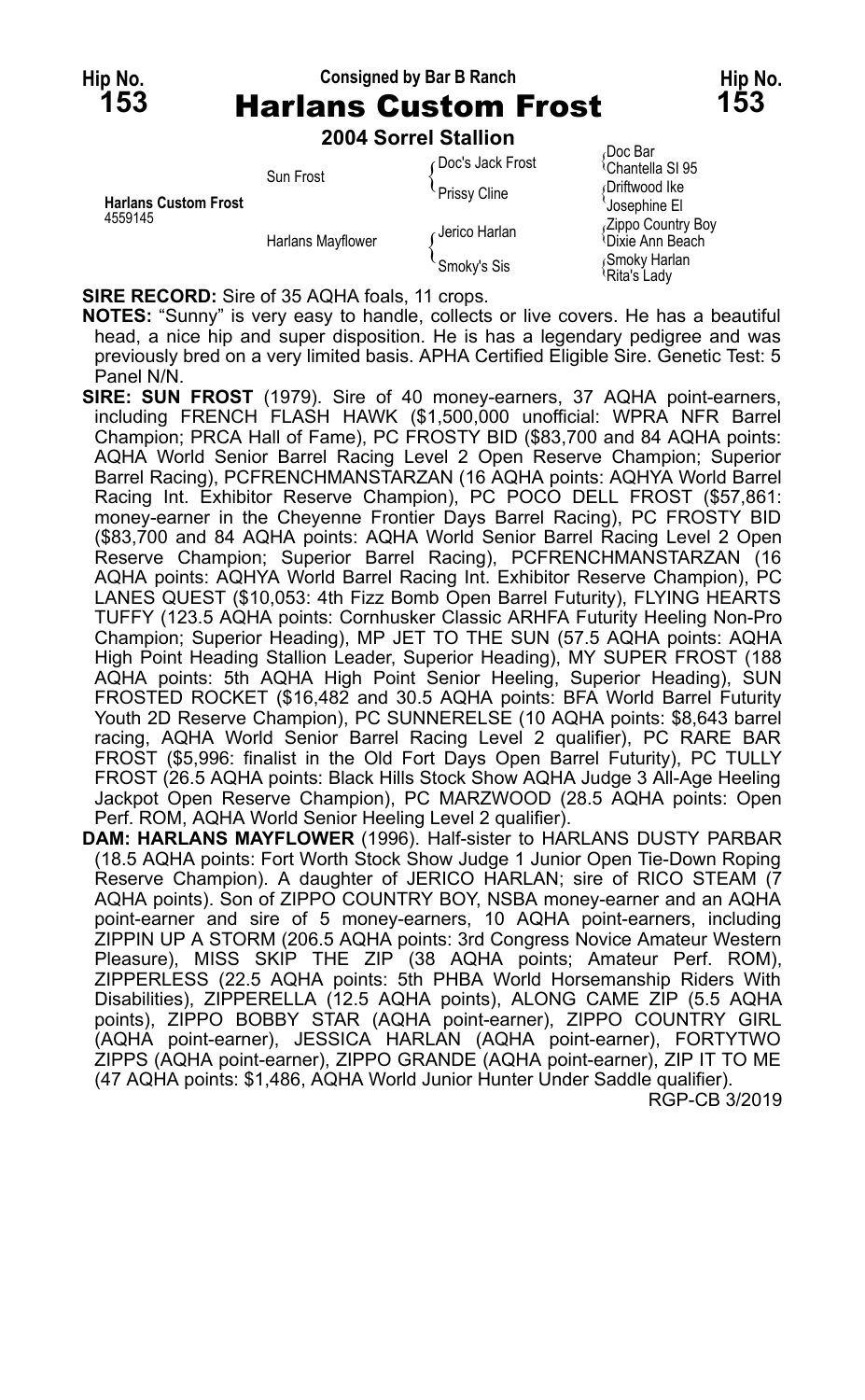# **Hip No. Consigned by Bar B Ranch Hip No. 154** Carsetta Holder **154**

**2010 Blue Roan Mare**

|                                   | ZU IU DIUE RUAII MAIE |                      |                                                                                                                                       |
|-----------------------------------|-----------------------|----------------------|---------------------------------------------------------------------------------------------------------------------------------------|
| <b>Carsetta Holder</b><br>5437711 | Six Moon Holder       | Limited Hancock      | Hancocks Blue Boy<br>Poco Aledo Leo<br>Marthas Six Moons SI 99<br>'Star Of The Game SI 101<br>Generals King<br><b>Chit Chat Kathy</b> |
|                                   |                       | Six Moon Sally SI 80 |                                                                                                                                       |
|                                   | Lorrie Lee Holder     | ∈Triple Drifter Kn   |                                                                                                                                       |
|                                   |                       | Blue Bell Holder     | Limited Hancock<br>≀Smokin Me                                                                                                         |

**NOTES:** Dam-86% color producer. **Sells BRED in 2019 to HARLANS CUSTOM FROST.**

- **SIRE: SIX MOON HOLDER** (2005). Sire of WHISKEY RIVER SEV (AQHA pointearner: top 10 SHOT Stockhorse Year-End Ranch Pleasure Junior Open). Son of LIMITED HANCOCK; sire of CC LEOS CHARMER (46 AQHA points: Open Perf. ROM, AQHA World Ranch Riding qualifier). Son of HANCOCKS BLUE BOY; sire of BLUE BOYS DRIFTER (\$3,938 and 233.5 AQHA points: 4th AQHA High Point Junior Heeling, Superior Heeling), PEDE HANCOCK BOY (183.5 AQHA points: 5th AQHA High Point Junior Open Tie-Down Roping, Superior Tie-Down Roping), TIMBER HAWK HANCOCK (55 AQHA points: Open Perf. ROM, AQHA World Junior Heading qualifier), PEPPER JOE HANCOCK (15.5 AQHA points: Open Perf. ROM), DRIFTIN JOE HANCOCK (10 AQHA points: San Antonio Stock Show Judge 1 Heeling Amateur Reserve Champion), LIL BLUE HANCOCK (AQHA pointearner), HANCOCKS BLUE SAVAGE (National Foundation QHA Year-End High-Point All-Age Breakaway Roping Open Reserve Champion).
- **DAM: LORRIE LEE HOLDER** (2003). A daughter of TRIPLE DRIFTER KN. Son of GENERALS KING 76. He is by GENERAL DODGER, an AQHA point-earner and sire of DRIFTY DODGER (263 AQHA points; AQHA Champion), DODGER'S GOBBLIN (111 AQHA points: Open Perf. ROM), MOLLY BROWN DODGER (197 AQHA points: Open Perf. ROM), CHEE CHEE'S GEN (AQHA point-earner), GENERAL CAY (AQHA point-earner), GENERAL RED LIGHT (AQHA pointearner), PEAKS LADY DODGER (AQHA point-earner), MISTY DODGER (AQHA point-earner), BETTIEJOBAR (Unplaced to 3).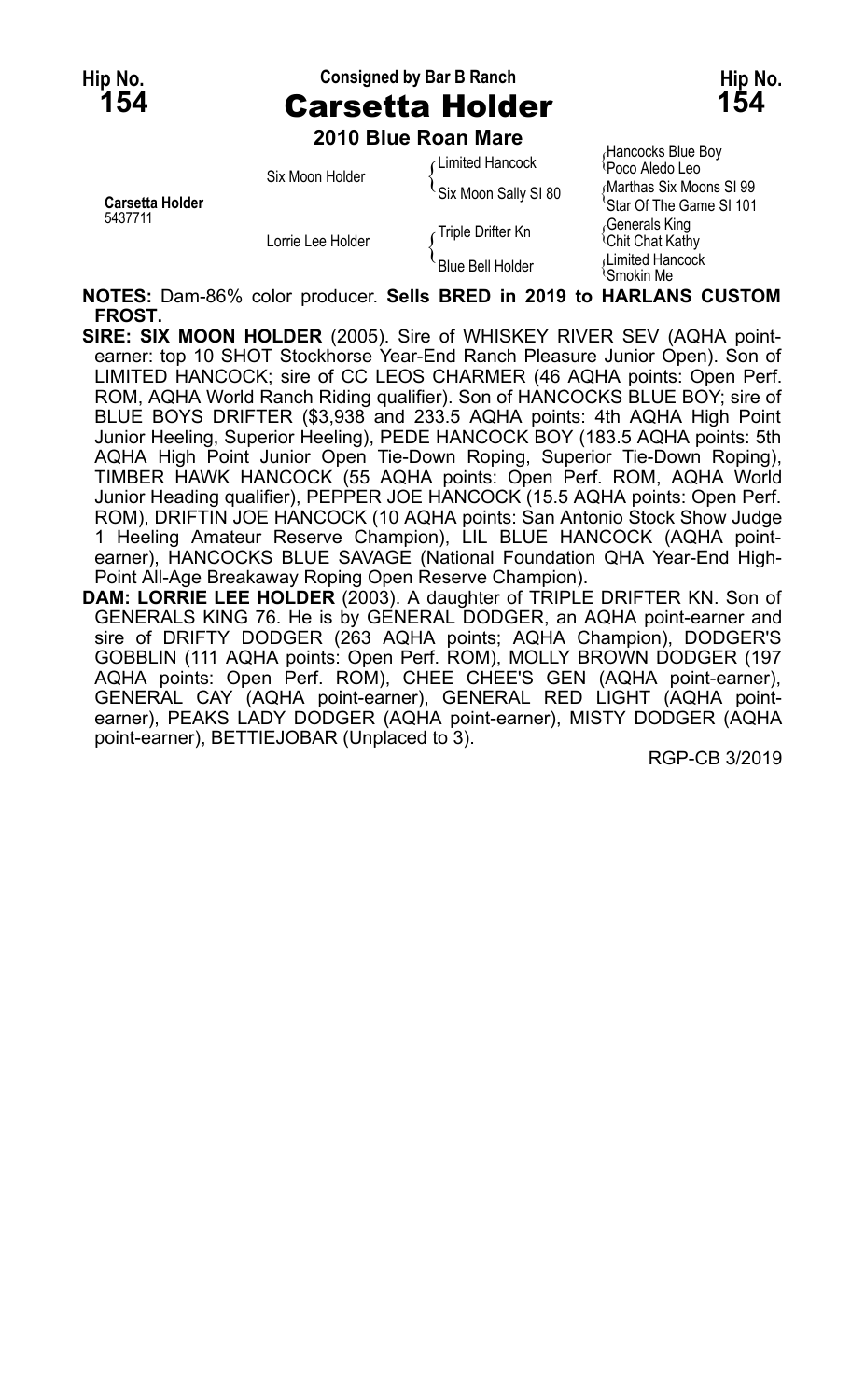#### **Hip No. Consigned by Bar B Ranch Hip No. 155** Classy Hancock JB **155**

**2011 Red Dun Mare**

| <b>Classy Hancock JB</b><br>5586273 | Speed Drift Holder  | Triple Drifter Kn | Generals King<br><b>Chit Chat Kathy</b>                       |
|-------------------------------------|---------------------|-------------------|---------------------------------------------------------------|
|                                     |                     | Speedy Red Holder | Limited Hancock<br>Speedy Rosie                               |
|                                     | Rosas Fancy Hancock | Skipper Swen Deck | Skipper Sweet Deck<br><b><i><u>Deckaway</u></i></b> Swen Lady |
|                                     |                     | Away Out Windy    | Curtis Hancock<br>≀Dr Ladv Flo                                |

**NOTES:** This pretty red dun mare is broke to ride. Dam-100% color producer. **Sells BRED in 2019 to HARLANS CUSTOM FROST.**

**SIRE: SPEED DRIFT HOLDER** (2003). Son of TRIPLE DRIFTER KN. Son of GENERALS KING. He is by GENERAL DODGER, an AQHA point-earner and sire of DRIFTY DODGER (263 AQHA points; AQHA Champion), DODGER'S GOBBLIN (111 AQHA points: Open Perf. ROM), MOLLY BROWN DODGER (197 AQHA points: Open Perf. ROM), CHEE CHEE'S GEN (AQHA point-earner), GENERAL CAY (AQHA point-earner), GENERAL RED LIGHT (AQHA point-earner), PEAKS LADY DODGER (AQHA point-earner), MISTY DODGER (AQHA point-earner).

**DAM: ROSAS FANCY HANCOCK** (1998). A daughter of SKIPPER SWEN DECK. Son of SKIPPER SWEET DECK. He is by SKIP BADLANDS 356.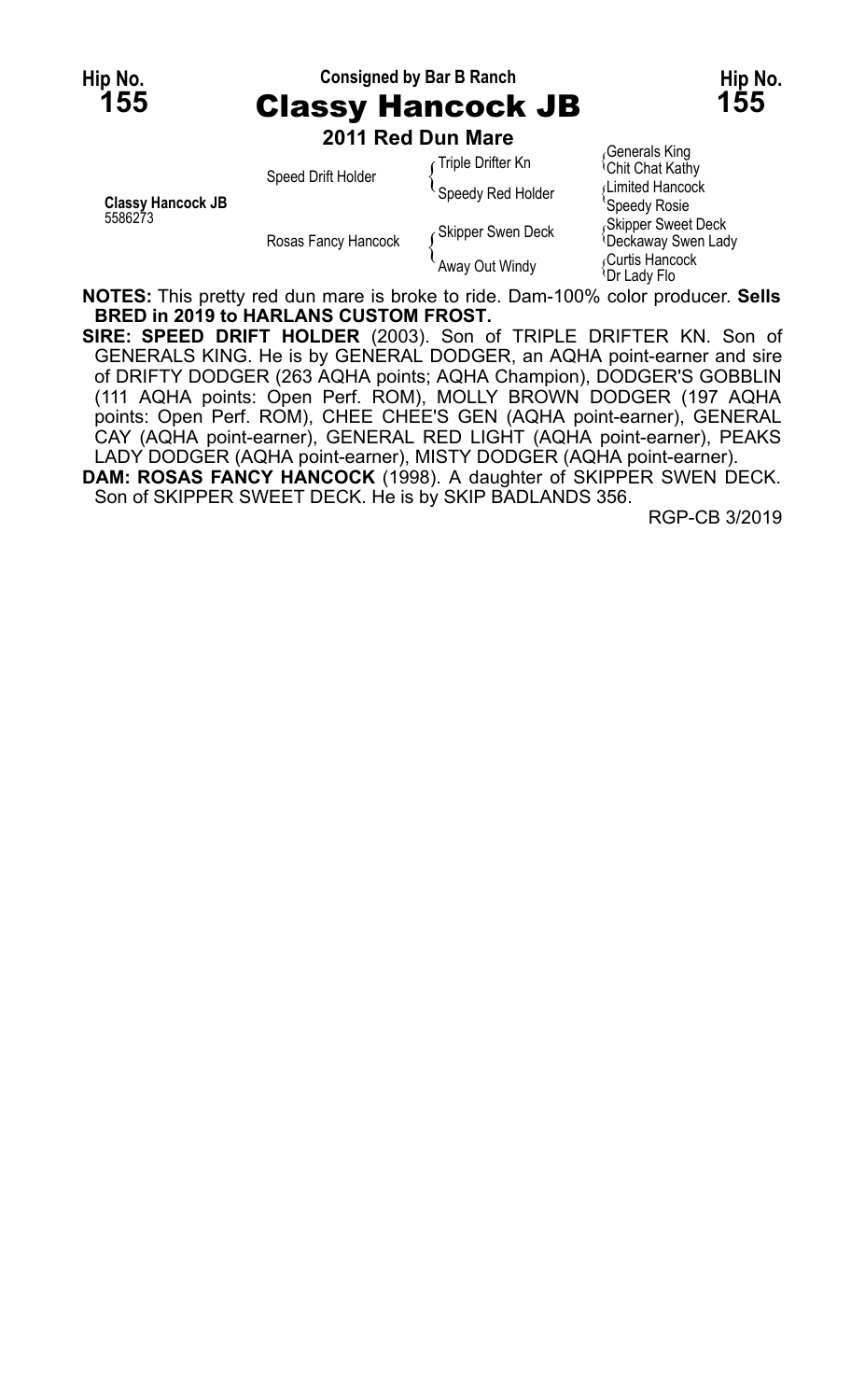#### **Hip No. Consigned by Bar B Ranch Hip No. 156** NP Royal Doc Marta **156**

**2008 Dun Mare**

|                                      | Royal Doc Maximilian | ∩Mecom Blue   | μιαινασ Little L cp<br>Royal Blue Boon            |
|--------------------------------------|----------------------|---------------|---------------------------------------------------|
| <b>NP Royal Doc Marta</b><br>5079133 |                      | Sue Lena Lady | Docs Uno Lena<br>'Susies Gay Lady                 |
|                                      | Poco Lena Quixote    | Okies Triumph | Docs Okie Quixote<br><sup>1</sup> Chickasha Maudy |
|                                      |                      | Little Can Do | Doc Jack Sox<br><sup>∖</sup> Chicks Darlinɑ       |

*R*aidas Little Pep<br><sup>(</sup>Royal Blue Boon **<sup>'</sup>Susies Gay Lady<br>¿Docs Okie Quixote** Chicks Darling

**NOTES:** This mare is grullo. Color correction is currently in process at AQHA. She is one of the prettiest grullo mares you will ever see! This will be an awesome cross! 100% color producer; dam-100% color producer. **Sells BRED in 2019 to HARLANS CUSTOM FROST.**

**SIRE: ROYAL DOC MAXIMILIAN** (2002). Son of MECOM BLUE (AQHA/APHA), \$19,071: finalist in the NCHA Open Derby; finalist in the Abilene Spectacular Open Derby. A 2019 AQHA Top 25 Sire of Cowboy Events Point-Earners. Sire of 213 money-earners, \$3,731,326, and earners of 2,026 AQHA points, including LAREDO BLUE (\$301,660: NCHA Horse of the Year [shared], QUINTAN BLUE (\$609,140: NCHA Open Futurity Reserve Champion; NCHA Hall of Fame), PURE REDWHITEANDBLUE (\$123,822: South Point Open Derby Champion; NCHA Bronze Award), BLUE DOX COM (\$122,597: finalist in the NCHA Open Futurity), MUCHO MACHO MECOM (\$119,481: 5th Breeders Inv. Derby \$10,000 Limited Open), ZACK AND BLUE (\$116,097 and 94.5 AQHA points: NCHA \$3,000 Novice World Champion; NCHA Silver Award), JILLS A LITTLE BLUE (\$33,359 and 71 AQHA points: AQHA World Versatility Ranch Horse Amateur Cutting Reserve Champion), SISTER MECOM (66 AQHA points: AQHA World All-Age Ranch Sorting Level 2 Open Reserve Champion), MECOM BAY ROAN (\$94,578: finalist in the NCHA Open Futurity; NCHA Bronze Award), DOX SUGAR BLUE (\$82,169: 7th NCHA Non-Pro Futurity), MECOM BLUE GIN (\$78,855: Bonanza Non-Pro Derby Champion), DAISY MÁE MECOM (\$67,952: split 3rd NCHA Non-Pro Futurity), CHRISTINAS BLUE (\$61,946: Wrangler Open Derby Champion; NCHA Bronze Award), PERFECT HAND PLUM (\$58,730: semi-finalist in the NCHA Open Futurity), LITTLE BONNIE BLUE (\$54,409: NCHA Limited Open Futurity Co-Reserve Champion), DESIRES BLUE TRINITY (\$196,999: AQHA Reserve World Champion Senior Cutting Horse; NCHA Bronze Award).

**DAM: POCO LENA QUIXOTE** (2002). Full sister to THREE CHICKS QUIXOTE (AQHA point-earner: AQHA High Point Colas Open Champion Gelding). Half-sister to JF PEPPY DOC (AQHA point-earner: AQHA High Point Colas Open Stallion Champion). A daughter of OKIES TRIUMPH, \$20,632 and 8 AQHA points: ACHA World \$1;500 Novice Horse Champion; money-earner Kansas Cutting Maturity Open; Texas Classic Junior Cutting Co-Champion: 7th Bluebonnet Cutting Stakes 4-Year-Old Open. Sire of 4 money-earners, including DOCS GLO TIVIO (25 AQHA points: PtHA World Solid Pinto Bred All-Age Barrel Racing Amateur Reserve Champion), OKIES DAYTONA VANDAL (AQHA point-earner: AQHA High Point International Cutting Amateur), WAGNORS TRIUMPH (AQHA point-earner: AQHA High Point Colas Open Champion), THREE CHICKS QUIXOTE (AQHA pointearner: AQHA High Point Colas Open Champion Gelding), TAFFIE TRIUMPH (NCHA money-earner), OKIE WAGNOR (9th Barrel Racing Bash Topeka Kansas September Open 1D), BIT O DOC OLENA (NCHA money-earner), BIT O QUIXOTE (4th AQHA High Point Junior Colas Open). Son of DOCS OKIE QUIXOTE, \$637,707: NCHA Triple Crown; NCHA Open Futurity Champion; NCHA Open Super Stakes Champion; NCHA Open Derby Champion; finalist Gold and Silver Cutting 4- Year-Old Open. Sire of 46 money-earners, 19 AQHA point-earners.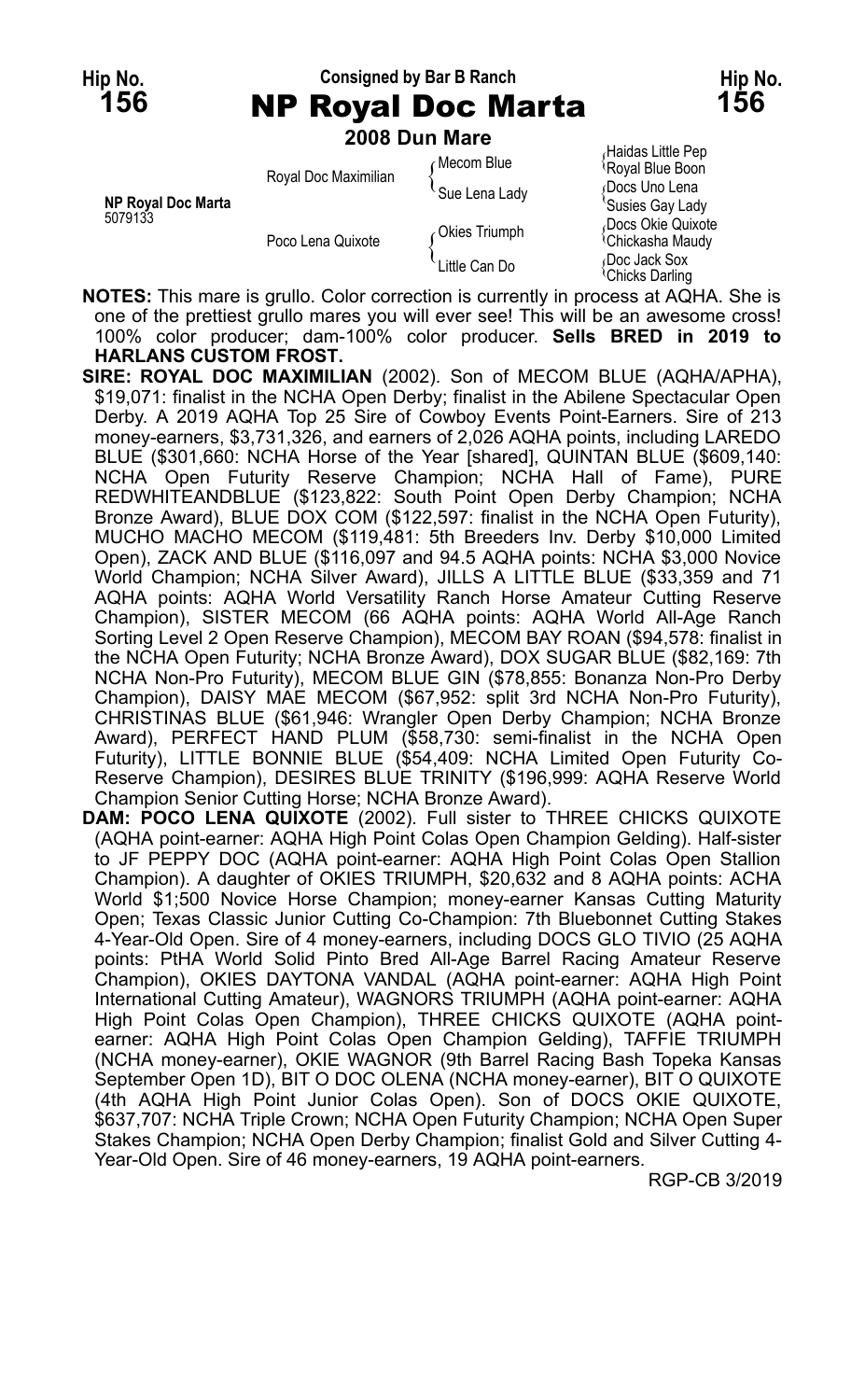## **Hip No. Consigned by Bar B Ranch Hip No. 157** Dark Drift Holder **157**

**2008 Black Mare**

|                              | zuus biack mare    |                   |                                         |
|------------------------------|--------------------|-------------------|-----------------------------------------|
|                              | Speed Drift Holder | Triple Drifter Kn | Generals King<br><b>Chit Chat Kathy</b> |
| Dark Drift Holder<br>5255284 |                    | Speedy Red Holder | Limited Hancock<br>Speedy Rosie         |
|                              | Miss Dunnie Holder | ∠ Driftwood Amos  | Ciderwood<br><b>Poco Amber Drift</b>    |
|                              |                    | Blue Bell Holder  | Limited Hancock<br>\Smokin Me           |

**NOTES:** Dam-100% color producer. **Sells BRED in 2019 to HARLANS CUSTOM FROST.**

**SIRE: SPEED DRIFT HOLDER** (2003). Son of TRIPLE DRIFTER KN. Son of GENERALS KING 76. He is by GENERAL DODGER, an AQHA point-earner and sire of DRIFTY DODGER (263 AQHA points; AQHA Champion), DODGER'S GOBBLIN (111 AQHA points: Open Perf. ROM), MOLLY BROWN DODGER (197 AQHA points: Open Perf. ROM), CHEE CHEE'S GEN (AQHA point-earner), GENERAL CAY (AQHA point-earner), GENERAL RED LIGHT (AQHA pointearner), PEAKS LADY DODGER (AQHA point-earner), MISTY DODGER (AQHA point-earner), BETTIEJOBAR (Unplaced to 3).

**DAM: MISS DUNNIE HOLDER** (2002). A daughter of DRIFTWOOD AMOS. Son of CIDERWOOD; sire of TKM KEENWOOD (13 AQHA points: Open Perf. ROM). He is by ORPHAN DRIFT; sire of 27 AQHA point-earners, including CINDERWOOD MISS (30 AQHA points: Open Perf. ROM), DRIFT'S SUPER STAR (31 AQHA points: Open Perf. ROM), COW LADY DRIFT (44 AQHA points: 5th AQHA World Senior Working Cow Horse Open), FLINTWOOD (75 AQHA points: top 10 AQHA World Senior Heeling), GEOFWOOD (83 AQHA points; Youth Perf. ROM), TRIPLE DRIFT (12 AQHA points. International RCHA Snaffle Bit Bridle Open Maturity Reserve Champion), WILYWOOD (7 AQHA points), TIGERWOOD (6 AQHA points), FLAMING DRIFT (6 AQHA points), DRIFTWOOD CHICO (5 AQHA points), TINYS ORPHAN (AQHA point-earner: NCHA Certificate of Ability), BUTTON DRIFT (AQHA point-earner), MISTER RIGGINS (Unplaced to 5), FROST DRIFT (Unplaced at 2).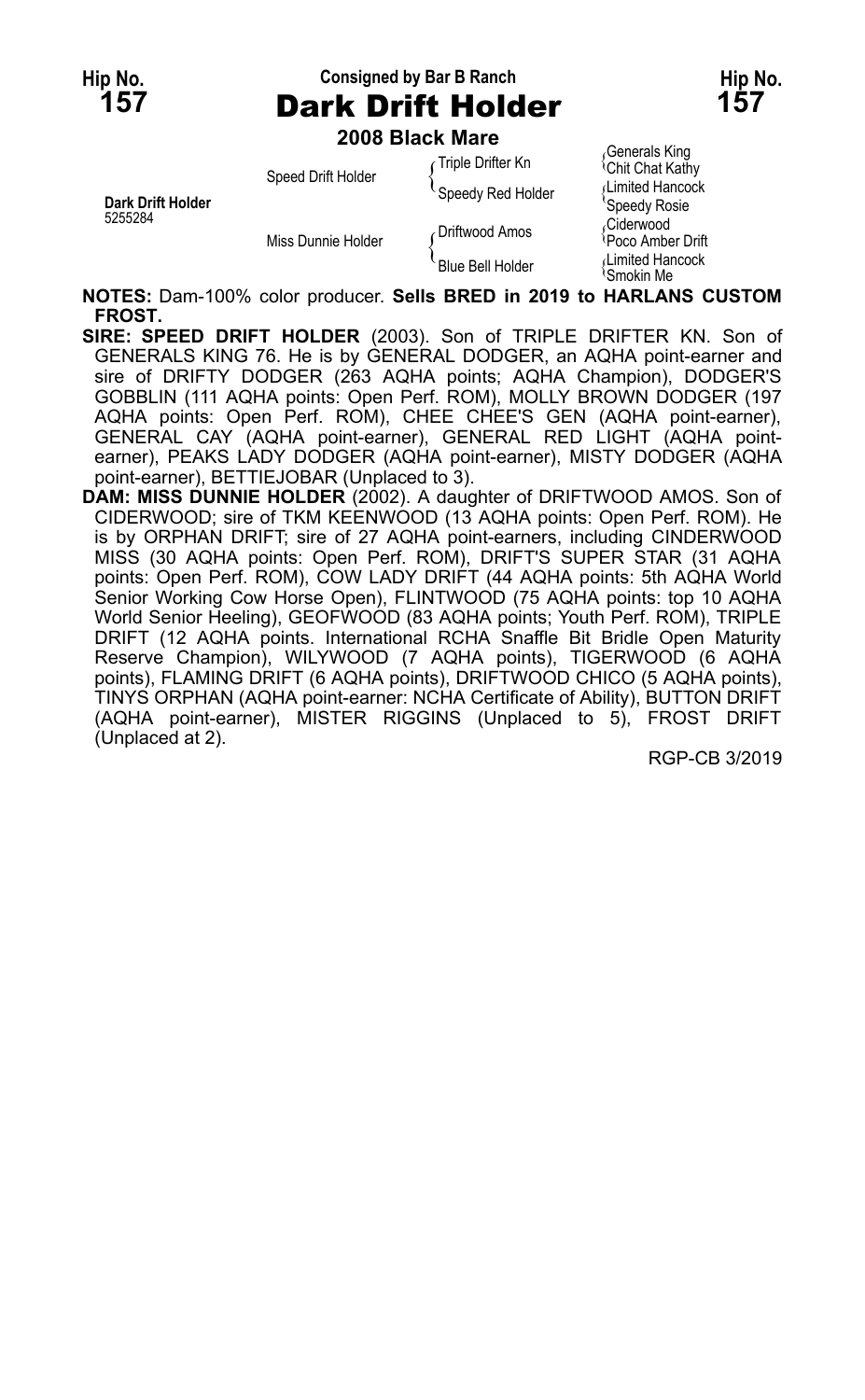## **Hip No. Consigned by Bar B Ranch Hip No. 158** Kiowa Girl Holder **158**

**2006 Dun Mare** Ruano Rojo<br>
Conflution de Laramie<br>
Gak Ems Junio Sak Ems Junio Kiowa Dun Holder (Seven S Gunsmoke Northfork Drifter { Seak Ems Junio 1999)<br>Northfork Drifter { Seven S Gunsmoke \ Ne Drifwood **Kiowa Girl Holder** Me Drifwood (Me Drifwood Me Drifwood Me Drifwood Me Drifwood Me Drifwood Me Drifwood Me Dri<br>Alancocks Blue Boy 4948 Baby Blue Holder for the semi-function of Limited Hancock and the control of the Baby Blue Boy C Baby Blue Holder Funned Hancock<br>Reven S Gunsmoke (Blue Girl Smoking { Seven S Gunsmoke }<br>Tamee Me

**NOTES:** 100% color producer; dam-90% color producer. **Sells BRED in 2019 to HARLANS CUSTOM FROST.**

**SIRE: KIOWA DUN HOLDER** (2001). Son of DRIFTWOOD LARAMIE; sire of 2 money-earners, including VALENTINES CANDY BAR (NRCHA money-earner), CUTHROAT HOLDER (NRCHA money-earner). Grandson of BLUE VALENTINE, an AQHA point-earner and sire of HAYES' PRONTO (AQHA point-earner), SALTY ROAN (AQHA point-earner), JAY JAY JUD (AQHA point-earner), BLUE'S RED BARON (AQHA point-earner), PINKY VALENTINE (Unplaced at 2), THE OUTLAW (Unplaced at 2).

**DAM: BABY BLUE HOLDER** (2001). A daughter of LIMITED HANCOCK; sire of CC LEOS CHARMER (46 AQHA points: Open Perf. ROM, AQHA World Ranch Riding qualifier). Son of HANCOCKS BLUE BOY; sire of BLUE BOYS DRIFTER (\$3,938 and 233.5 AQHA points: 4th AQHA High Point Junior Heeling, Superior Heeling), PEDE HANCOCK BOY (183.5 AQHA points: 5th AQHA High Point Junior Open Tie-Down Roping, Superior Tie-Down Roping), TIMBER HAWK HANCOCK (55 AQHA points: Open Perf. ROM, AQHA World Junior Heading qualifier), PEPPER JOE HANCOCK (15.5 AQHA points: Open Perf. ROM), DRIFTIN JOE HANCOCK (10 AQHA points: San Antonio Stock Show Judge 1 Heeling Amateur Reserve Champion), LIL BLUE HANCOCK (AQHA point-earner), HANCOCKS BLUE SAVAGE (National Foundation QHA Year-End High-Point All-Age Breakaway Roping Open Reserve Champion).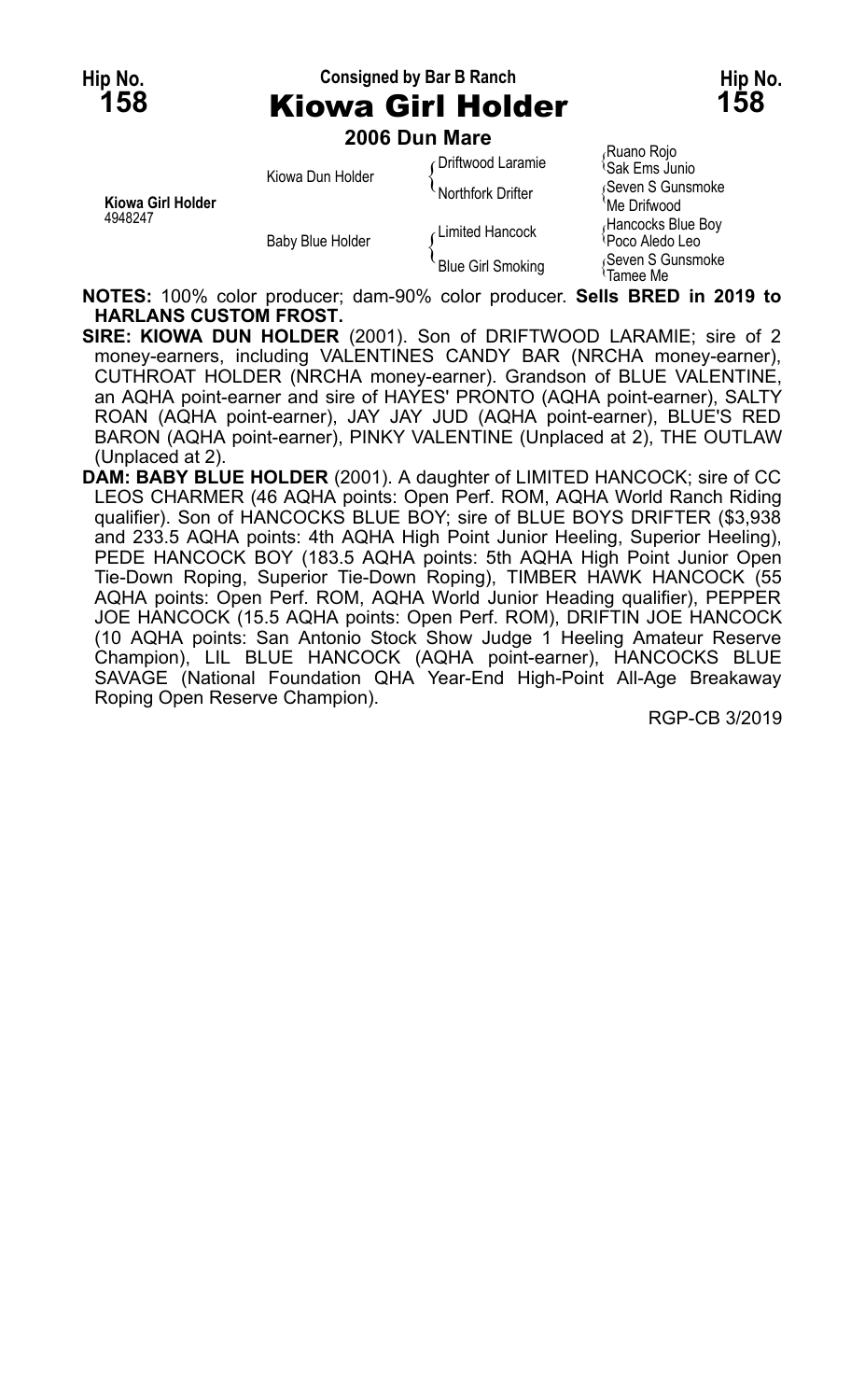## **Hip No. Consigned by Bar B Ranch Hip No. 159** Miss Dunnie Holder **159**

**2002 Grullo Mare**

|                           | LVVL VIUIIV IIIUIV |                  |                                                  |
|---------------------------|--------------------|------------------|--------------------------------------------------|
| <b>Miss Dunnie Holder</b> | Driftwood Amos     | Ciderwood        | Orphan Drift<br>Poco Judy Sue                    |
|                           |                    | Poco Amber Drift | Poco King Tuck<br><sup>'</sup> Gigiwood          |
| 4425844                   | Blue Bell Holder   | Limited Hancock  | Hancocks Blue Boy<br><sup>1</sup> Poco Aledo Leo |
|                           |                    | Smokin Me        | Seven S Gunsmoke،<br>Me Drifwood                 |

**NOTES:** This is a beautiful grullo mare with a pretty head and nice hip. 100% color producer; dam-100% color producer. **Sells BRED in 2019 to HARLANS CUSTOM FROST.**

- **SIRE: DRIFTWOOD AMOS** (1993). Son of CIDERWOOD; sire of TKM KEENWOOD (13 AQHA points: Open Perf. ROM). Son of ORPHAN DRIFT; sire of 27 AQHA point-earners, including CINDERWOOD MISS (30 AQHA points: Open Perf. ROM), DRIFT'S SUPER STAR (31 AQHA points: Open Perf. ROM), COW LADY DRIFT (44 AQHA points: 5th AQHA World Senior Working Cow Horse Open), FLINTWOOD (75 AQHA points: top 10 AQHA World Senior Heeling), GEOFWOOD (83 AQHA points; Youth Perf. ROM), TRIPLE DRIFT (12 AQHA points. International RCHA Snaffle Bit Bridle Open Maturity Reserve Champion), WILYWOOD (7 AQHA points), TIGERWOOD (6 AQHA points), FLAMING DRIFT (6 AQHA points), DRIFTWOOD CHICO (5 AQHA points), TINYS ORPHAN (AQHA point-earner: NCHA Certificate of Ability), BUTTON DRIFT (AQHA point-earner), MISTER RIGGINS (Unplaced to 5), FROST DRIFT (Unplaced at 2).
- **DAM: BLUE BELL HOLDER** (1997). A daughter of LIMITED HANCOCK; sire of CC LEOS CHARMER (46 AQHA points: Open Perf. ROM, AQHA World Ranch Riding qualifier). Son of HANCOCKS BLUE BOY; sire of BLUE BOYS DRIFTER (\$3,938 and 233.5 AQHA points: 4th AQHA High Point Junior Heeling, Superior Heeling), PEDE HANCOCK BOY (183.5 AQHA points: 5th AQHA High Point Junior Open Tie-Down Roping, Superior Tie-Down Roping), TIMBER HAWK HANCOCK (55 AQHA points: Open Perf. ROM, AQHA World Junior Heading qualifier), PEPPER JOE HANCOCK (15.5 AQHA points: Open Perf. ROM), DRIFTIN JOE HANCOCK (10 AQHA points: San Antonio Stock Show Judge 1 Heeling Amateur Reserve Champion), LIL BLUE HANCOCK (AQHA point-earner), HANCOCKS BLUE SAVAGE (National Foundation QHA Year-End High-Point All-Age Breakaway Roping Open Reserve Champion).